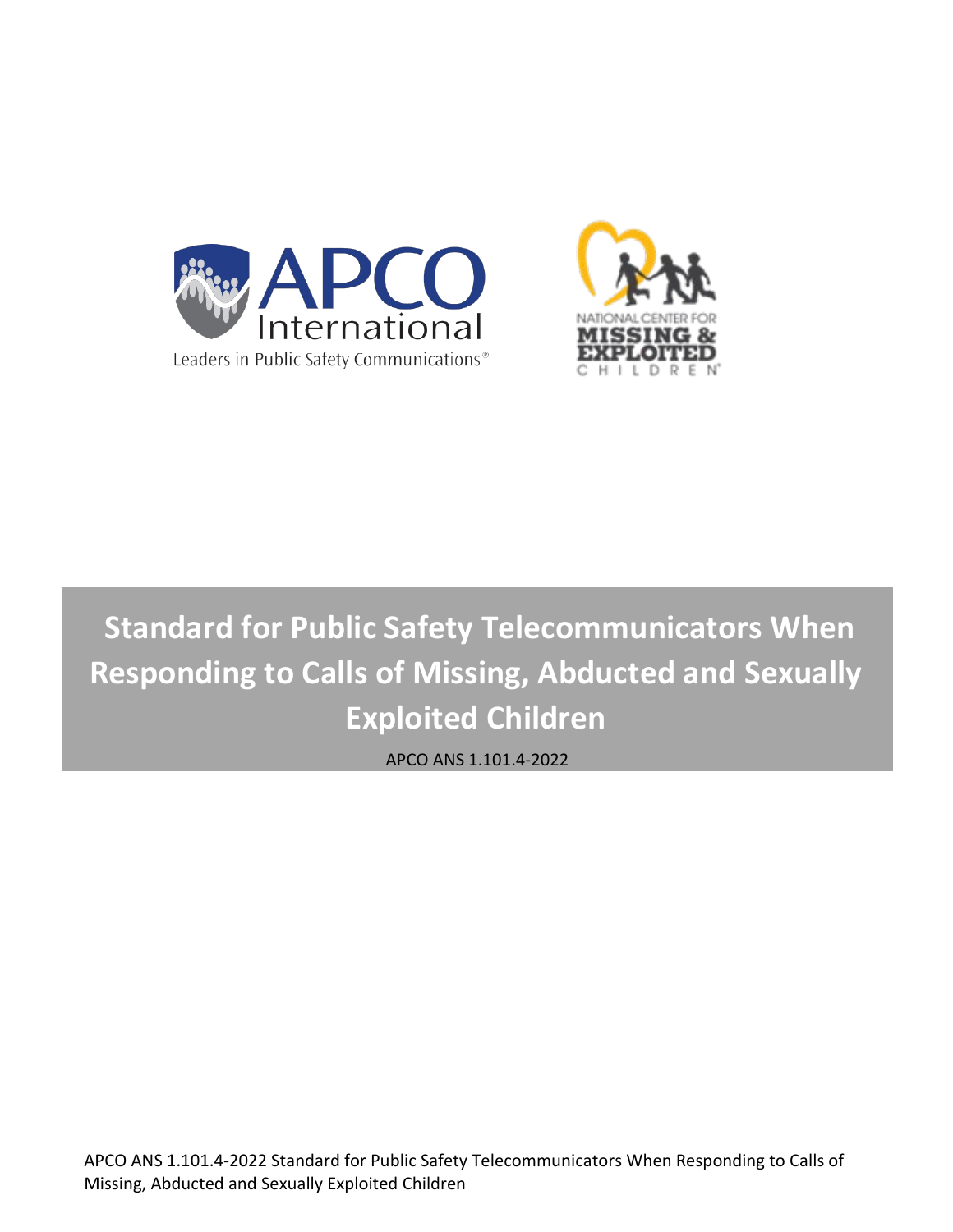

# **TABLE OF CONTENTS**

| 2.1 |                                                                                                                    |  |
|-----|--------------------------------------------------------------------------------------------------------------------|--|
| 2.2 |                                                                                                                    |  |
|     | DEVELOPING A POLICY FOR PUBLIC SAFETY TELECOMMUNICATIONS RESPONSE TO MISSING, ABDUCTED AND SEXUALLY                |  |
|     |                                                                                                                    |  |
| 3.1 |                                                                                                                    |  |
| 3.2 |                                                                                                                    |  |
| 3.3 |                                                                                                                    |  |
| 3.4 |                                                                                                                    |  |
|     | EFFECTIVE RESPONSE: TELECOMMUNICATIONS CALL-HANDLING, INFORMATION MANAGEMENT AND OFFICER/FIELD                     |  |
|     |                                                                                                                    |  |
| 4.1 |                                                                                                                    |  |
| 4.2 |                                                                                                                    |  |
| 4.3 |                                                                                                                    |  |
|     |                                                                                                                    |  |
| 5.1 |                                                                                                                    |  |
| 5.2 |                                                                                                                    |  |
| 5.3 |                                                                                                                    |  |
| 5.4 |                                                                                                                    |  |
| 5.5 |                                                                                                                    |  |
|     |                                                                                                                    |  |
| 6.1 | DEFINITIONS OF CHILD SEXUAL EXPLOITATION CLASSIFICATIONS ON THE CYBERTIPLINE. THESE DEFINITIONS MAY VARY FROM YOUR |  |
|     |                                                                                                                    |  |
| 6.2 |                                                                                                                    |  |
|     |                                                                                                                    |  |
| 7.1 |                                                                                                                    |  |
| 7.2 |                                                                                                                    |  |
| 7.3 |                                                                                                                    |  |
| 7.4 |                                                                                                                    |  |
| 7.5 |                                                                                                                    |  |
| 7.6 |                                                                                                                    |  |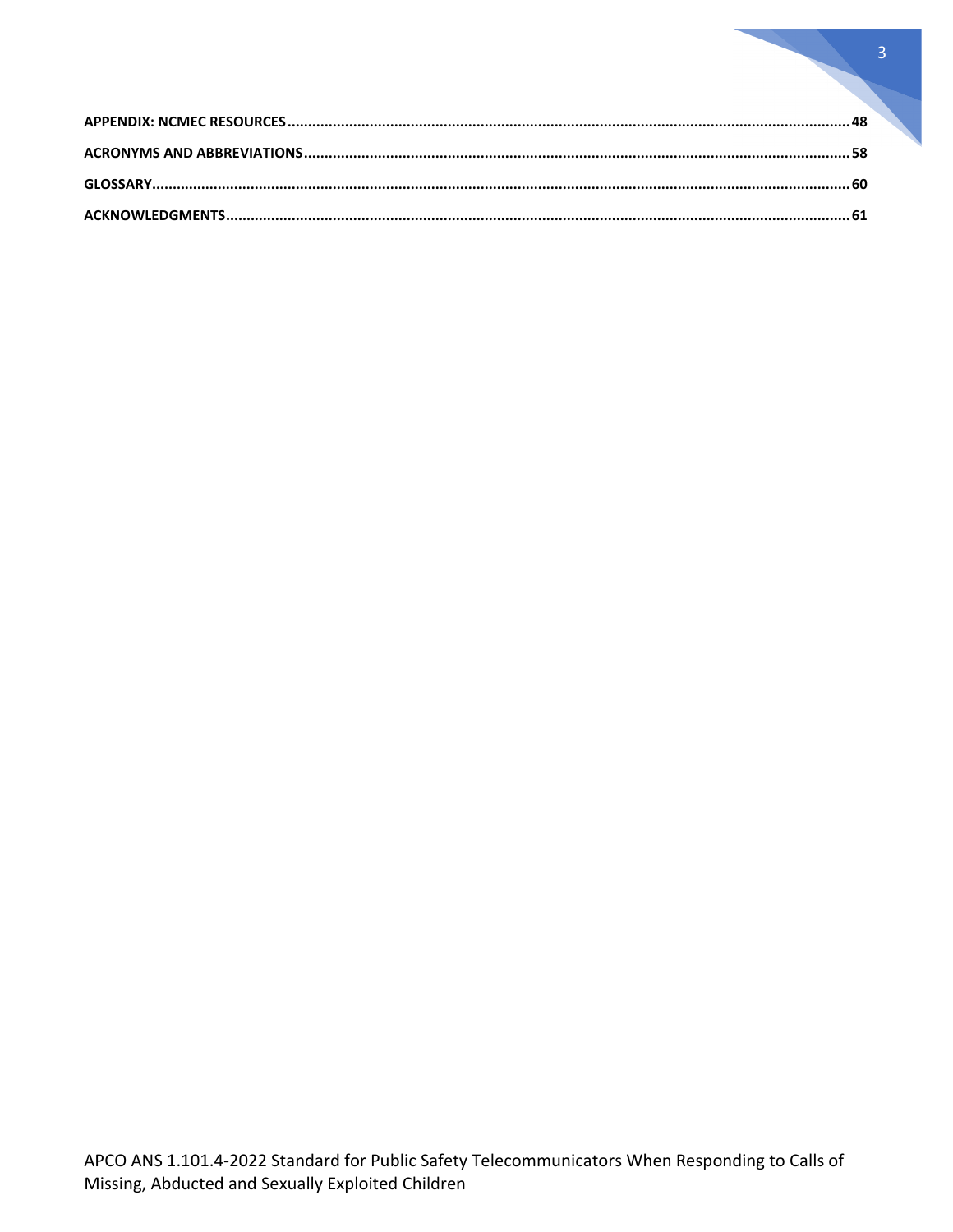

## **FOREWORD**

<span id="page-3-0"></span>APCO International is the world's largest organization of Emergency Communications Centers (ECC) professionals. It serves the needs of ECC practitioners worldwide - and the welfare of the general public as a whole - by providing complete expertise, professional development, technical assistance, advocacy and outreach.

**The 2021 - 2022 APCO International Board of Directors:** 

**Jason Kern, CPE**, President **Angela Bowen, RPL, CPE** First Vice President **Becky Neugent**, Second Vice President **Margie Moulin, RPL, CPE,** Immediate Past President **Derek K. Poarch**, Ex-Officio

APCO International standards are developed by APCO committees, projects, task forces, work-groups, and collaborative efforts with other organizations coordinated through the APCO International Standards Development Committee (SDC). Members of the committees are not necessarily members of APCO. Members of the SDC are not required to be APCO members. All members of APCO's committees, projects, and task forces are subject matter experts who volunteer and are not compensated by APCO. APCO standards activities are supported by the Communications Center & 9-1-1 Services Department of APCO International.

For more information regarding APCO International and APCO standards please visit:

**[www.apcointl.org](http://www.apcointl.org/) [www.apcostandards.org](http://www.apcostandards.org/)**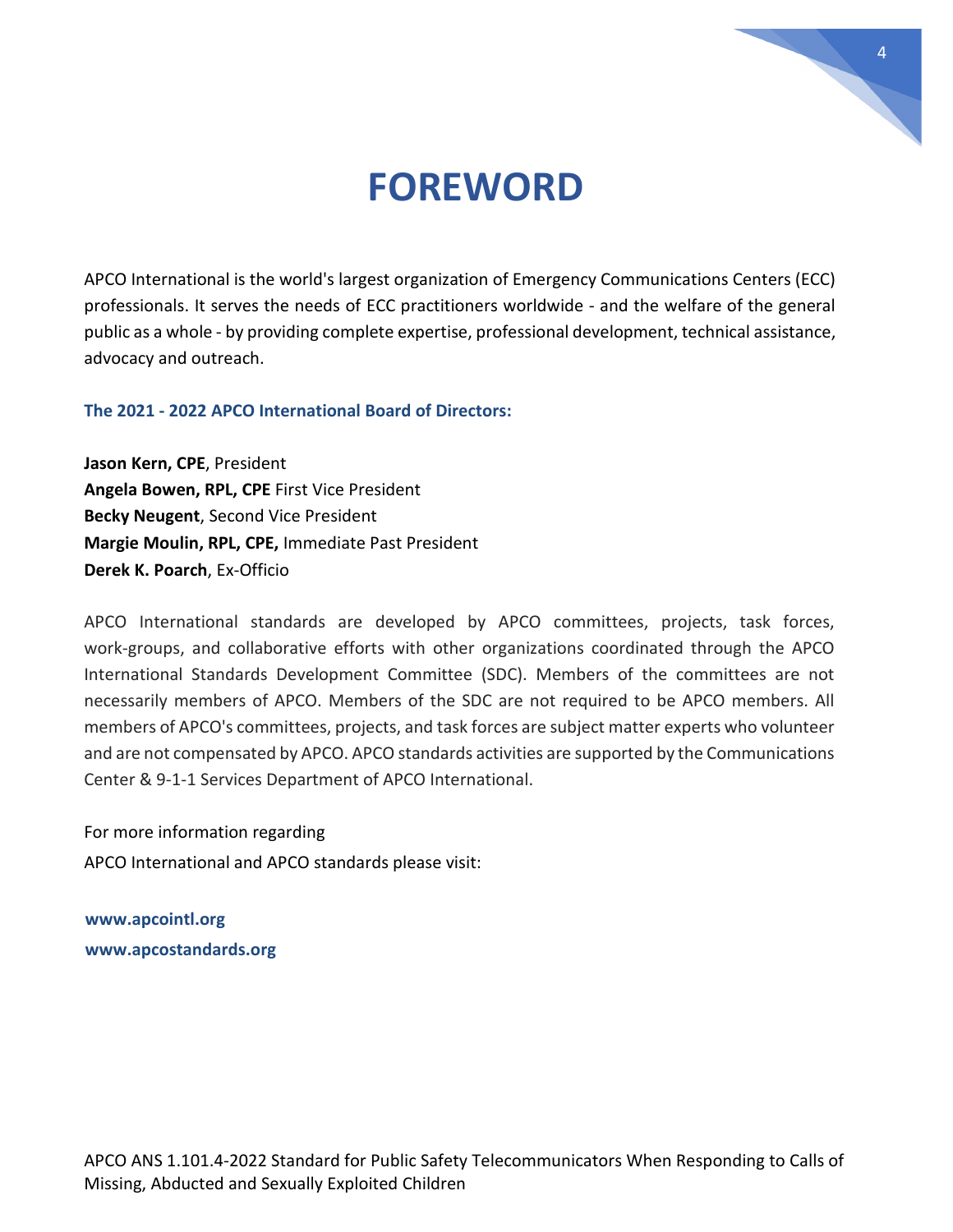APCO American National Standards (ANS) are voluntary consensus standards. Use of any APCO standard is voluntary. All standards are subject to change. APCO ANS are required to be reviewed no later than every five years. The designation of an APCO standard should be reviewed to ensure you have the latest edition of an APCO standard, for example:

APCO ANS **3**.101.1-2007 = **1**- Operations, **2**- Technical, **3**-Training APCO ANS 3.**101**.1-2007 = Unique number identifying the standard APCO ANS 3.101.**1**-2007 = The edition of the standard, which will increase after each revision APCO ANS 3.101.1-**2007** = The year the standard was approved and published, which may change after each revision.

The latest edition of an APCO standard cancels and replaces older versions of the APCO standard. Comments regarding APCO standards are accepted any time and can be submitted to [apcostandards@apcointl.org,](mailto:apcostandards@apcointl.org) if the comment includes a recommended change, it is requested to accompany the change with supporting material. If you have a question regarding any portion of the standard, including interpretation, APCO will respond to your request following its policies and procedures. ANSI does not interpret APCO standards; they will forward the request to APCO.

APCO International adheres to ANSI's Patent Policy. Neither APCO nor ANSI is responsible for identifying patents for which a license may be required by an American National Standard or for conducting inquiries into the legal validity or scope of any patents brought to their attention.

No position is taken with respect to the existence or validity of any patent rights within this standard. APCO is the sole entity that may authorize the use of trademarks, certification marks, or other designations to indicate compliance with this standard.

Permission must be obtained to reproduce any portion of this standard and can be obtained by contacting APCO International's Communications Center & 9-1-1 Services Department. Requests for information, interpretations, and/or comments on any APCO standards should be submitted in writing addressed to:

#### **APCO Standards Program Manager, Communications Center & 9-1-1 Services**

APCO International 351 N. Williamson Blvd Daytona Beach, FL 32114 USA [apcostandards@apcointl.org](mailto:apcostandards@apcointl.org)

**ISBN: 978-1-943877-47-8**

**Copyright ©2022**

APCO ANS 1.101.4-2022 Standard for Public Safety Telecommunicators When Responding to Calls of Missing, Abducted and Sexually Exploited Children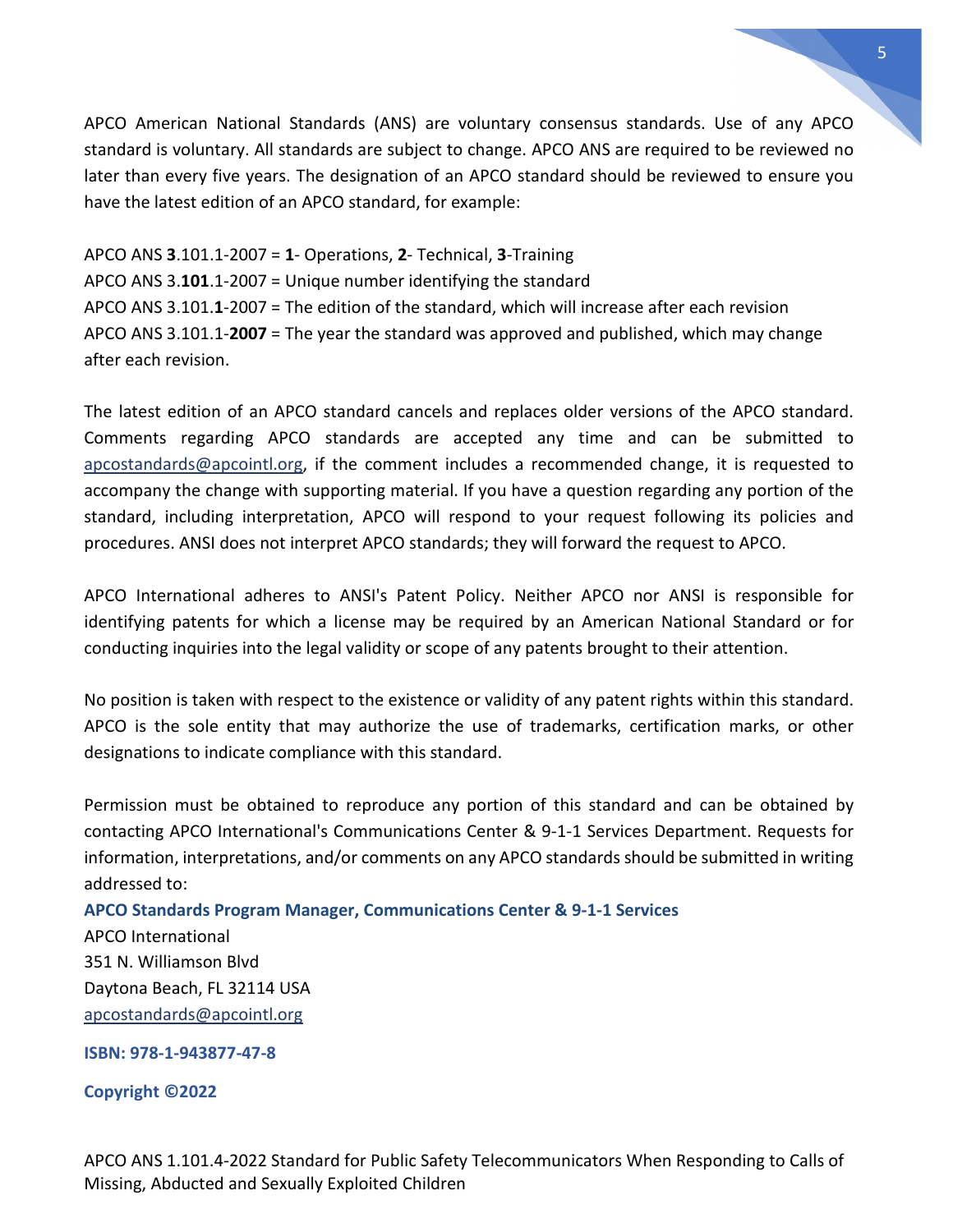## **EXECUTIVE SUMMARY**

<span id="page-5-0"></span>Public Safety Telecommunicators (PSTs) are the first responders for cases of missing and sexually exploited children. Decisions made while screening and classifying calls, providing guidance and resources to parents and guardians, collecting information for law enforcement, and entering missing children in NCIC all contribute to the swift recovery of missing and abducted children. For cases of child sexual abuse, PSTs can help law enforcement by asking key questions that assess risk and determine how to remove a child from a dangerous situation. The National Center for Missing & Exploited Children (NCMEC) supports this effort by contributing to this standard, providing materials, technical assistance, training and its Missing Kids Readiness Program (MKRP) to help Emergency Communications Centers (ECCs) effectively respond to reports of missing and/or sexually exploited children.

After NCMEC helped reunite over 5,000 children with their families following Hurricane Katrina in 2005, the Association of Public Safety Communications Officials International (APCO), National Emergency Number Association (NENA), International Academies of Emergency Dispatch (IAED) and National AMBER Alert met with NCMEC to determine how NCMEC might work more closely with the emergency communications community. This collaboration produced a new standard to guide (ECC) personnel in 2010 and revised in 2015. The standard presents the missing, abducted and/or sexually exploited child response process in a logical progression. As a result of this collaboration, NCMEC's Missing Kids Readiness Program (MKRP) was established to recognize ECCs for their policy, response, and training efforts.

Federal law requires any child reported missing via law enforcement be entered into the FBI's National Crime Information Center (NCIC) within two (2) hours. FBI statistics show over 350,000 NCIC entries for missing or endangered children each year, with run aways as the majority of cases. Concerns of vulnerability, including homelessness, gang involvement, and child sex trafficking places these children at risk. In 2020, 1 in 6 of the missing children report to NCMEC who had run away were likely child sex trafficking victims. Trends show when children run away frequently or for long periods of time, they tend to be running from an unsafe situation or to an unsafe situation. Many who run away do so from the care of social services. Federal law state welfare agencies and law enforcement must report children missing from care to NCMEC.

AMBER Alerts are activated in the most serious child-abduction cases. Today, the AMBER Alert system is being used in all 50 states, the District of Columbia, Native American regions, Puerto Rico, the U.S. Virgin Islands, and 33 other countries. Over 1,075 children have been successfully recovered as a direct result of the AMBER Alert program, including over 100 recoveries credited to the Wireless Emergency Alert Program (WEA).

Every year, over 700 attempted abduction reports are shared with NCMEC for analysis. This analysis enables NCMEC to provide public safety agencies and others with tools that can help guard their communities.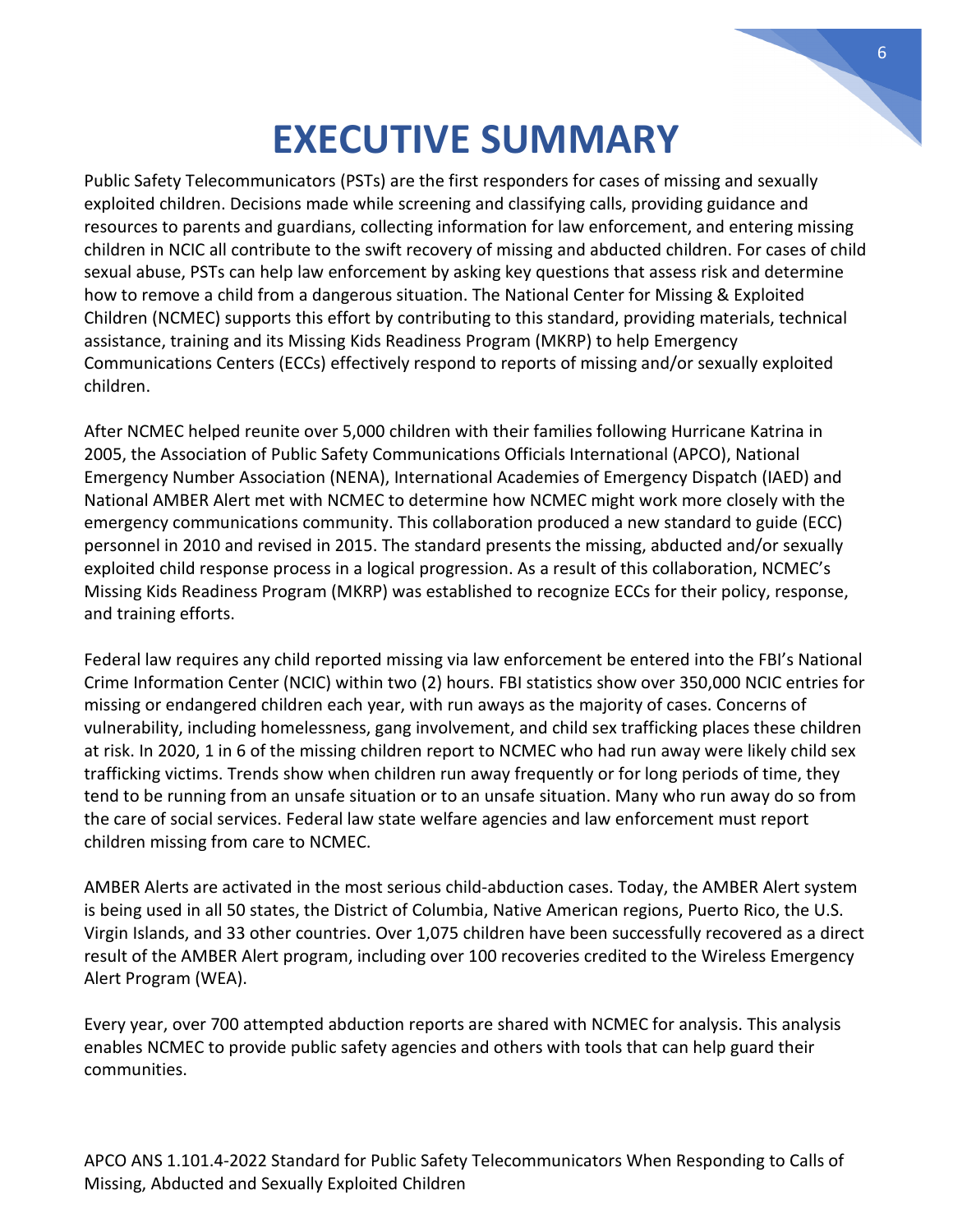In the past five years, 2016-2020, NCMEC's Call Center received an average of more than 164,000 calls through its national toll-free hotline, 1-800-THE-LOST®. On average the CyberTipline® has received more than 15 million reports each year, in that same time frame, most of which are apparent child sexual abuse material, online enticement, including "sextortion", child sex trafficking and child sexual molestation.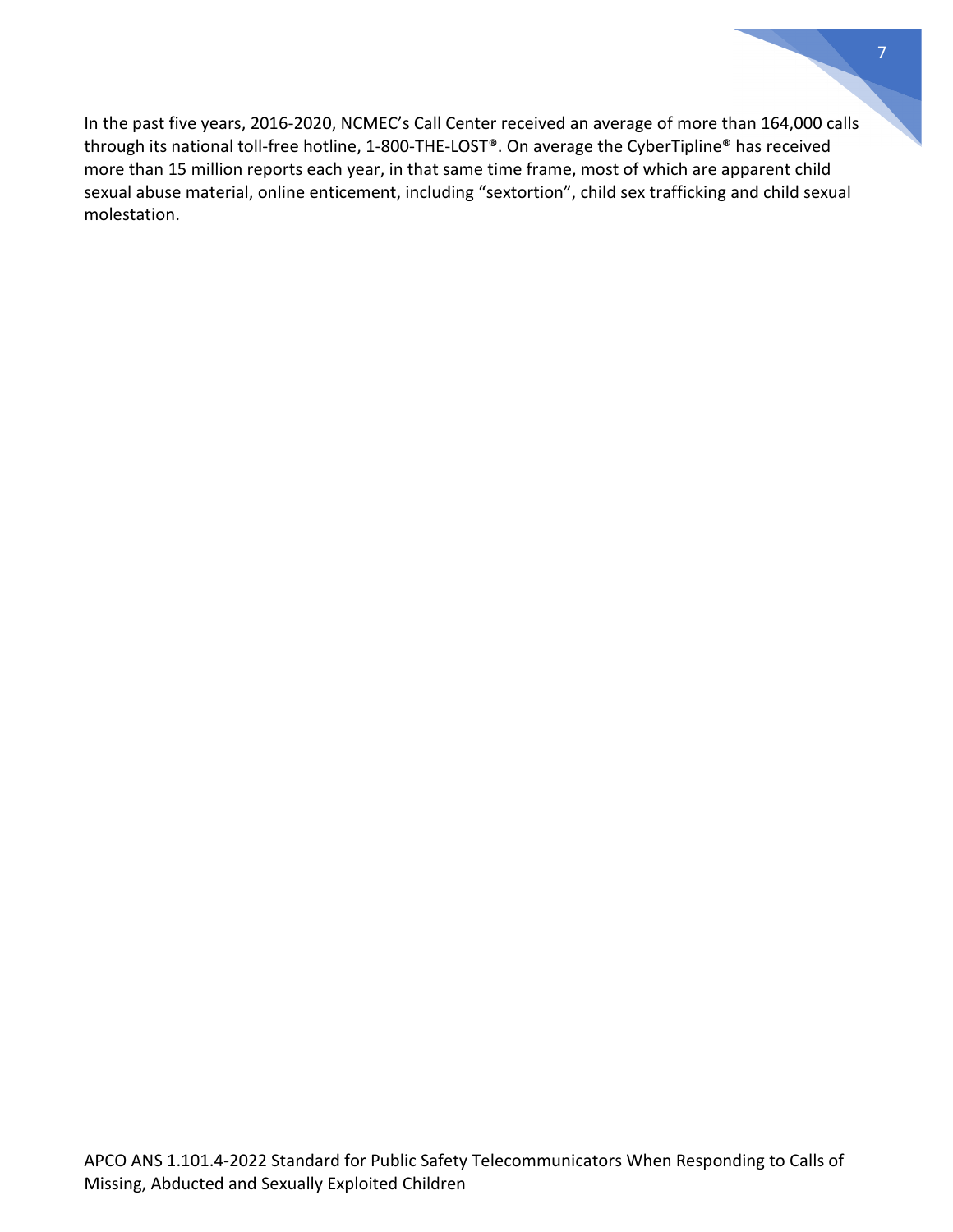Chapter One

# **INTRODUCTION**

<span id="page-7-0"></span>This voluntary standard and the resources it reference have been designed to serve as best practices guidelines and operational models in support of the role and responsibilities of ECC personnel when responding to incidents of missing, abducted and sexually exploited children. This documentation attempts to present the response process in a logical progression from initial call intake through comprehensive data/information management as part of the overall cases worked by sworn officers and other field personnel.

This standard is designed to provide information, tools, and skills ECCs and law enforcement agencies can apply to their work. This information is not intended to be all-inclusive or exhaustive. Not all of the material presented here may be applicable in a particular jurisdiction due to changes in technology, procedures, policies and statutes. Before implementing any aspect of this standard, consult with the appropriate agency and legal authorities. Before using resources or procedures referenced in this standard, confirm authorization to do so through the appropriate agency and/or legal authorities to be sure they are valid and appropriate in your jurisdiction. Software and other materials referenced herein may be subject to copyright protection and may require licensing or permission before use. Individual users of this standard are reminded to always follow their agency's policy and procedures.

Based upon the guidelines set forth in this standard, ECCs are encouraged to modify and/or create policies, procedures, recommendations and supporting information applicable to their respective agencies or jurisdictions, ensuring they incorporate any different and/or additional actions mandated by federal, state or local statutes.

This standard is recommended for use in concert with the following NCMEC publications:

- 1. Law Enforcement Policy and Procedures for Reports of Missing and Abducted Children A Model
- 2. Missing and Abducted Children: A Law Enforcement Guide to Case Investigation and Program Management
- 3. Checklist for Public Safety Telecommunicators When Responding to Calls Pertaining to Missing, Abducted and Sexually Exploited Children
- 4. Effective Use of the National Crime Information Center Database with Missing Child Incidents: A Reference Guide for Public Safety Telecommunications Personnel
- 5. Investigative Checklist for Law Enforcement When Responding to Missing Children on the Autism Spectrum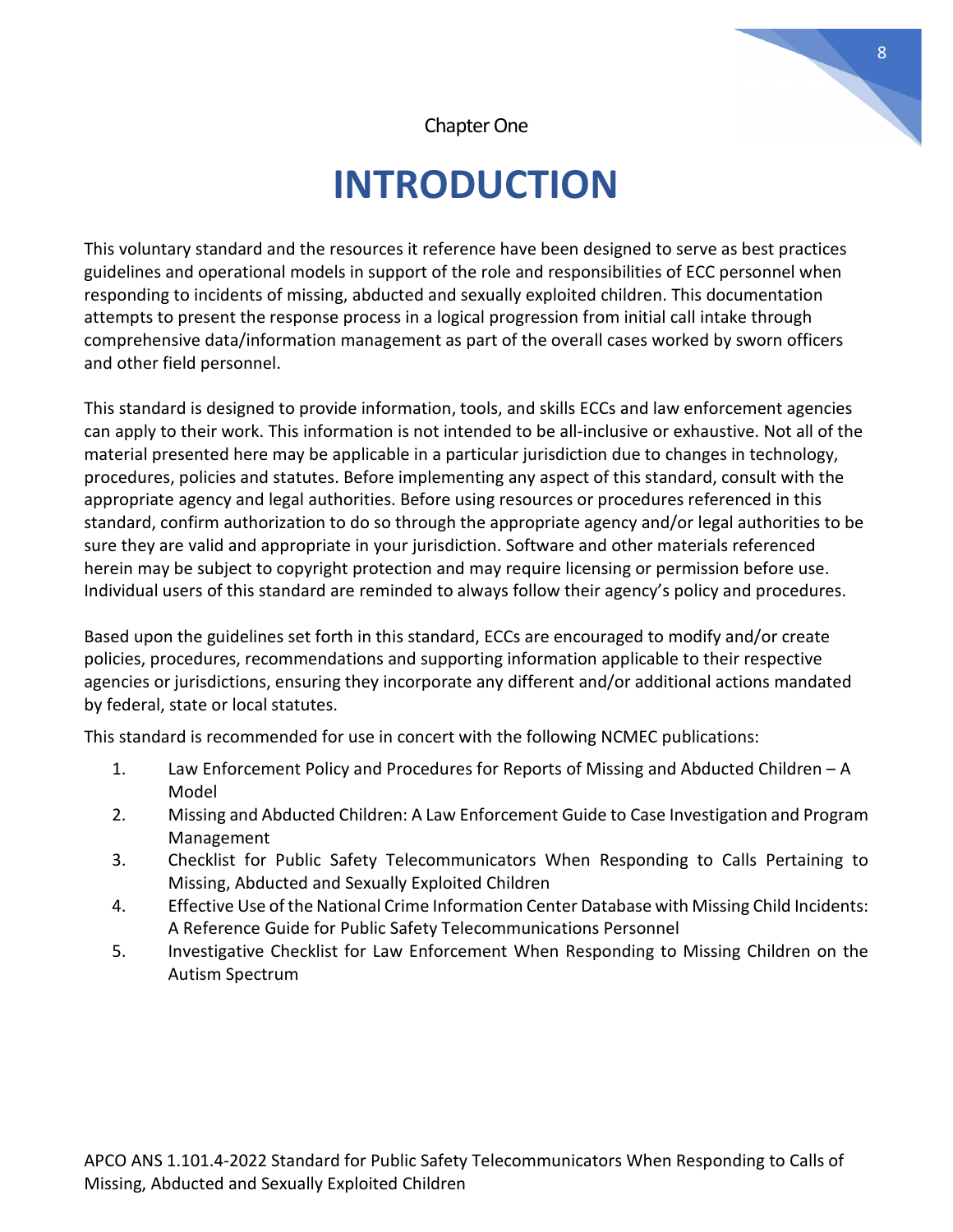# <span id="page-8-0"></span>**Overview and Basic Assumptions**

#### **SCOPE**

*This chapter details the vital role that PSTs have as first responders in missing child cases. This chapter also provides information about the different categories of missing child cases and suggests that this standard should be used as a guideline when developing policies for the needs of each individual ECC.*

#### <span id="page-8-1"></span>**2.1 Overview**

2.1.1 Reports of missing, abducted and sexually exploited children are among the most difficult, challenging and emotionally charged cases ECC and law enforcement agencies handle. The attitude and approach taken when responding to reports of these incidents may determine whether the child is recovered promptly and safely or remains missing in a potentially violent and exploitive environment. Therefore, each stage of the case, from initial call through successful recovery, forms a critical component in a thorough child-protection response. The PST is the initial first responder whose primary responsibility is to receive, process, transmit and/or dispatch emergency and non-emergency calls for law enforcement, fire, emergency medical and other public safety services. The manner in which the initial call is handled by the PST forms the foundation and direction of the overall response to the missing, abducted or sexually exploited child.

2.1.2 All agencies must provide their members with the tools and training needed to enable them to act quickly and decisively when confronted with reports of missing, abducted and sexually exploited children. The most important tool an agency can provide is a clearly worded policy containing logically executed procedures, which are based upon best practices for PSTs to follow when handling these incidents. In an effort to promote best practices for responding to calls of missing, abducted and sexually exploited children, and to support essential training and policy elements which are critically important to preparedness for responding to a missing child incident, NCMEC developed the Missing Kids Readiness Program which reviews and maintains this standard in cooperation with APCO International.

2.1.3 Specific training and awareness about the overall issue of missing, abducted, and sexually exploited children will help PSTs understand the critical role they play in this important area of child protection. This voluntary standard is designed to enhance and support such training efforts undertaken by state, regional and local law enforcement and ECC agencies.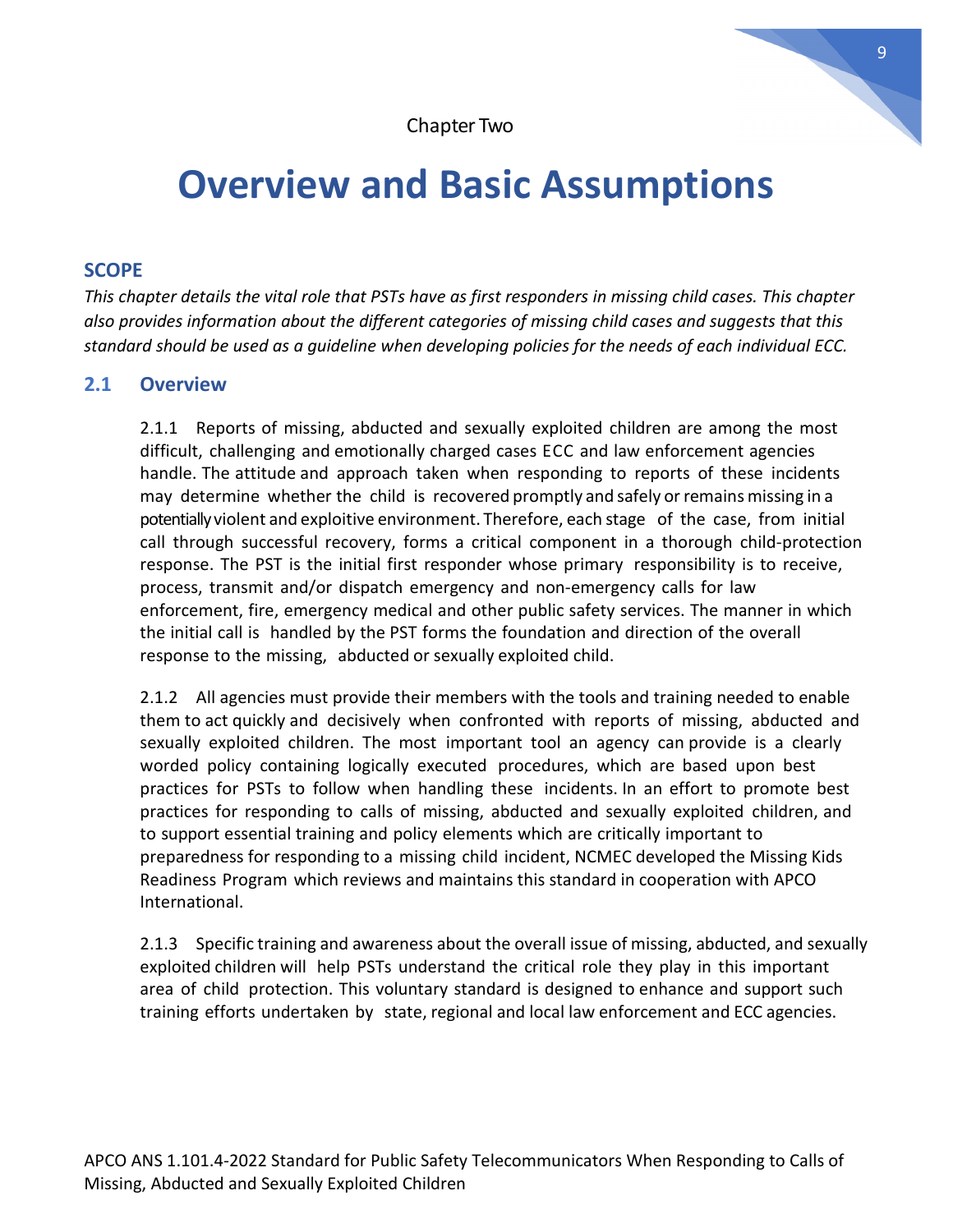#### <span id="page-9-0"></span>**2.2 Case Types**

PSTs should be aware they may encounter different types of missing child cases, each with their own unique response requirements. They include:

- 2.2.1.1 Nonfamily Abduction is defined as the unauthorized taking, retention, luring, confinement or concealment of a child younger than the age of 18 by someone other than a family member.
- 2.2.1.2 Family Abduction is defined as the taking, retention or concealment of a child, younger than [1](#page-9-1)8 <sup>1</sup>years of age, by a parent, other person with a family relationship to the child, or his or her agent, in violation of the custody rights, including visitation rights, of another parent or legal guardian.
- 2.2.1.3 An Endangered Runaway is any missing child younger than 18 years of age who is missing of his or her own accord and whose whereabouts is unknown to his or her parent(s) or legal guardian.
- 2.2.1.4 An Abandoned child is someone whose caretaker makes no recovery effort after he or she has run away, who has been abandoned/deserted or who has been asked to leave his or her home and not allowed to return. While not necessarily reported to authorities as missing, children in this category frequently come to the attention of law enforcement.
- 2.2.1.5 A Lost, Injured, or Otherwise Missing (LIM) case is defined to include:
	- 2.2.1.5.1 A missing child younger than the age of 18 where there are insufficient facts to determine the cause of the child's disappearance.
	- 2.2.1.5.2 A missing child whose young age inherently puts the child at increased risk or whose young age makes it inappropriate to categorize as an endangered runaway, even if the child is missing on his or her own accord.

<span id="page-9-1"></span> $1$  The classification of missing child is also applied to each case of a missing person under the age of 21 reported by law enforcement agencies to the National Crime Information Center of the Department of Justice. This classification is in compliance with Title 34 U.S.C. § 41307, which extends the same reporting and responding requirements already provided for children.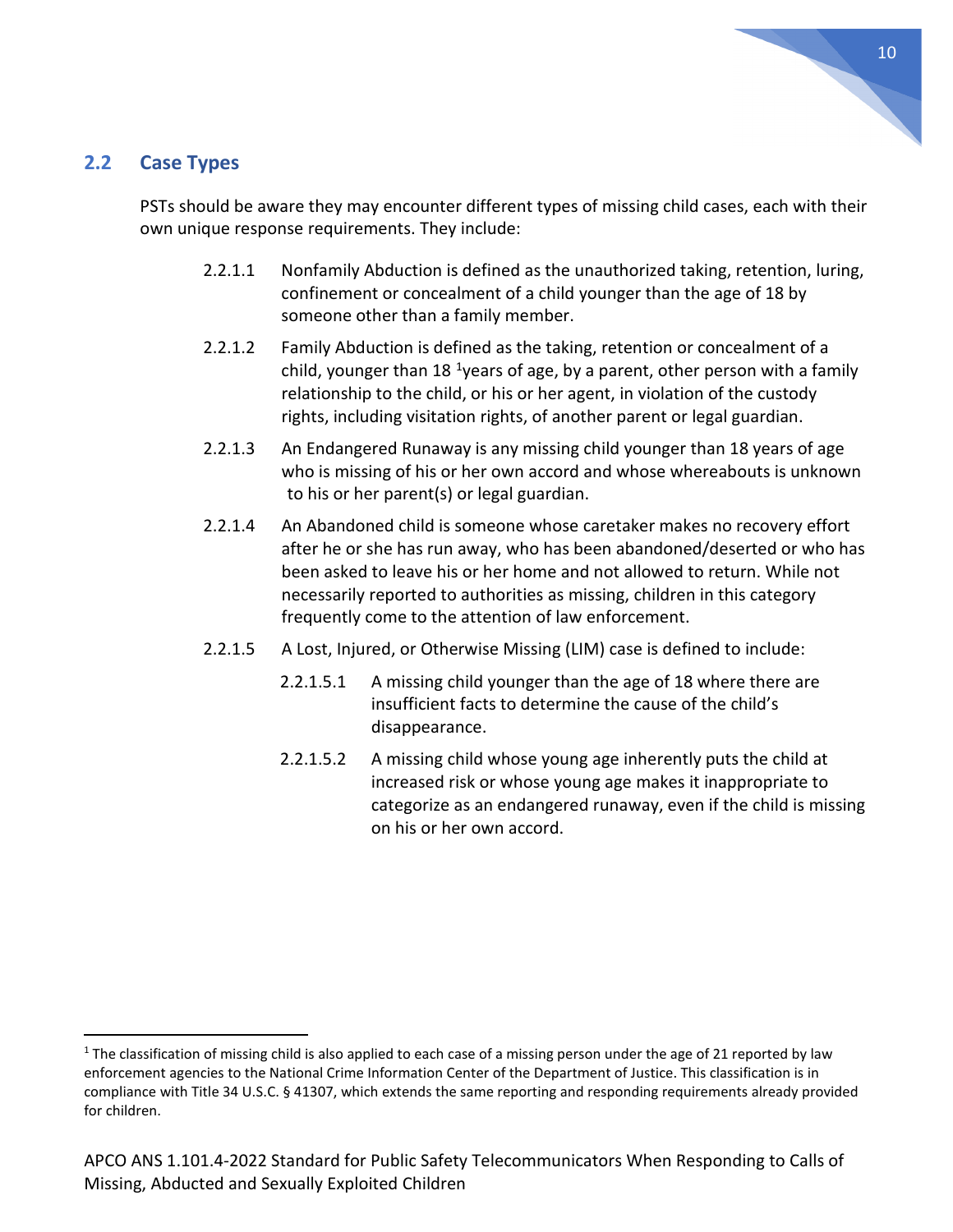2.2.2 It should be noted not all missing child incidents occurring each year in the U.S. result in a direct law enforcement response. Many incidents are resolved by parents/guardians, relatives, friends or neighbors prior to a report being made to law enforcement. Indications are that law enforcement is called upon to handle the more difficult and/or serious reports involving missing, abducted or sexually exploited children. This fact underscores the importance of training and pre-planning in promoting the decisive action and effective response these incidents demand.

2.2.3 When developing policy and procedures regarding cases involving missing, abducted or sexually exploited children it is essential that each response, should be governed by an assumption that the child is in danger until significant facts to the contrary are confirmed. Assumptions may delay or diminish response and place the child in greater danger. Immediate and thorough action is warranted in these cases and will be more likely to yield evidence or information that might otherwise be lost during the critical, early stages of an investigation.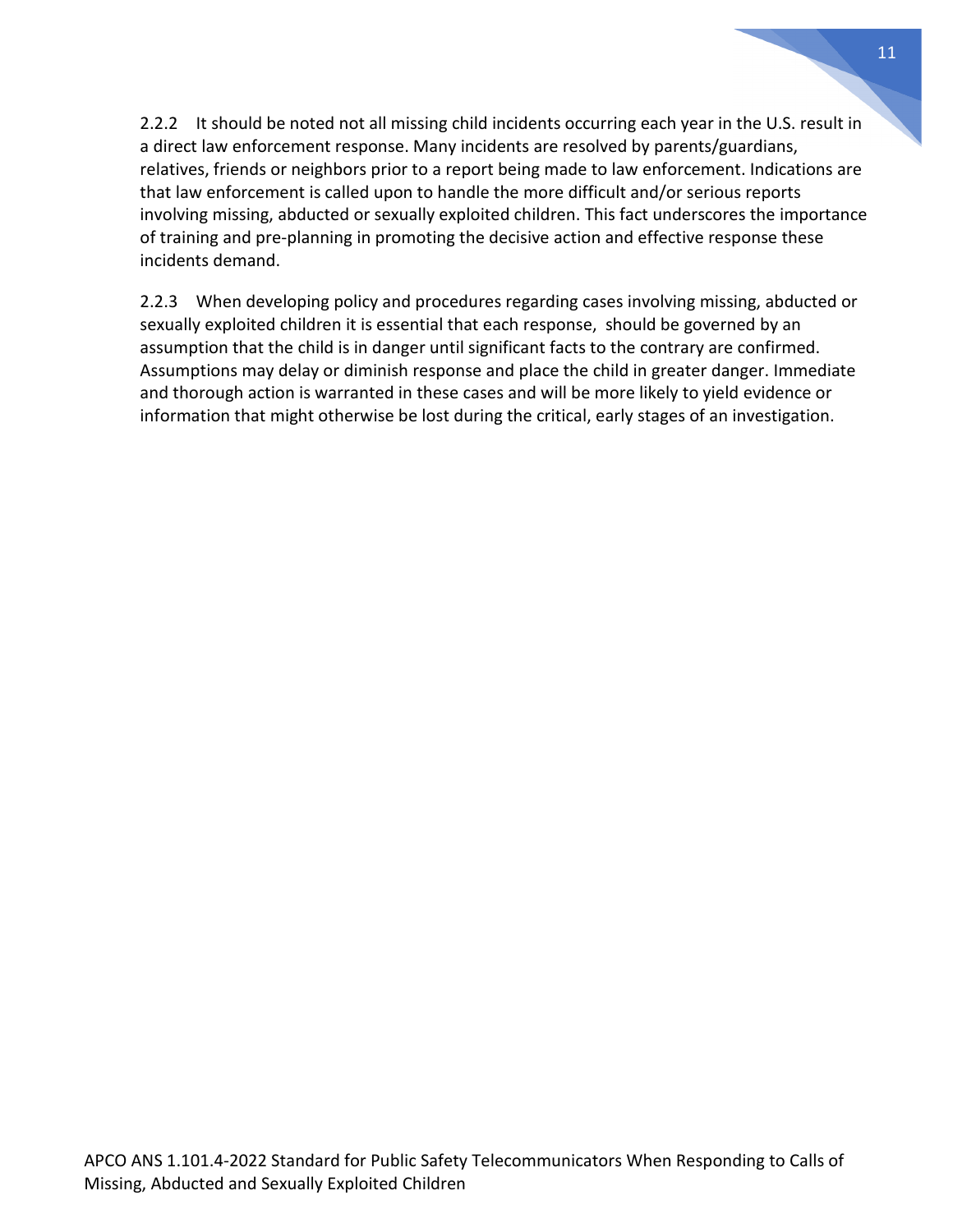Chapter Three

# <span id="page-11-0"></span>**Developing a Policy for Emergency Communications Centers Response to Missing, Abducted and Sexually Exploited Children**

#### **SCOPE**

*This chapter offers a starting point for agencies to develop their own individual policies for their ECC, specifically in regard to missing child cases.* 

#### **3.1 The Importance of Policy Development**

<span id="page-11-1"></span>3.1.1 Reports of missing children are among the most challenging and emotionally charged cases a law enforcement agency handles. The attitude and approach taken with reports of missing children may very well determine whether the child is recovered promptly and safely or remains missing for months, years, or never recovered. Each stage of the case, from call intake through initial field response, investigation, and ultimately recovery, represents a critical component of effective case management.

3.1.2 When public safety agencies prepare personnel with the proper information, resources and direction, first responders have an increased capacity and strengthened confidence to act correctly and decisively when confronted with reports of missing children. The cornerstone of this preparedness is a clearly worded policy containing understandable procedures for telecommunicators, first responders and investigators to follow as a guide through each stage of the case.

#### <span id="page-11-2"></span>**3.2 Developing a Policy: Where to Begin**

3.2.1 As part of your agency's efforts to implement and provide training on this standard, begin with careful and comprehensive policy development work. We recommend using the NCMEC Model Policy as a starting point for either initial development (in the event a policy does not already exist) or for comparison and analysis against any current policy or procedures in place for responding to missing, abducted and sexually exploited children.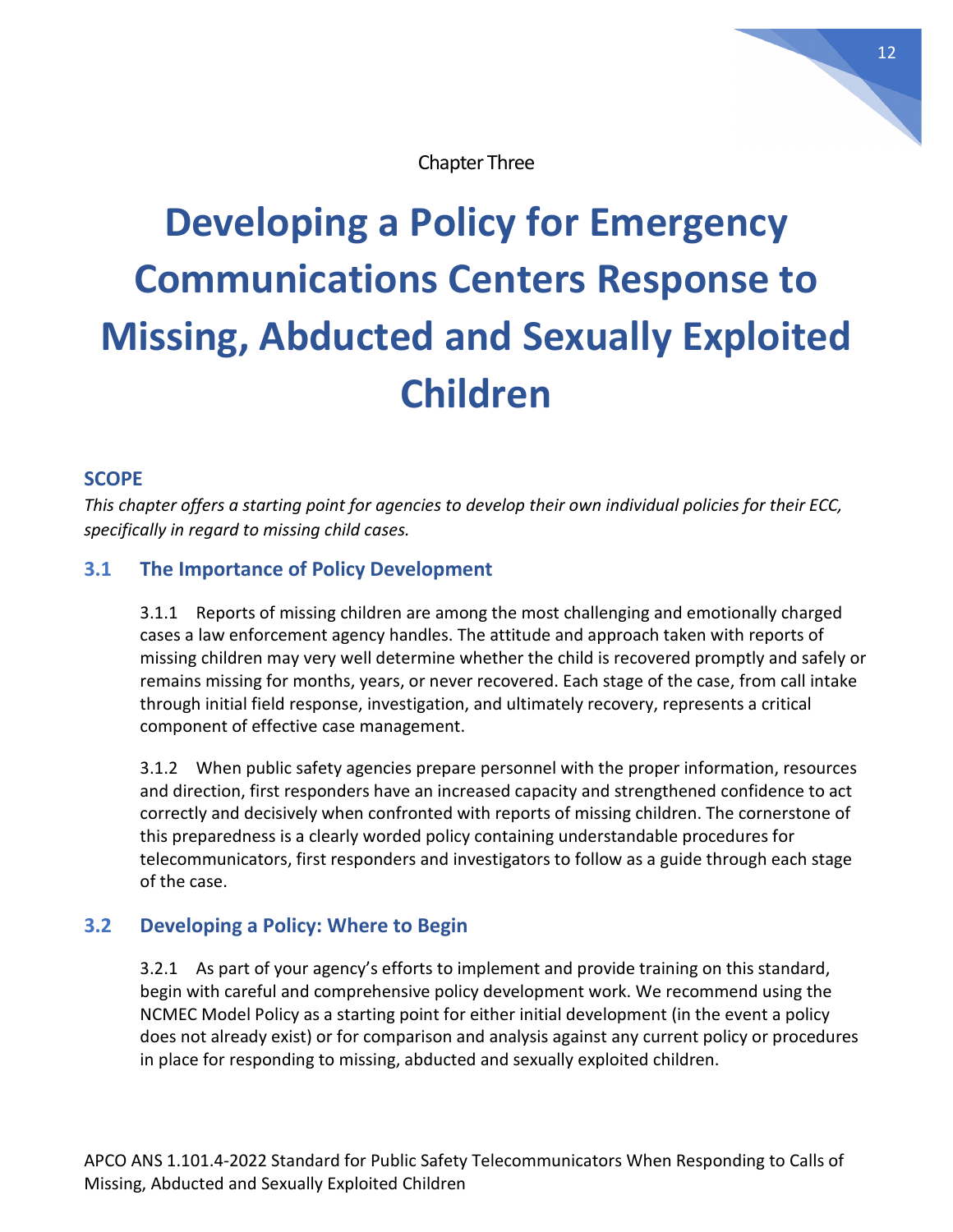3.2.2 NCMEC maintains this comprehensive model policy document as The NCMEC Model Policy is a general reference for use and adaptation by law enforcement and ECCs. The NCMEC Model Policy should be built upon and appropriately adapted to incorporate and ensure statutory/legal, operational and procedural alignment with the agency and/or jurisdiction. Agencies should be sure to include information and resources relevant to their state, regional, tribal, local and/or jurisdictional needs. The Model Policy covers critically important procedural considerations for PSTs, first responding field officers, field supervisors and case investigators and attempts to present the response process in a logical progression from case intake through first field response and case investigation through recovery and case closure. The Model Policy is based on material found in the NCMEC publication titled "Missing and Abducted Children: A Law-Enforcement Guide to Case Investigation and Program Management." This publication covers all missing child case types and recommends operational resources which are best utilized for successful case investigation.

3.2.3 The NCMEC Model Policy can be downloaded free of charge at [https://www.MissingKids.org/education/training.](https://www.missingkids.org/education/training) Comments or questions regarding the NCMEC Model Policy and Procedures are welcomed. Please contact the NCMEC Training Center at 1-800-THE-LOST® (1-800-843-5678).

#### <span id="page-12-0"></span>**3.3 Important Policy Components**

3.3.1 The NCMEC Model Policy organizes information across several key sections to promote the development of an integrated and comprehensive approach to missing child cases. The Model Policy Purpose section sets forth the objective(s) of the policy. The overarching goal of the policy's objectives is to establish operational and procedural parameters aligned with best practices for effective response to missing, abducted and sexually exploited child incidents.

3.3.2 The policy statement establishes the agency's philosophy and organizational intentions regarding missing child cases as far as the policy directs operations and procedures. Of particular importance in the policy statement section are the expressed commitments to an immediate and comprehensive response for all reports of missing, abducted and sexually exploited children. This approach is rooted in the operational presumption that every report of a missing, abducted or sexually exploited child will be considered valid, and the child considered at risk, unless and until significant information to the contrary is confirmed. Also central to the policy statement are the expressed commitments to mitigation and/or avoidance of inter- and intra-jurisdictional conflicts and the swiftest possible resolution of custodial questions. Delays related to disputes associated with these issues have the potential to impede or inhibit effective response, which can ultimately mean the safety and life of the child or children involved in the incident may be in danger.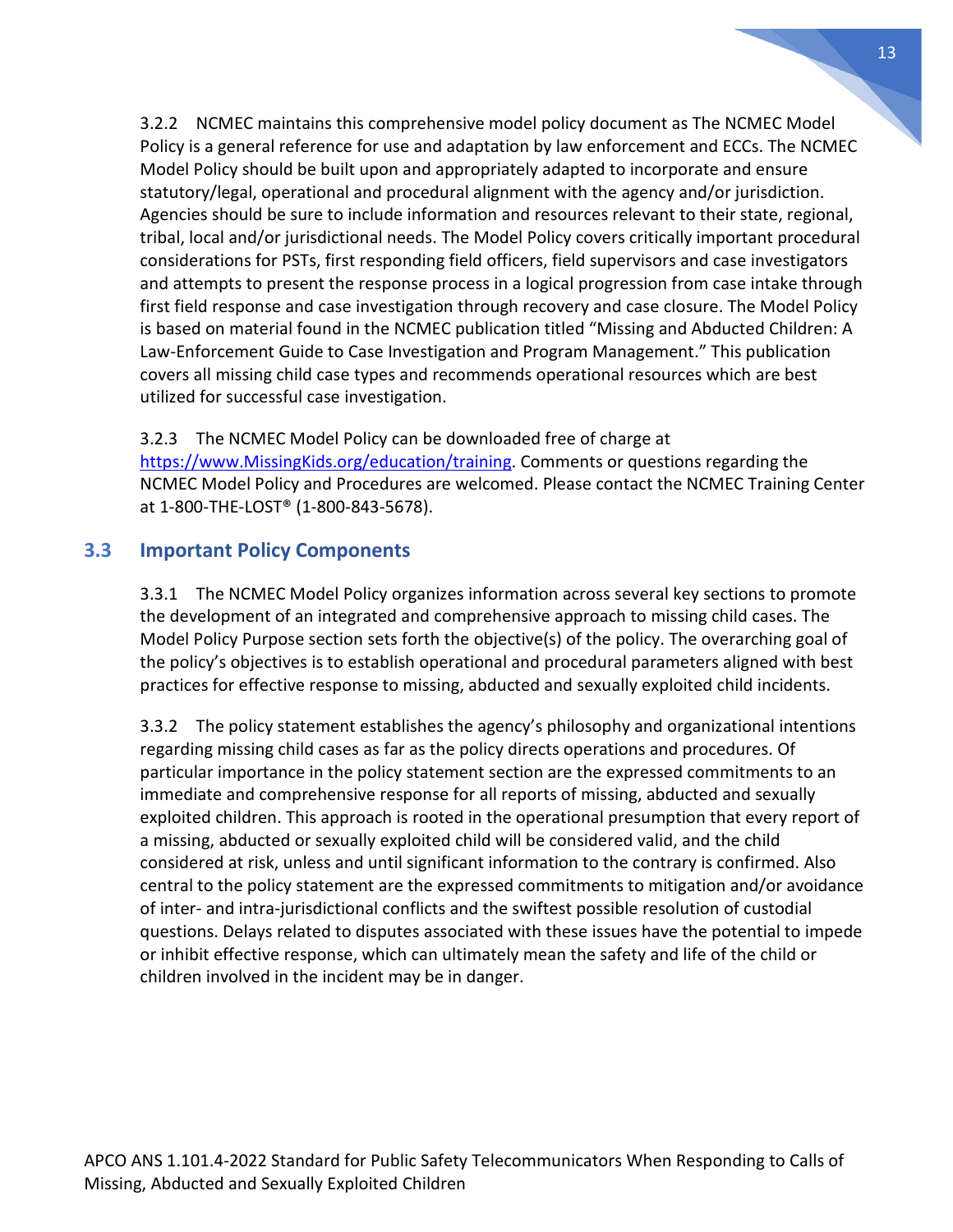3.3.3 The Definitions section supports users' understanding of the component characteristics and elements associated with missing child cases and organizes this information to promote consistency and uniformity in approach. More specifically, the NCMEC Model Policy Definitions section describes the circumstances and elements which drive missing child report initiation and acceptance, covering important information case type indicators and risk factors.

3.3.4 The model policy outlines important considerations for constructing sequentially/operationally organized directives and associated procedures which encompass the work conducted by PSTs, on-scene first responders/officers, investigators and case supervisors.

#### <span id="page-13-0"></span>**3.4 Pre-Incident Planning and Resource Coordination/Identification**

3.4.1 Along with policy development, pre-incident planning and resource identification and coordination are equally important efforts to be undertaken by public safety telecommunications and law enforcement agencies toward creating the capacity for effective response to reports of missing, abducted and sexually exploited children. When these factors are given careful attention, a truly comprehensive response plan can result.

3.4.2 When an agency responds to the report of a missing, abducted or sexually exploited child without a clearly established plan, critical time can be lost and opportunities for safe recovery may be wasted. By adopting planned strategies, agencies are able to exercise more control over events, respond more effectively and predictably to unexpected occurrences, and enhance the likelihood of swift and successful case resolution. Identification and availability of key contact information for critical partners such as the NCMEC, State Missing Children Clearinghouses, State AMBER Alert Coordinators and Child Abduction Response Teams (CARTs) is central to an agency's ability to execute notifications when these incidents occur.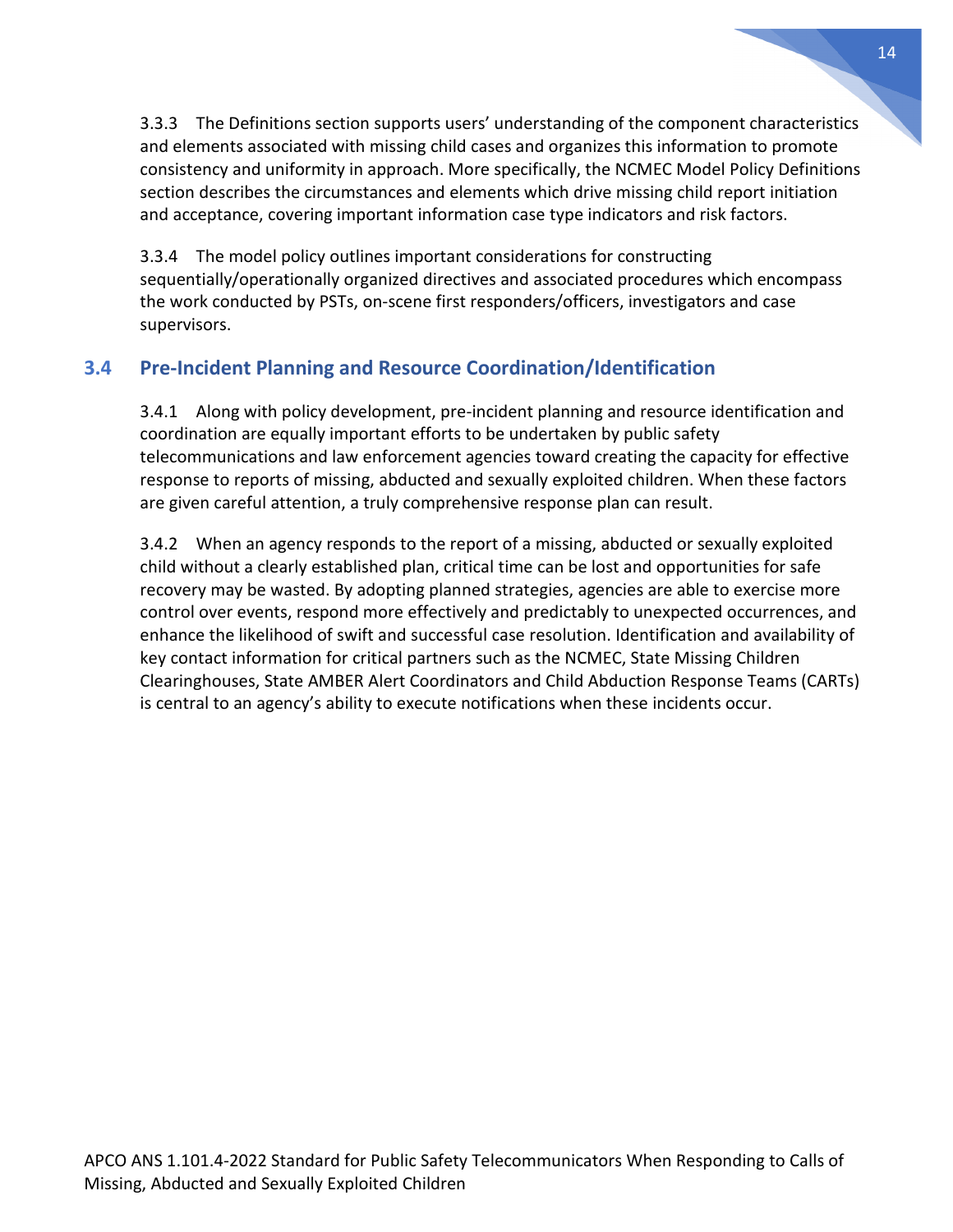# <span id="page-14-0"></span>**Effective Response: Telecommunications Call-Handling, Information Management and Officer/Field Support**

#### **SCOPE**

*This chapter provides the PST instructions on how to handle a call concerning a missing child in the most efficient and professional manner. This chapter also provides strategies for the PST to effectively attain critical information for the officers in the field. This chapter stresses the instrumental role that the PST has when aiding in the successful retrieval of a missing child.*

#### **4.1 Guiding Principles and Values**

- <span id="page-14-1"></span>4.1.1 PSTs are the first responders; therefore, their role in protecting children is the swift yet comprehensive intake and dissemination of incident/call information as well as the collection of relevant historical information which will support field responders in establishing an appropriate response. As PSTs perform this critically important work, their demeanor and actions should demonstrate commitment to the following principles/values.
- 4.1.2 Accuracy and Detail
	- 4.1.2.1 Where, What, When, Weapons, Who and How. You must maintain control of the call in order to receive the answers to the most important questions in the shortest period of time.
- 4.1.3 Follow-Through and Accountability
	- 4.1.3.1 Verify details that are received through the initial line of questioning. Repeat back to the caller the information provided in order to confirm the documented details; use active listening to hear what a caller is saying.
- 4.1.4 Compassion and Patience (Balanced with the guidance/direction the caller is given during the call)
	- 4.1.4.1 Help the caller understand what will be happening during this initial call. Use a firm yet reassuring tone of voice with the caller, stating that you are going to help and will need to ask a number of questions in order to do so.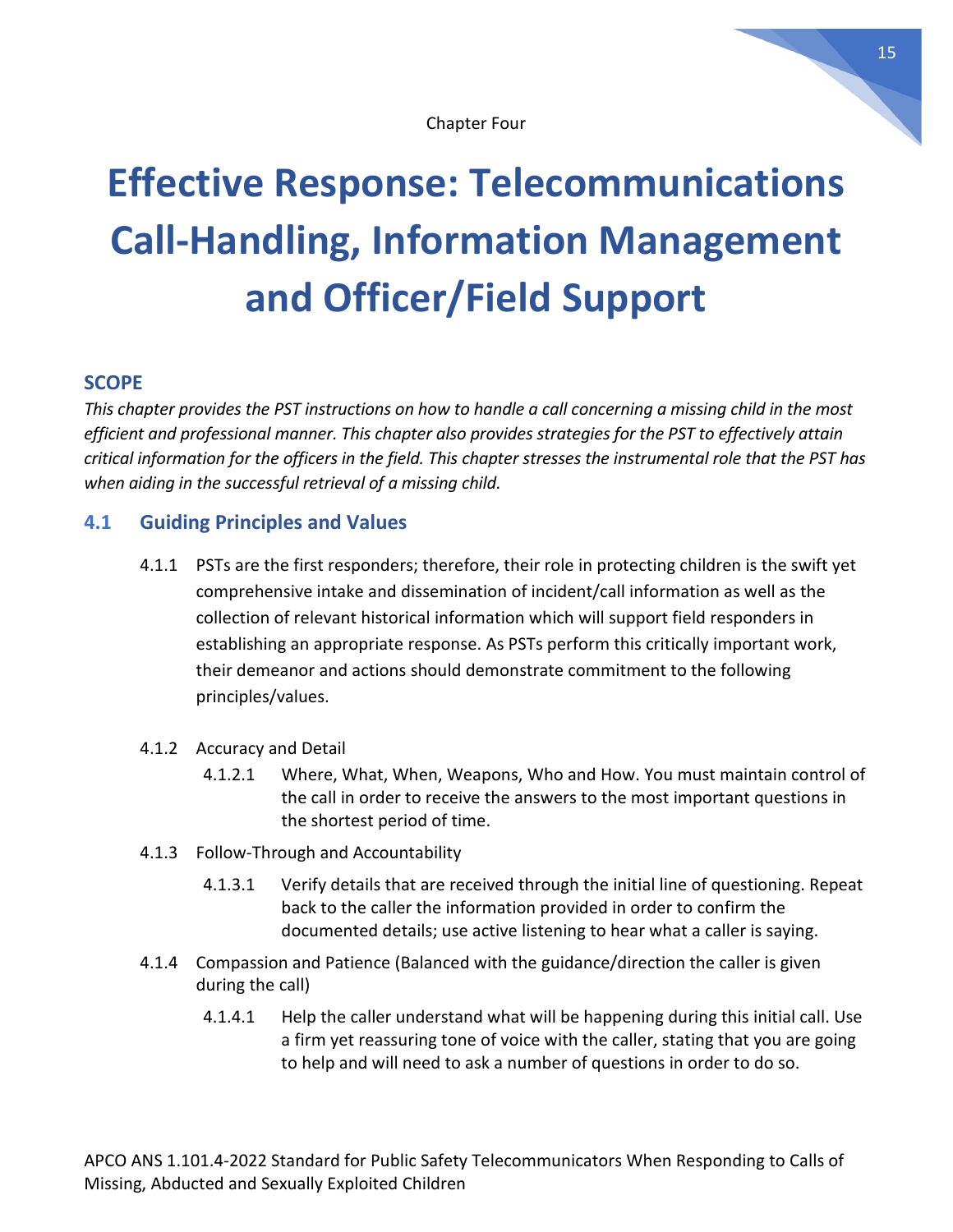- 4.1.4.2 Advise the caller to remain on the line with you as long as it is safe to do so. Responses to the PSTs questions will assist law enforcement in locating the child. Explain that you may be heard dispatching important information to responding units during the call, in order to provide them with information needed to begin searching for the child. Emphasize to the caller that you are not ignoring them nor ending the call; the caller should be advised not to hang up during any periods where you are communicating with law enforcement or to other personnel in the ECC.
- 4.1.4.3 Explain what will happen next. If feasible, remain on the line with the caller as long as is possible to continue information gathering and to assure the caller that law enforcement is on their way. However, if it is necessary to end the initial call, do your best to assure the caller that units are enroute and that you and/or other communications and law enforcement personnel will continue to actively work on the incident with officers as they arrive on scene and work the case.

#### 4.1.5 Professionalism

- 4.1.5.1 Speak calmly, clearly and with enough volume for the caller to hear you. You should project authority yet portray understanding and appropriate empathy through a steady and reassuring tone. Speak in clear and understandable terms; do not use departmental codes or jargon.
- 4.1.6 Respect
	- 4.1.6.1 Do not demonstrate an argumentative demeanor, and do not question the integrity or validity of the caller or the reported incident. What may appear improbable or unlikely upon first report may in fact be what has occurred.
	- 4.1.6.2 Do not use sarcasm or diminish the caller's perceived importance/urgency of the reported situation. Do not patronize the caller. All callers should be treated with understanding and dignity, regardless of how well they can articulate or explain what has occurred and/or how well they are able to cooperate/comply with the call intake process the PST is performing.

#### <span id="page-15-0"></span>**4.2 Incident Response Goals for the Public Safety Telecommunicator (PST)**

4.2.1 Proper use and application of the call intake protocols outlined in the remainder of this standard, promote the PST's ability to achieve the following goals when handling calls of missing, abducted and, sexually exploited children:

- 4.2.1.1 Obtain and verify incident location and reporting person contact information, including call-back number.
- 4.2.1.2 Obtain information on the location and nature of the emergency (Initial Intake elements which shall be asked as the first step when using each of the Call Intake Protocols [Abduction, LIMs, Endangered Runaway/Abandoned]).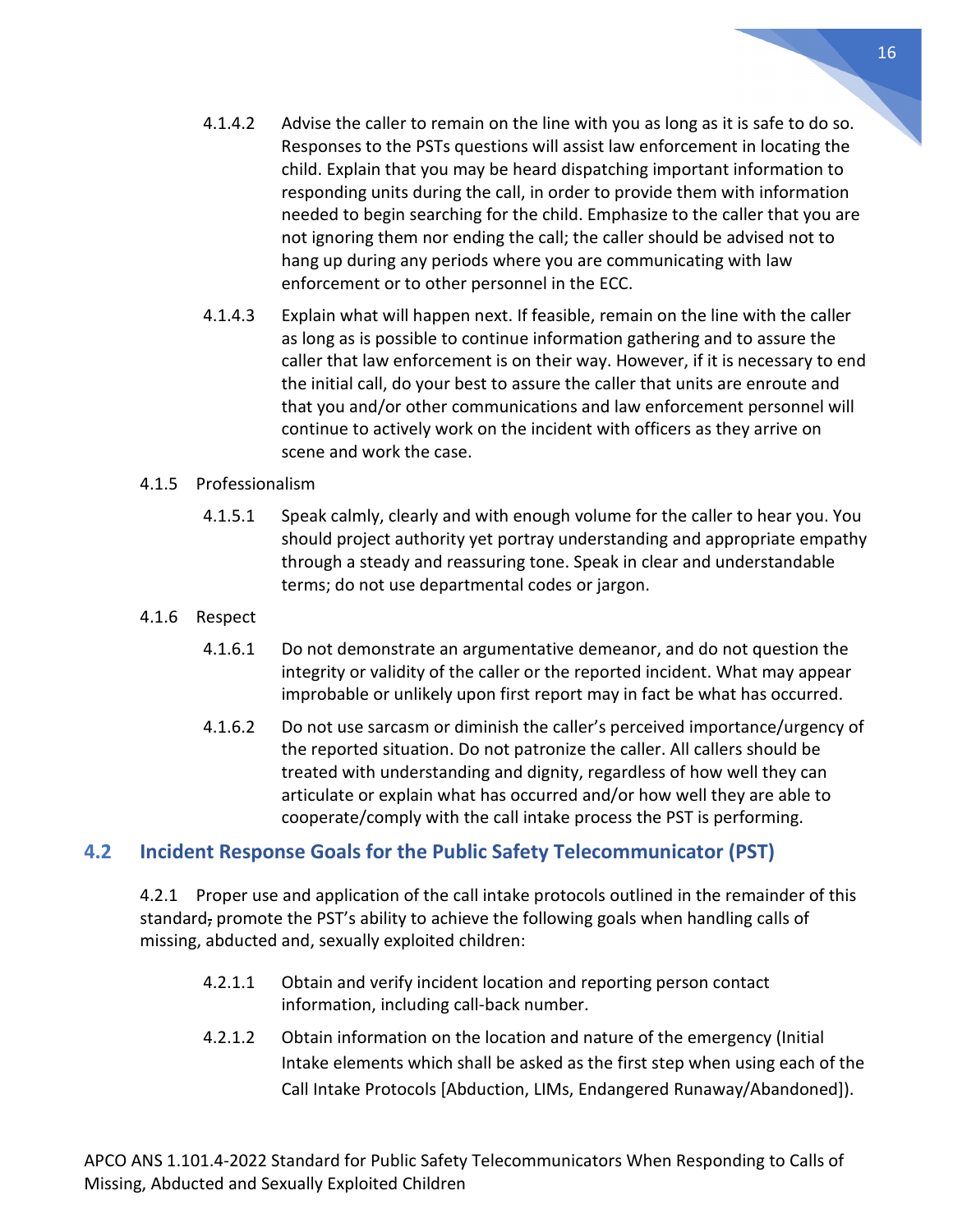- 4.2.1.3 Communicate the ability and commitment to help the caller, while maintaining control of the call.
- 4.2.1.4 Following the appropriate call intake protocol, methodically and strategically obtain all additional information outlined and enter/log it as directed by your ECC.
- 4.2.1.5 Recognize the potential urgency of the missing child incident and immediately begin the proper record entry and disseminations/notifications consistent with ECC/department policy.
- 4.2.2 Perform information entries and disseminations, both initial and for updates, to maintain the accuracy of incident/case records. This can include but is not limited to local/agency incident logs, state records systems and national/federal records systems.
	- 4.2.2.1 For those agencies which enter into the Federal Bureau of Investigation's (FBI) National Crime Information Center (NCIC), this includes the mandatory entry (within two (2) hours of the first call/report) of all information related to the missing child Title 34 U.S.C. § 41308.
	- 4.2.2.2 For complete information on the use of NCIC with missing and endangered child incidents, please consult both the NCMEC NCIC Reference Guide for Public Safety Telecommunications Personnel and all applicable NCIC Operations documentation provided by your agency/jurisdiction.
- 4.2.3 Run record queries and background checks as authorized and in accordance with ECC/department policy. Disseminate information as appropriate. Update case logs and records swiftly and accurately. This ensures field personnel take actions on current/accurate information.
- 4.2.4 Gather and organize information (through logs, record entries and message formats) in a manner that supports efficient and accurate development of AMBER Alert (AA) and/or Endangered Missing Advisory (EMA) activations in the event they are authorized. Even if your center/department is not responsible directly for the development of alert messages or formats, accurate and thorough information delivered in a well-organized manner will support and expedite a more effective alert activation if initiated.

#### <span id="page-16-0"></span>**4.3 If the Caller is the Child Victim**

- 4.3.1 The caller reporting the incident may be the child victim. As the following call intake protocols are carefully reviewed, law enforcement agencies and ECCs shall ensure they train, all PSTs and other first responders to effectively guide and question both victims and others involved in or who have witnessed the incident.
- 4.3.2 While the child victim may be frightened, highly agitated, or possibly hysterical, it is possible that they may sound/appear calm; any state of mind is valid and shall be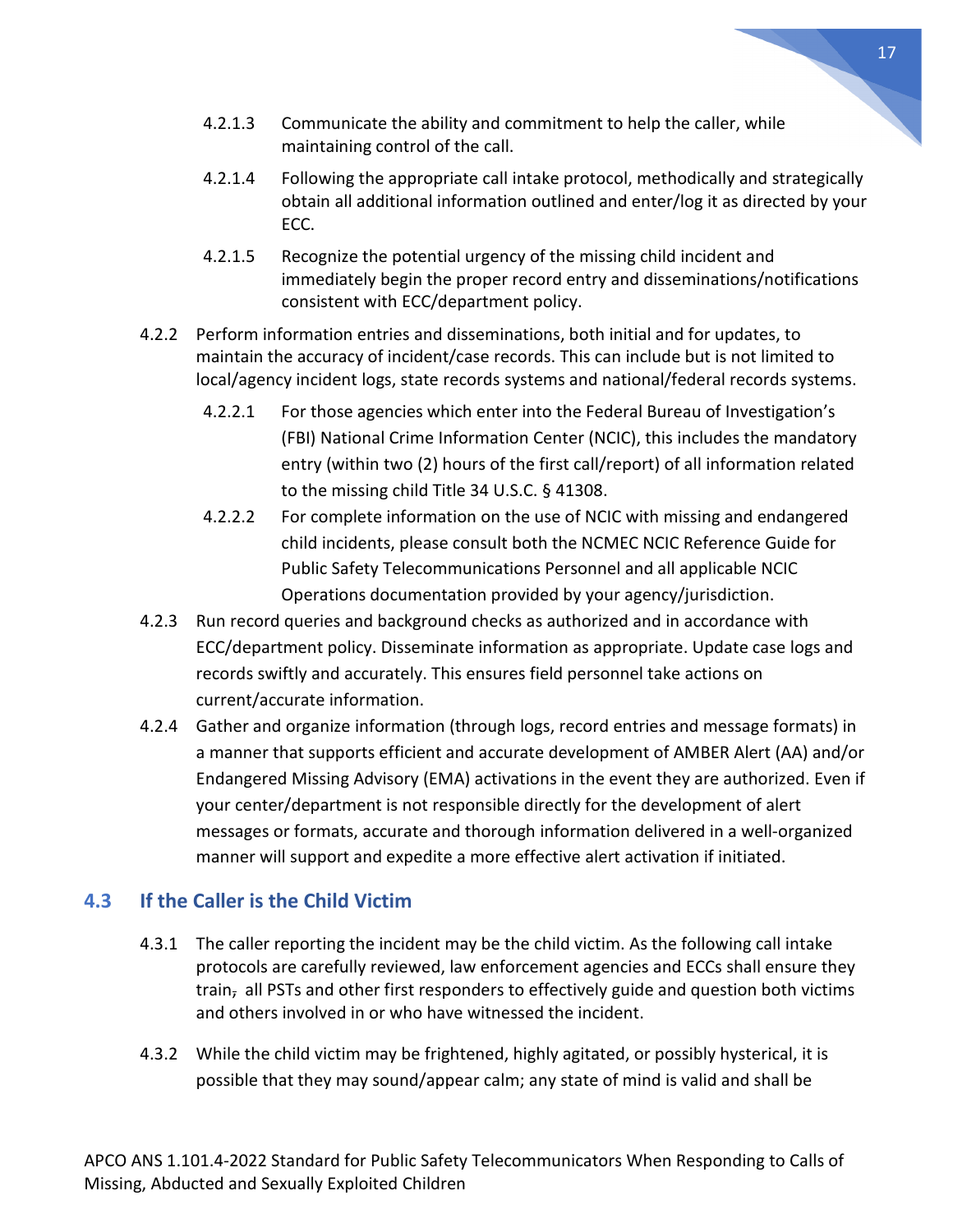treated without assumption, as we do not fully know the extent or nature of the circumstances.

- 4.3.3 No matter how unusual the initial information reported by the caller is, the Telecommunicator should carefully and methodically gather information and guide the caller, providing consistent verbal reassurance and support.
- 4.3.4 In long-term abduction cases, the Telecommunicator/call-taker may be the first friendly or trustworthy interaction the victim has experienced in years. It is important to effectively convey empathy, a sense of urgency and signs of a clear recognition of the level of importance the call represents.
- 4.3.5 In accordance with the initial intake elements used with all call types, be sure to swiftly obtain name and call-back number, location and information on any injuries, medical conditions, and the presence/involvement of weapons. Additionally, if suspects/perpetrators are directly involved (as with an abduction or trafficking/exploitation situation), try to ascertain:
	- 4.3.5.1 Where the suspect is in relation to the child victim (current location, if known and the distance/proximity from the victim)
	- 4.3.5.2 How long the victim has been away from the suspect
	- 4.3.5.3 How long before the suspect's anticipated return
- 4.3.6 The caller should be kept on the line until responders arrive, while it is safe to do so.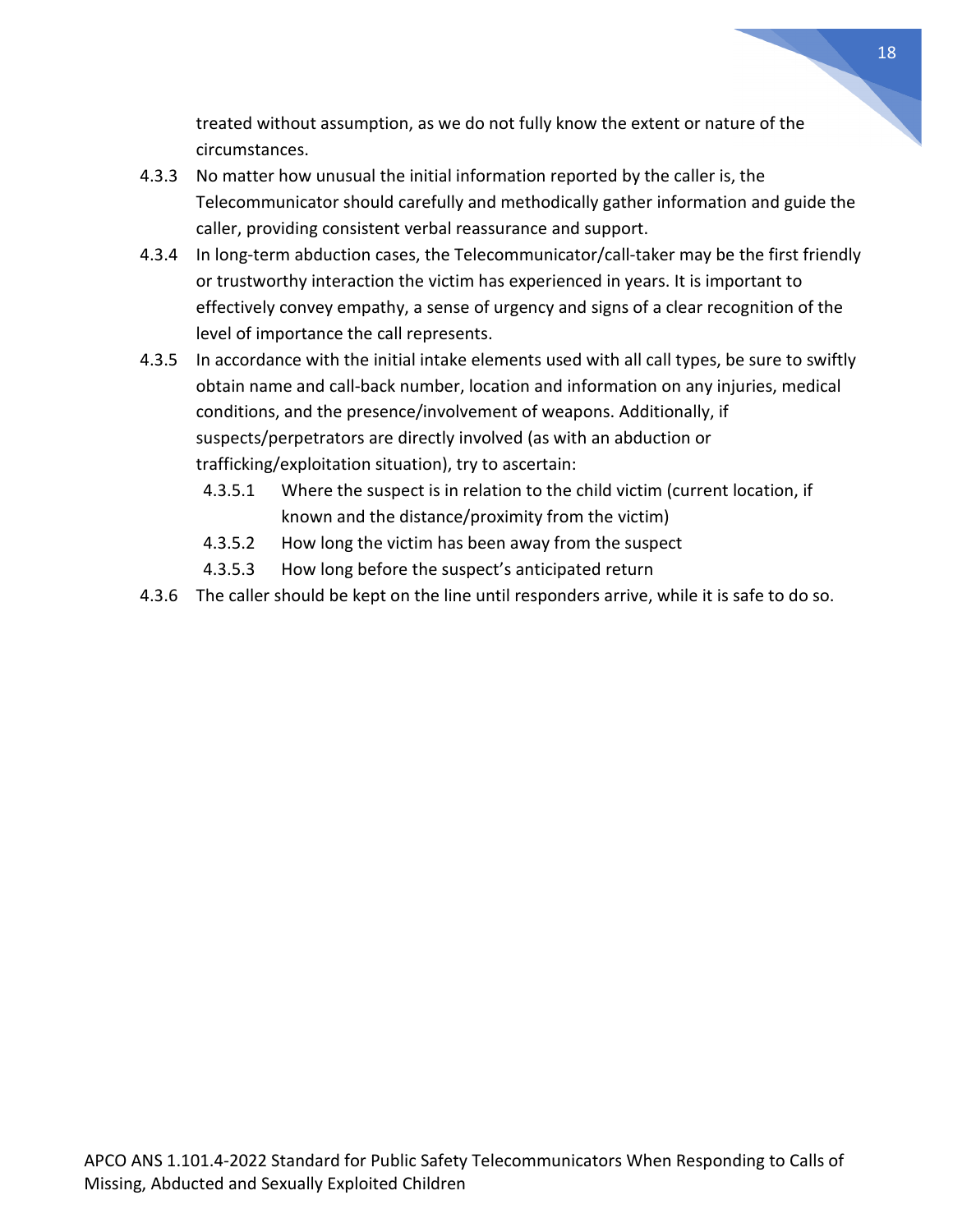# **Call Intake Protocols**

#### <span id="page-18-0"></span>**SCOPE**

*The following protocolsfor call intake are intended to create a framework for the best possible call handling and first response outcomesin response to Abduction, LIMs and Endangered Runaway/Abandoned incidents. These protocols should be appropriately adapted to incorporate and ensure compliance with statutory/legal, operational, and procedural directives within the agency and jurisdiction using them.*

#### **5.1 Initial Call Intake Elements (For Use with All Call Intake Protocols)**

- <span id="page-18-1"></span>5.1.1 Location of the Emergency
	- 5.1.1.1 Obtain the exact location of the incident such as structure addresses, street names, intersections, directional identifiers, and mile posts. If specifics are not known, request landmarks or estimated proximity to landmarks.
	- 5.1.1.2 Obtain the exact location of the caller and any other known witnesses (if different than the incident location).
	- 5.1.1.3 Advise the caller and any witnesses to remain at their current location(s), unless determined unsafe, until law enforcement arrives.
- 5.1.2 Caller Name and Call-Back Number
	- 5.1.2.1 Obtain the name and call-back/contact number of the person reporting the incident.
	- 5.1.2.2 Obtain the names and call-back/contact numbers of any additional witnesses, if known.
- 5.1.3 Nature of the Emergency
	- 5.1.3.1 Ascertain as specifically as possible what has occurred.
	- 5.1.3.2 Witnessed Abduction: A child was witnessed/seen to be taken/abducted
	- 5.1.3.3 Suspected Abduction: A child is suspected to have been taken/abducted
	- 5.1.3.4 LIM: A child is missing, and circumstances are only partially known or are unknown
	- 5.1.3.5 Known Endangered Runaway/Abandoned: A child is known to have run away or been abandoned
	- 5.1.3.6 Suspected Endangered Runaway/Abandoned: A child is suspected to have run away or been abandoned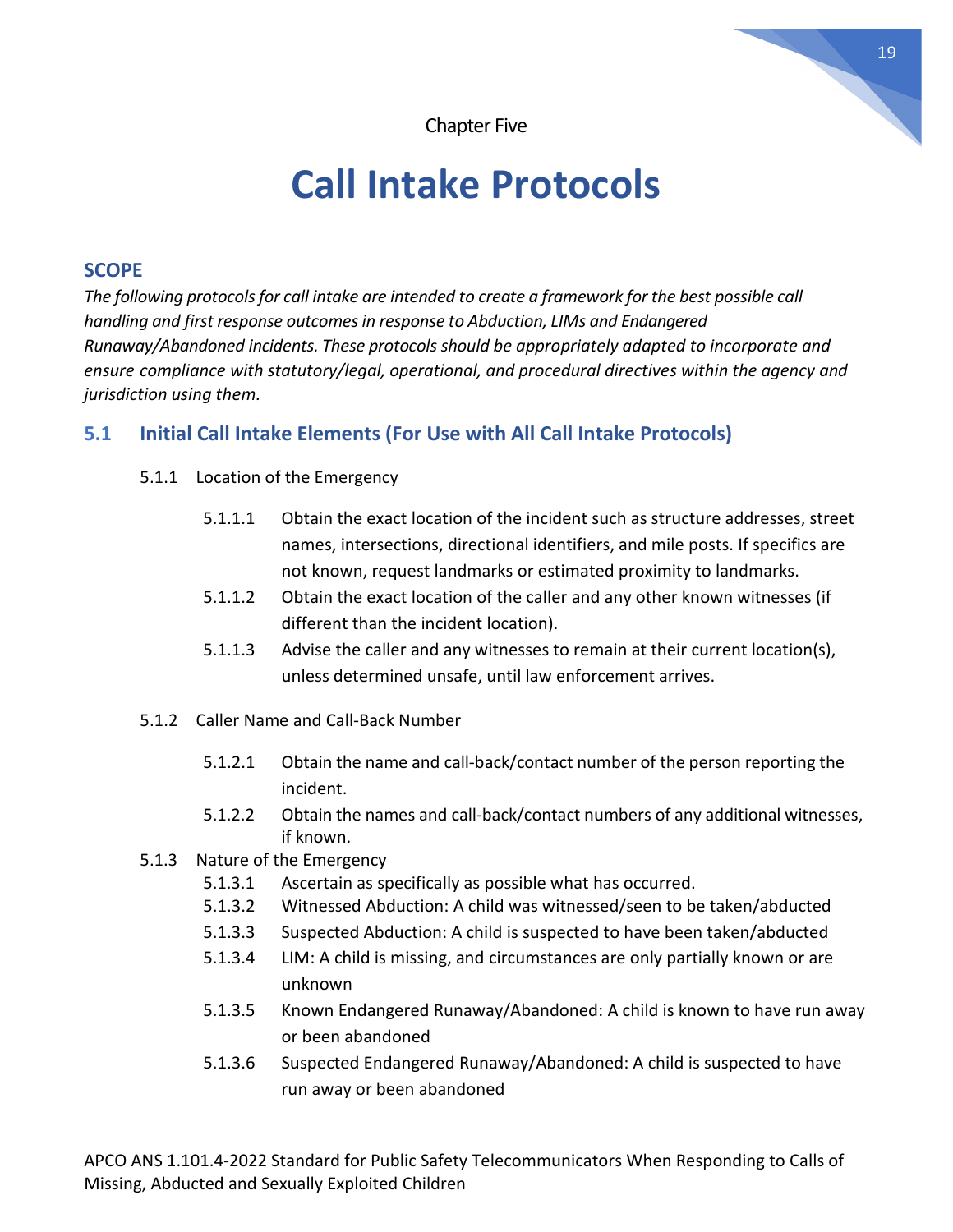- 5.1.3.7 Determine if there is any known/witnessed injury to the child
- 5.1.3.8 Determine if the child has any known medical conditions and/or medication needs.
- 5.1.3.9 Determine if there are any weapons known, suspected or mentioned as being possessed or involved in relation to the incident.

#### <span id="page-19-0"></span>**5.2 Child Abduction Call Intake Protocol**

- 5.2.1 Ask All Initial Intake Questions
- 5.2.2 Time Frames and Contact with Child
	- 5.2.2.1 Where: Where was the child last seen? Get specific location information to support accurate and expedited response.
	- 5.2.2.2 When: When did this happen? Is the incident still in progress? If not in progress, how much time has passed such as minutes, hours, days? Be sure to quickly communicate this element to responders as this has great investigative significance.
	- 5.2.2.3 Last Seen With: With whom was the child last seen, such as with one or more adults, another child or children?
		- 5.2.2.3.1 If this person or people are suspects, such as had a reason, a motive and/or an expressed or demonstrated intent to harm the child, immediately gather identifying information for suspect and /or vehicle involved and return to intake questions in this section. Then move on to the child's descriptive information.
	- 5.2.2.4 Last Seen By: If a suspect is not known or was not seen in conjunction with the abduction report, who is the person last seeing the child? This may be a teacher, parent, caregiver or friend.
	- 5.2.2.5 Direction: What was the direction of travel, if seen/known?
	- 5.2.2.6 Destination: Does the caller know of or suspect any potential destination(s) based upon any knowledge or witnessing of the suspect(s)?
	- 5.2.2.7 Transport: When the child was last seen, did he/she have in possession a means of transportation such as a bicycle, skateboard, scooter, motorcycle or car if an older child? If so, gather a description, including tag/license plate number, color, style, brand and additional descriptors if available.
	- 5.2.2.8 Relationships/Associations: What are the relationships or associations among the child, suspect(s) and caller? This information may have already been determined through the previous questions, but, if not, be sure to clarify the relationships, such as familial, school or activity-related acquaintance, of the child, caller and any other people identified through these questions.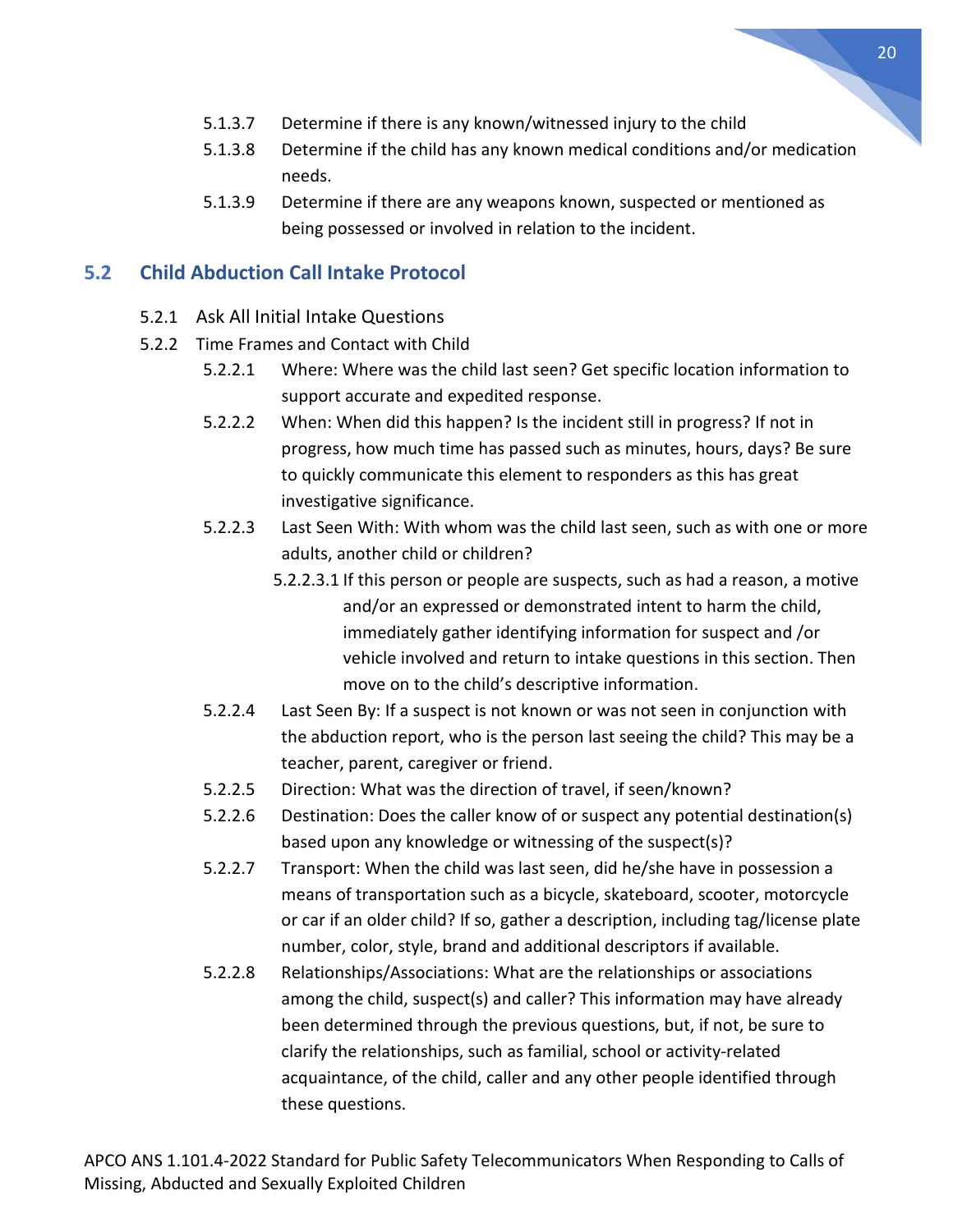

#### 5.2.3 Child Information

- 5.2.3.1 Name
- 5.2.3.2 Sex
- 5.2.3.3 Race
- 5.2.3.4 Age/Date of Birth (DOB)
- 5.2.3.5 Height
- 5.2.3.6 Weight
- 5.2.3.7 Hair including color, length, style
- 5.2.3.8 Eyes, including color and any other distinguishing characteristics such as glasses
- 5.2.3.9 Other physical attributes such as light/dark complexion, scars, marks, tattoos, or other distinctive features such as a limp
- 5.2.3.10 Clothing, from head to foot, outer to inner:
	- Hat/head
	- Coat
	- Shirt/blouse
	- Dress/suit
	- Pants/skirt/shorts
	- Shoes/socks
	- Any unique clothing identifiers such as color, logo, or wording
- 5.2.3.11 Does the child have a cell phone or another mobile/electronic device which may be tracked/traced or any GPS-enabled device such as a smartphone, activity tracker, navigation device?
	- What is the child's cell/smartphone number?
	- Who is the service provider for the device(s)?
	- DO NOT attempt to call. This information needs to be immediately forwarded for investigative follow-up. Field units may request your support in executing silent tracking methods.
- 5.2.3.12 Is the child known or suspected to have any injuries because of the incident or prior to the incident?
- 5.2.3.13 Does the child have any known intellectual, developmental or physical disabilities or mental health disorders?
- 5.2.3.14 Is the child taking any medications?
	- If critical medicines are taken, when would the next dose be needed?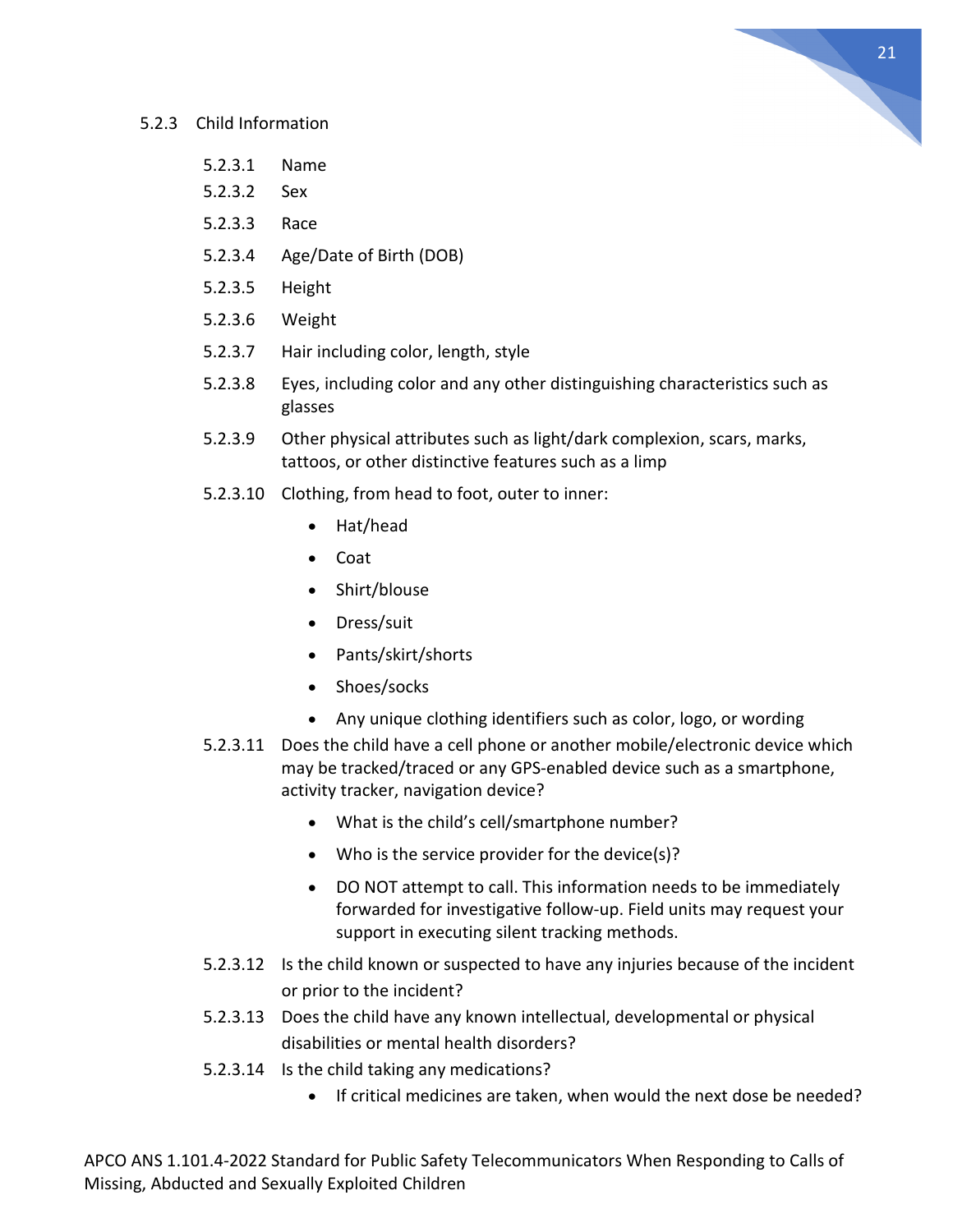• What are the effects/results if these medication(s) are missed?

#### 5.2.3.15 Possessions

- Did the child have any personal items such as a backpack/book bag, toy, stuffed animal, blanket or other identifiable possession with them when last seen?
- If not certain, does the child usually carry any of these items with him/her? If so, gather descriptive information such as color, make, and brand.
- Did the child have a pet with him/her when last seen? If unsure, does the child regularly/customarily have a pet with him/her, such as a service dog? If known, gather basic descriptive information such as size, color, and breed.
- 5.2.3.16 Does the child have any social media, email accounts or gaming platform accounts?
	- Confirm the types of accounts, such as Gmail, Facebook, Twitter, Instagram, X-Box, and PlayStation.
	- Obtain user/screen names and passwords.
	- If the caller does not readily know this information, proceed with other questions and advise investigators of the presence of these accounts.
- 5.2.3.17 What is the child's primary language if not able to speak or understand English? If unknown but the child was overheard, what language did it sound like might have been spoken?
- 5.2.4 Suspect(s) Information [If more than one suspect is known or believed to be involved, perform this intake sequence for each.]
	- 5.2.4.1 Name
	- 5.2.4.2 Sex
	- 5.2.4.3 Race
	- 5.2.4.4 Age/DOB
	- 5.2.4.5 Height
	- 5.2.4.6 Weight
	- 5.2.4.7 Hair, including color, length, style
	- 5.2.4.8 Eyes, including color and any other distinguishing characteristics such as glasses
	- 5.2.4.9 Other physical attributes such as light/dark complexion, scars, marks, tattoos, or other distinctive features such as a limp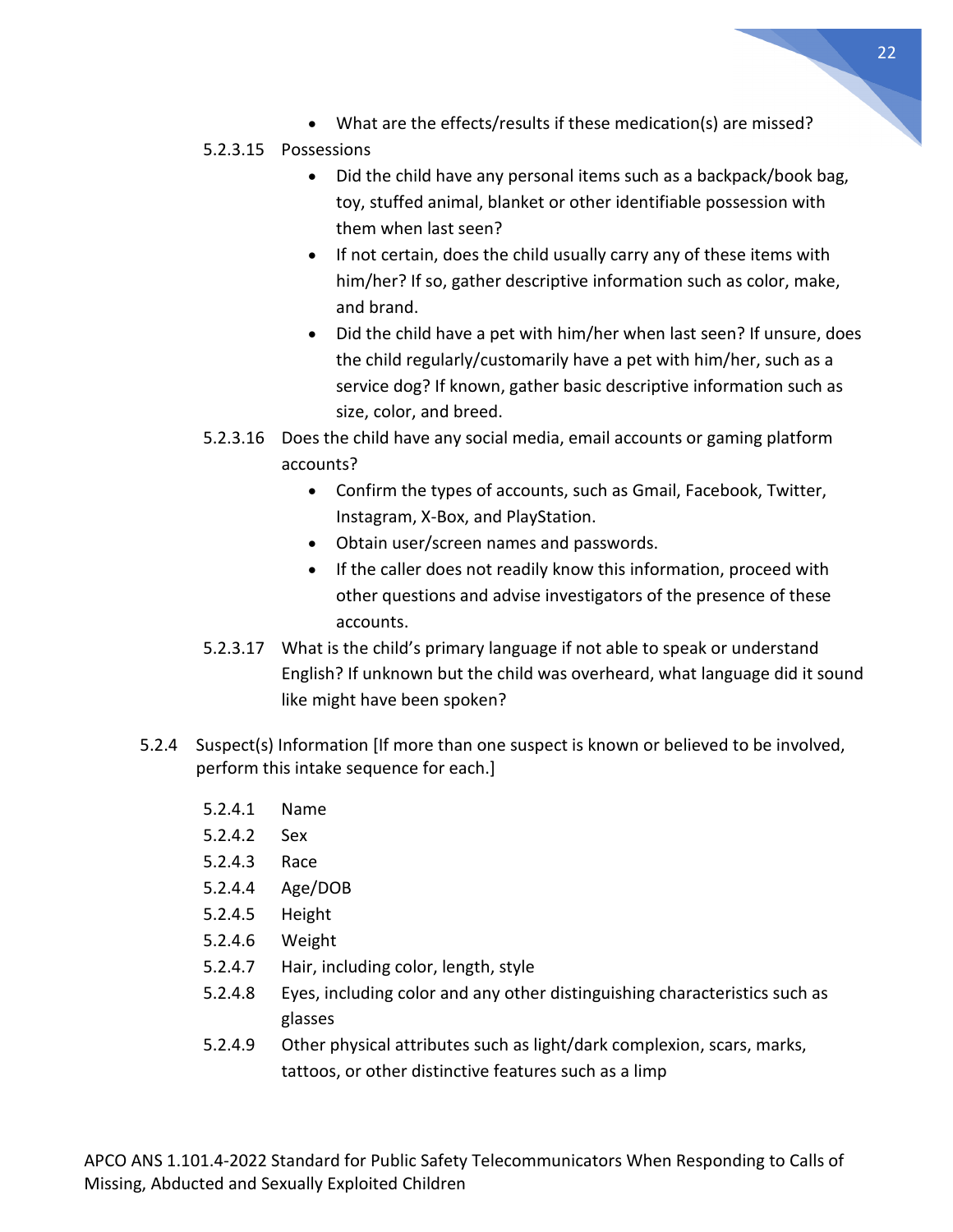- 23
- 5.2.4.10 Are there any weapons known or believed to be involved/possessed by the suspect?
- 5.2.4.11 Clothing, from head to foot, outer to inner:
	- Hat/head
	- Coat
	- Shirt/blouse
	- Dress/suit
	- Pants/skirt/shorts
	- Shoes/socks
	- Any unique clothing identifiers such as color, logo, or wording
- 5.2.4.12 Is the child familiar with the suspect?
- 5.2.4.13 If a relative, what relation?
- 5.2.4.14 Who allegedly has custody?
- 5.2.4.15 Do any custody disputes exist?
- 5.2.4.16 Does the suspect have a history of violence, emotional distress, or mental illness?
- 5.2.4.17 Is the suspect's residence and/or place of employment known? If so, gather location information.
- 5.2.4.18 Does the suspect have any known hangouts or close associations which may indicate where he/she may go with the child or who else may be around or is likely to have contact with the suspect?
- 5.2.4.19 Gather name and any identifying information known on persons closely associated with the suspect.
- 5.2.4.20 Does the suspect have a cell phone or other mobile/electronic device which may be tracked/traced or any GPS-enabled device such as a smartphone, activity tracker, navigation device?
	- What is the suspect's cell/smartphone number?
	- Who is the service provider for the device(s)?
	- DO NOT attempt to call. This information needs to be immediately forwarded for investigative follow-up. Field units may request your support in executing silent tracking methods.
- 5.2.4.21 Does the suspect have any social media, e-mail, or gaming platform accounts?
	- Confirm the types of accounts such as Gmail, Facebook, Twitter, and Instagram.
	- Obtain user/screen names and passwords.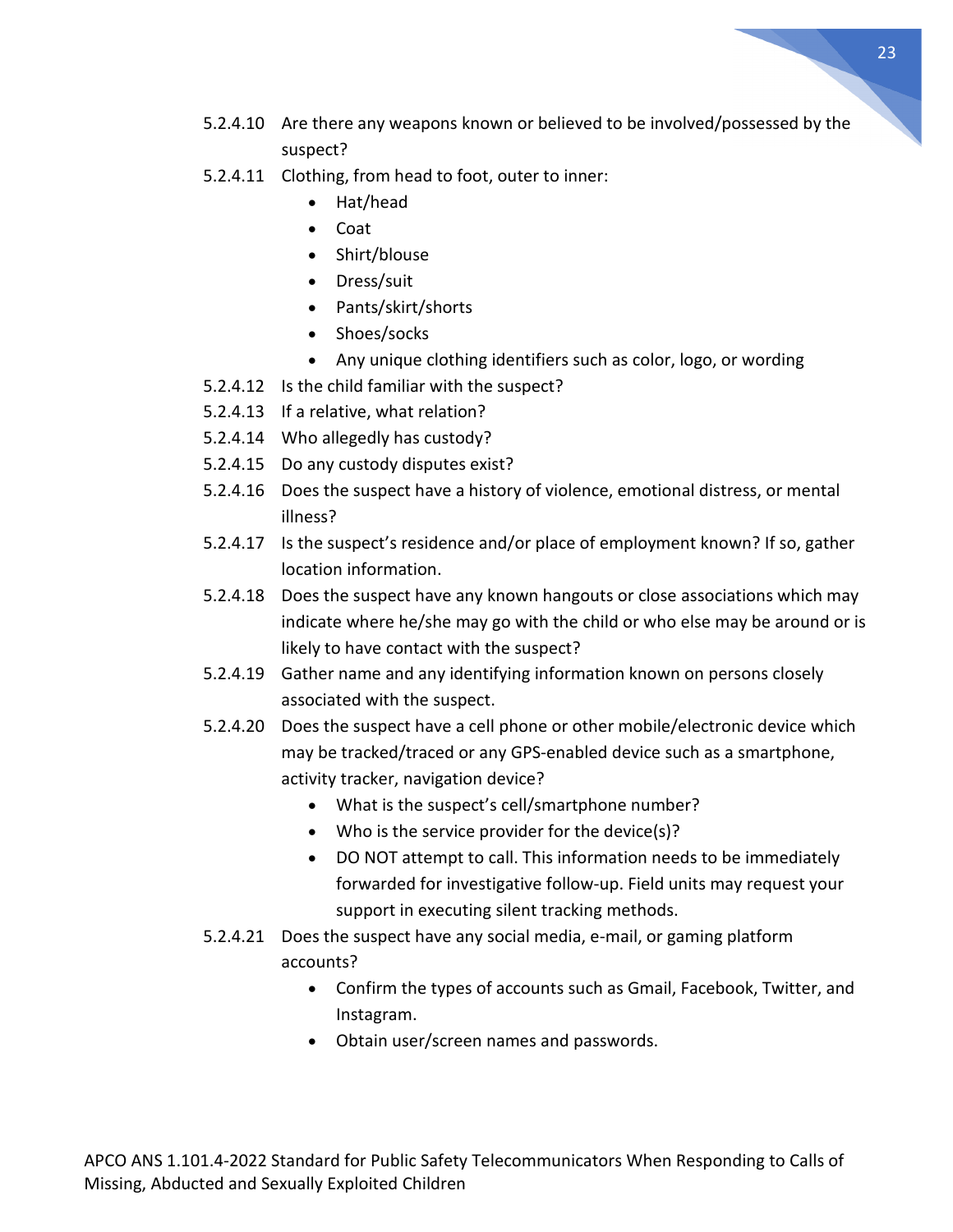- If the caller does not readily know specific information about such accounts, proceed with other questions and advise investigators about any known possible presence of these accounts.
- 5.2.4.22 What is the suspect's primary language if not able to speak or understand English? If unknown but the suspect was overheard, what language did it sound like?
- 5.2.5 Vehicle Information
	- 5.2.5.1 Gather the standard vehicle description using the 'C.Y.M.B.A.L.S.' approach:
		- **C**olor
		- **Y**ear
		- **M**ake and model
		- **B**ody description
		- **A**dditional descriptors such as rust, dents, other damage, or stickers
		- **L**icense plate/tag
		- **S**tate of plate/tag
	- 5.2.5.2 If plate/tag information is available, initiate available authorized inquiries.
	- 5.2.5.3 Ascertain any onboard technology such as OnStar®, LoJack®, and/or any other onboard navigation or satellite radio systems.
- 5.2.6 Additional Work with Abduction Incident Information
	- 5.2.6.1 As requested and authorized, assist responding law enforcement with further background information and records checks, such as criminal history, to ascertain any further data/photos from other possible arresting agencies.
	- 5.2.6.2 While PSTs may not have performed intake on these questions, if requested to assist in doing so, it is important to be aware of additional information pertinent to the suspect.
		- All prior entries and all information about the suspect, child, family, location, or proximity of incident
		- Any suspicious activity in the area
		- Any history of attempted abductions in the area
		- Any prior activity with your agency and/or surrounding agencies
		- Federal and state sex offender registries
		- Public records and/or internet searches
		- NCMEC at 1-800-THE-LOST (1-800-843-5678) to register the case and inquire about known sex offenders in the area, as well as any history of attempted abductions in the area.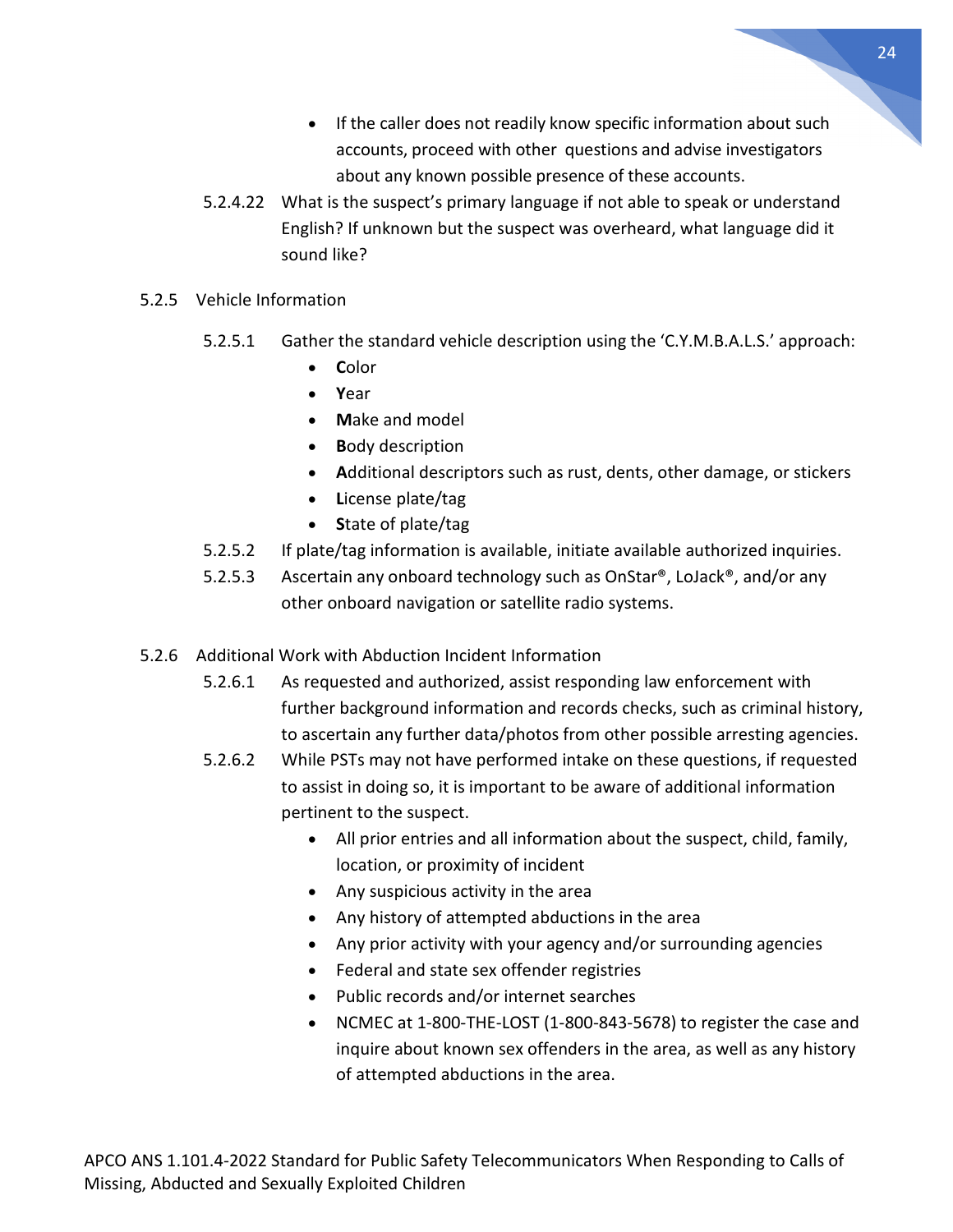#### <span id="page-24-0"></span>**5.3 Lost, Injured, or Otherwise Missing (LIM) Call Intake Protocol**

- 5.3.1 Be sure to first ask the INTITIAL INTAKE questions
- 5.3.2 Time Frames and Contact with Child
	- 5.3.2.1 Where: Where was the child last seen? Get specific location information to support accurate and expedited response
	- 5.3.2.2 When: When was the child last seen?
	- 5.3.2.3 Geography/Environment: Gather information on any special environmental/geographical considerations such as weather, terrain, wildlife, etc.
	- 5.3.2.4 Last Seen With: With whom was the child last seen (one or more adults, another child or children). If this person or people are suspects, had a reason, a motive and/or an expressed or demonstrated intent to harm the child, immediately gather identifying information for suspect(s) and/or vehicle (CYMBALS) involved and return to intake questions in this section. Then move on to the child's descriptive information.
	- 5.3.2.5 Last Seen By: Who is the person that last saw the child? This may be a teacher, parent, caregiver or friend
	- 5.3.2.6 Direction: What was the direction of travel, if seen/known?
	- 5.3.2.7 Transport: When the child was last seen, did he/she have in possession a means of transportation such as a bicycle, skateboard, scooter, motorcycle or car (if an older child)? If so, gather a description and include tag/license number, color, style, brand and additional descriptors if available.
	- 5.3.2.8 Suspicious Circumstances: Are there any suspicious circumstances surrounding the child's disappearance?
	- 5.3.2.9 Potential Destinations: Does the caller know of or suspect any potential destination(s), usual or frequented hangouts, friends' homes, etc. for the child?
		- Has anyone gone to these locations and/or contacted these friends/companions? If so, who did this and when?
		- Gather detailed location information on any potential destinations.
		- Confirm the names of persons whom the child may be with or may attempt to contact.
			- Have any other steps been taken to locate the child, such as contact with school officials, activity leaders, etc.?
	- 5.3.2.10 Past Behavior: Has the child gone missing before? If so:
		- When did this last occur and where did the child go/where was the child found?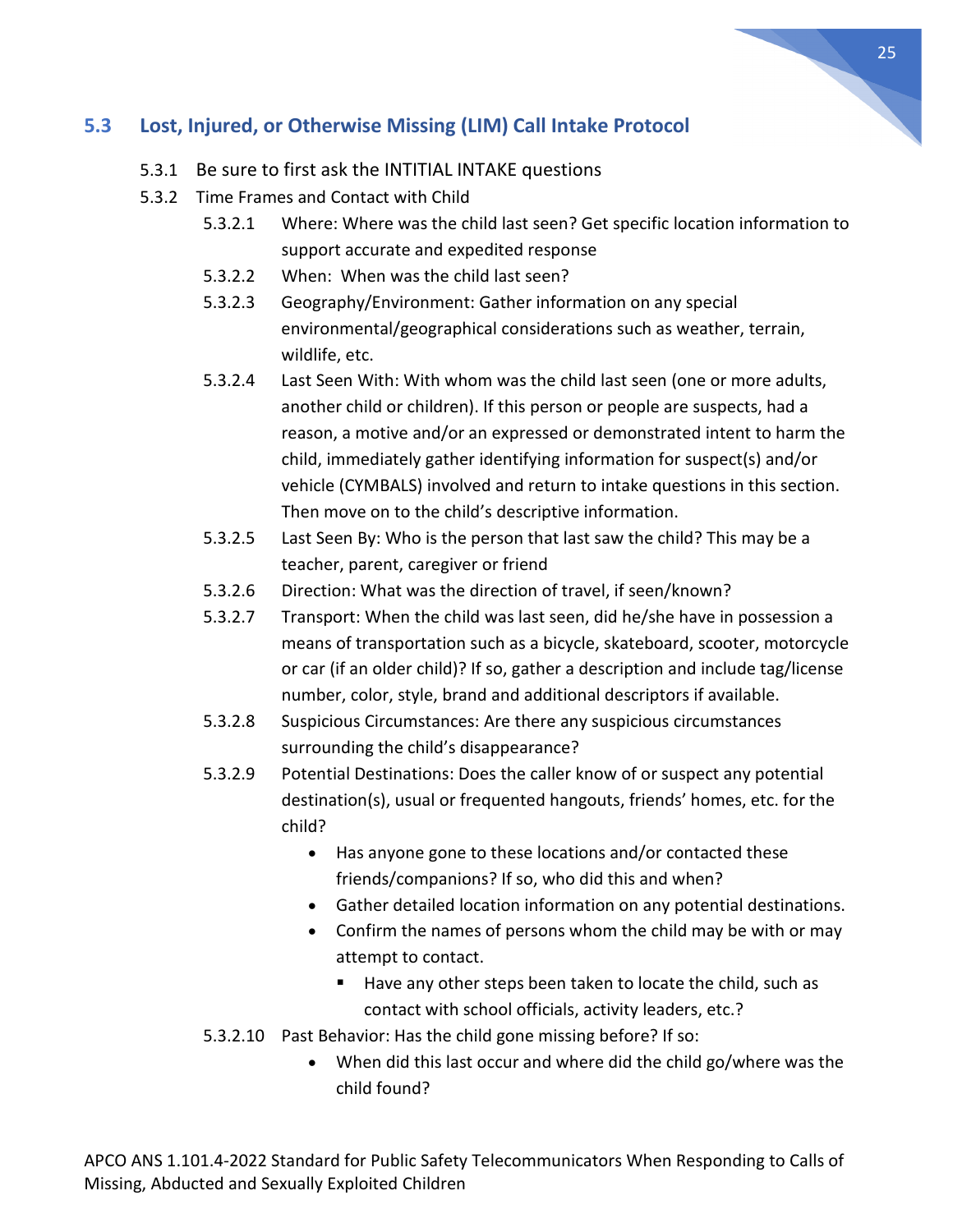- How many times has the child gone missing?
- Were there any special or specific circumstances associated with the child's previous disappearance(s) (family, school and/or social problems; mental disability/condition; other)?
- Were the other incidents reported to law enforcement? If so, with what agency(s)?
- 5.3.2.11 Relationships/Associations: What are the relationships or associations between the child, any suspect(s) and caller? This information may have already been determined through the previous questions, but if not, be sure to clarify the relationships (familial, school or activity-related acquaintance, etc.) of the child, caller and any other persons identified through these questions.

#### 5.3.3 Child Information

- 5.3.3.1 Name
- 5.3.3.2 Sex
- 5.3.3.3 Race
- 5.3.3.4 Age/DOB
- 5.3.3.5 Height
- 5.3.3.6 Weight
- 5.3.3.7 Hair including color, length, style
- 5.3.3.8 Eyes, including color and any other distinguishing characteristics such as glasses
- 5.3.3.9 Other physical attributes such as light/dark complexion, marks, scars, tattoos, or other distinctive features such as a limp
- 5.3.3.10 Clothing, from head to foot, outer to inner:
	- Hat/head
	- Coat
	- Shirt/blouse
	- Dress/suit
	- Pants/skirt/shorts
	- Shoes/socks
	- Any unique clothing identifiers such as color, logo, or wording
- 5.3.3.11 Does the child have a cell phone or another mobile/electronic device which may be tracked/traced or any GPS-enabled device such as a smartphone, activity tracker, navigation device?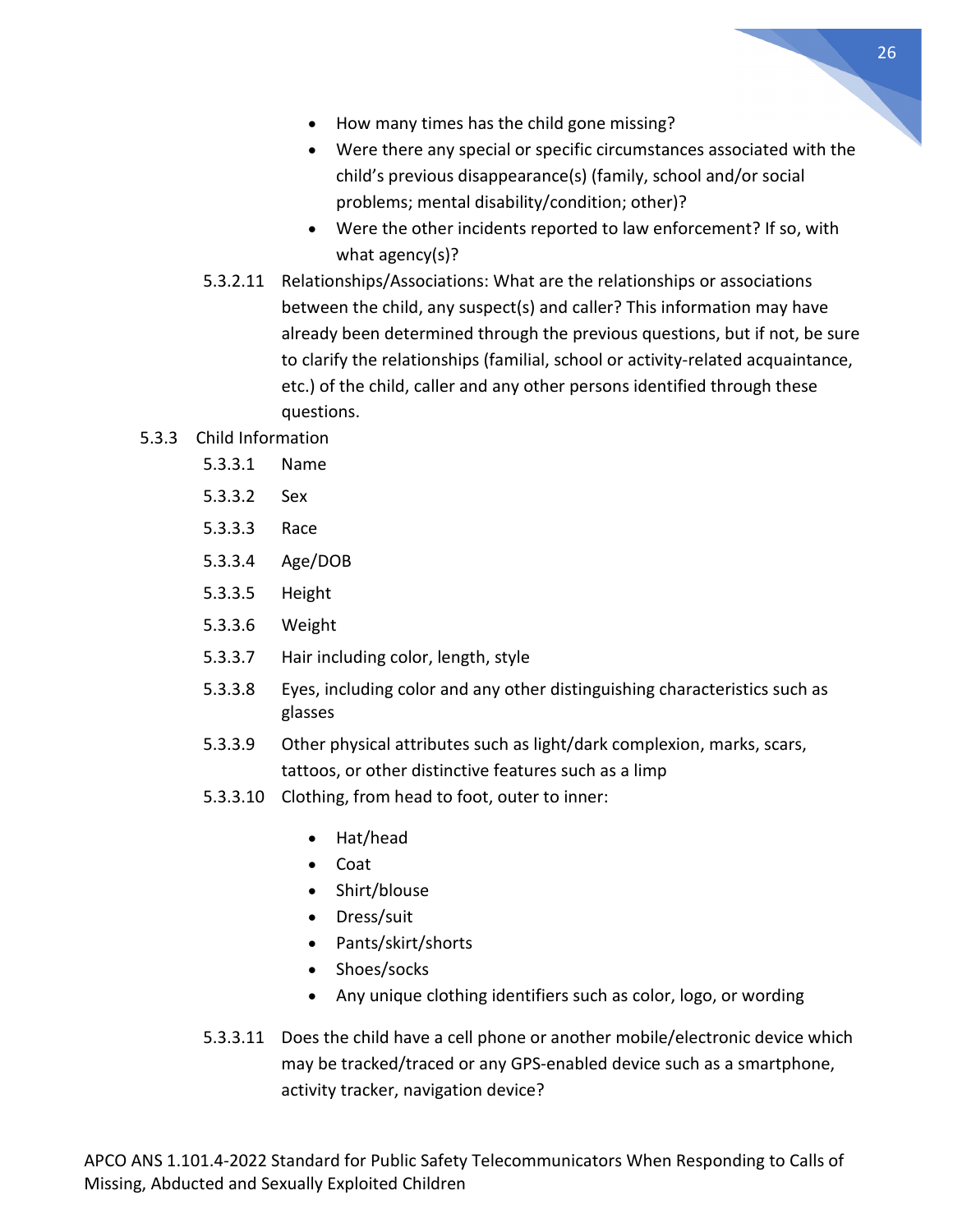- 
- What is the child's cell/smartphone number?
- Who is the service provider for the device(s)?
- DO NOT attempt to call. This information needs to be immediately forwarded for investigative follow-up. Field units may request your support in executing silent tracking methods.
- 5.3.3.12 Is the child known or suspected to have any injuries because of the incident or prior to the incident?
- 5.3.3.13 Does the child have any known medical conditions or disabilities including physical, emotional or mental challenges?
- 5.3.3.14 Is the child taking any medications?
	- If critical medicines are taken, when would the next dose be needed?
	- What are the effects/results if these medication(s) are missed?

#### 5.3.3.15 Possessions

- Did the child have any personal items such as a backpack/book bag, toy, stuffed animal, blanket or other identifiable possession with them when last seen?
- If not certain, does the child usually carry any of these items with him/her? If so, gather descriptive information such as color, make, and brand.
- Did the child have a pet with him/her when last seen? If unsure, does the child regularly/customarily have a pet with him/her, such as a service dog? If known, gather basic descriptive information such as size, color, and breed.
- 5.3.3.16 Does the child have any social media, email accounts or gaming platform accounts?
	- Confirm the types of accounts, such as Gmail, Facebook, Twitter, Instagram, X-Box, and PlayStation.
	- Obtain user/screen names and passwords.
	- If the caller does not readily know this information, proceed with other questions and advise investigators of the presence of these accounts.
- 5.3.3.17 What is the child's primary language if not able to speak or understand English? If unknown but the child was overheard, what language did it sound like might have been spoken?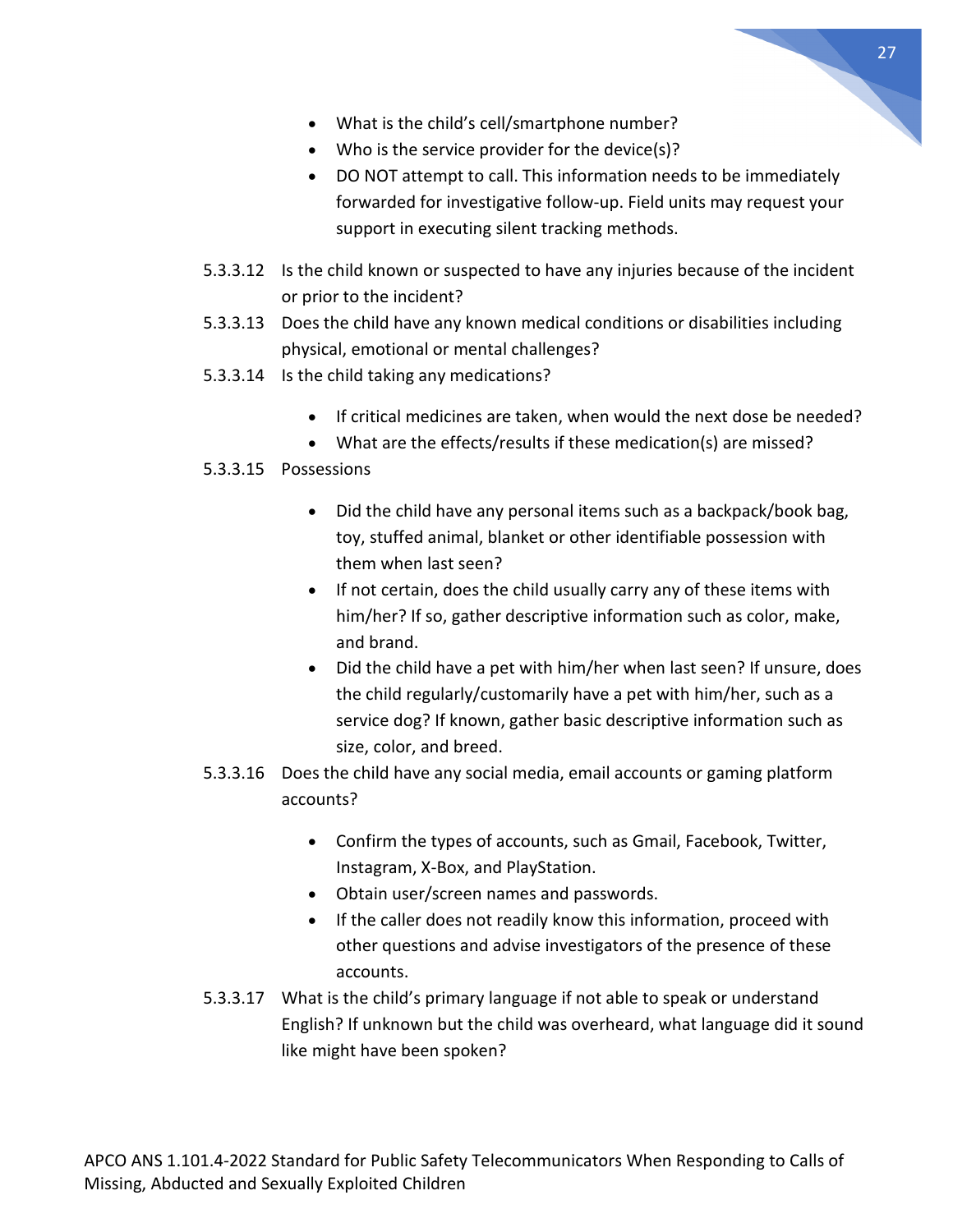- 5.3.4 Companion(s) and/or Suspect(s) Information [If more than one companion or suspect is known or believed to be involved, perform this intake sequence for each.]
	- 5.3.4.1 Name
	- 5.3.4.2 Sex
	- 5.3.4.3 Race
	- 5.3.4.4 Age/DOB
	- 5.3.4.5 Height
	- 5.3.4.6 Weight
	- 5.3.4.7 Hair, including color, length, style
	- 5.3.4.8 Eyes, including color and any other distinguishing characteristics such as glasses
	- 5.3.4.9 Other physical attributes such as light/dark complexion, marks, scars, tattoos, or other distinctive features such as a limp
	- 5.3.4.10 Are there any weapons known or believed to be involved/possessed by the suspect?
	- 5.3.4.11 Clothing, from head to foot, outer to inner:
		- Hat/head
		- Coat
		- Shirt/blouse
		- Dress/suit
		- Pants/skirt/shorts
		- Shoes/socks
		- Any unique clothing identifiers such as color, logo, or wording
	- 5.3.4.12 What are the relationships or associations between the child and the companion(s) or suspect(s)? This information may have already been determined through the previous questions, but if not, be sure to clarify the relationships (familial, school or activity-related acquaintance, etc.) of the child, caller and any other persons identified through these questions.
	- 5.3.4.13 If a relative, what relation?
		- Who allegedly has custody?
		- Do any custody disputes exist?
	- 5.3.4.14 Does the companion or suspect have a history of violence, emotional distress, or mental illness?
	- 5.3.4.15 Is the companion or suspect's residence and/or place of employment known? If so, gather location information.
	- 5.3.4.16 Does the companion or suspect have any known hangouts or close associations which may indicate where he/she may go with the child or who else may be around or is likely to have contact with the suspect?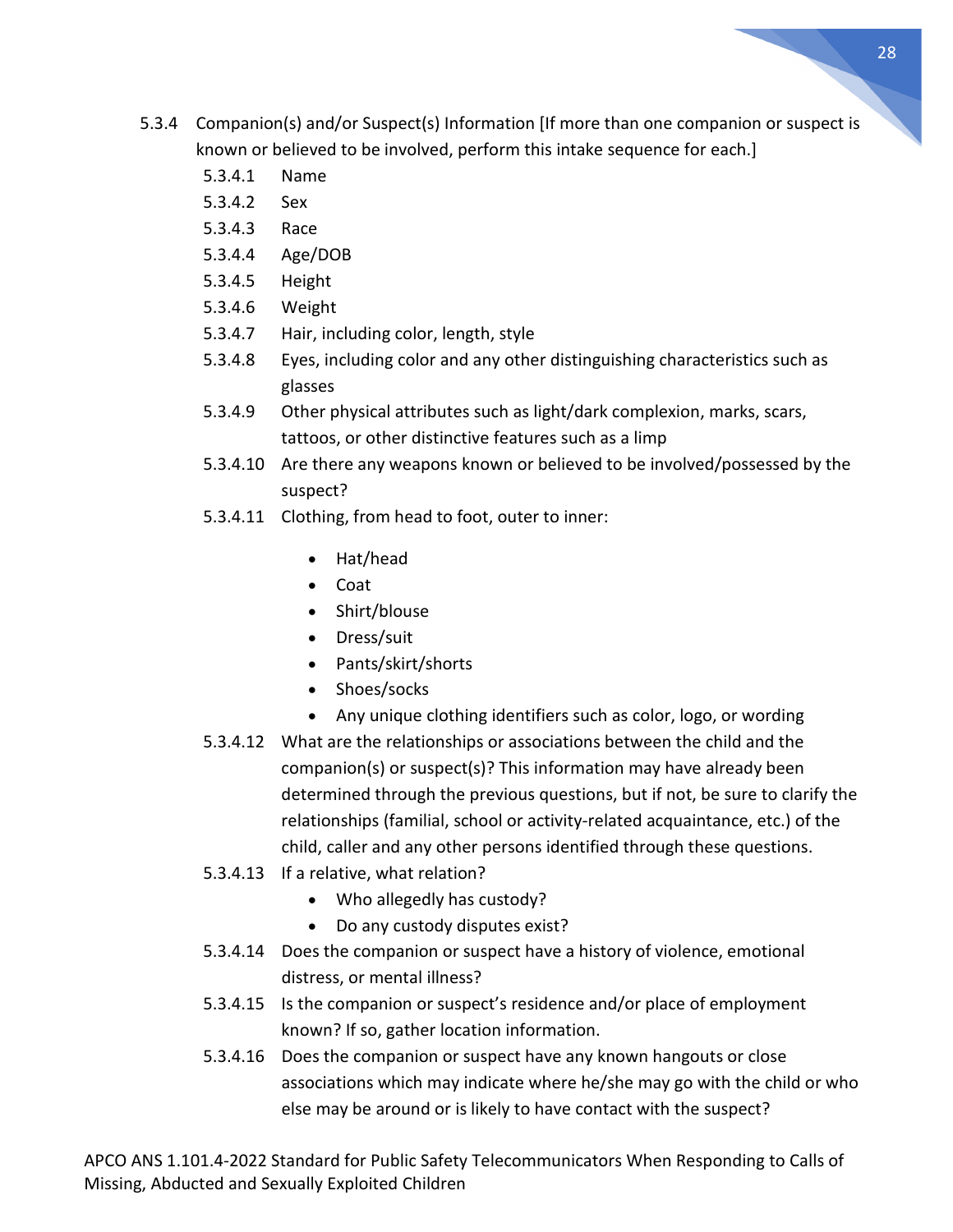- Gather detailed information on locations of known or suspected hangouts.
- Gather name and any identifying information known on persons closely associated with the companion or suspect.
- 5.3.4.17 Does the companion or suspect have a cell phone or other mobile/electronic device which may be tracked/traced or any GPS-enabled device such as a smartphone, activity tracker, navigation device?
	- What is the suspect's cell/smartphone number?
	- Who is the service provider for the device(s)?
	- DO NOT attempt to call. This information needs to be immediately forwarded for investigative follow-up. Field units may request your support in executing silent tracking methods.
- 5.3.4.18 Does the companion or suspect have any social media, e-mail, or gaming platform accounts.
	- Confirm the types of accounts such as Gmail, Facebook, Twitter, and Instagram.
	- Obtain user/screen names and passwords.
	- If the caller does not readily know specific information about such accounts, proceed with other questions and advise investigators about any known possible presence of these accounts.
- 5.3.4.19 What is the companion or suspect's primary language if not able to speak or understand English? If unknown but the suspect was overheard, what language did it sound like?

#### 5.3.5 Vehicle Information

- 5.3.5.1 Gather the standard vehicle description using the 'C.Y.M.B.A.L.S.' approach:
	- **C**olor
	- **Y**ear
	- **M**ake and model
	- **B**ody description
	- **A**dditional descriptors such as rust, dents, other damage, or stickers
	- **L**icense plate/tag
	- **S**tate of plate/tag
- 5.3.5.2 If plate/tag information is available, initiate available authorized inquiries.
- 5.3.5.3 Ascertain any onboard technology such as OnStar, LoJack, and/or any other onboard navigation or satellite radio systems.
- 5.3.6 Additional Work with LIMs Incident Information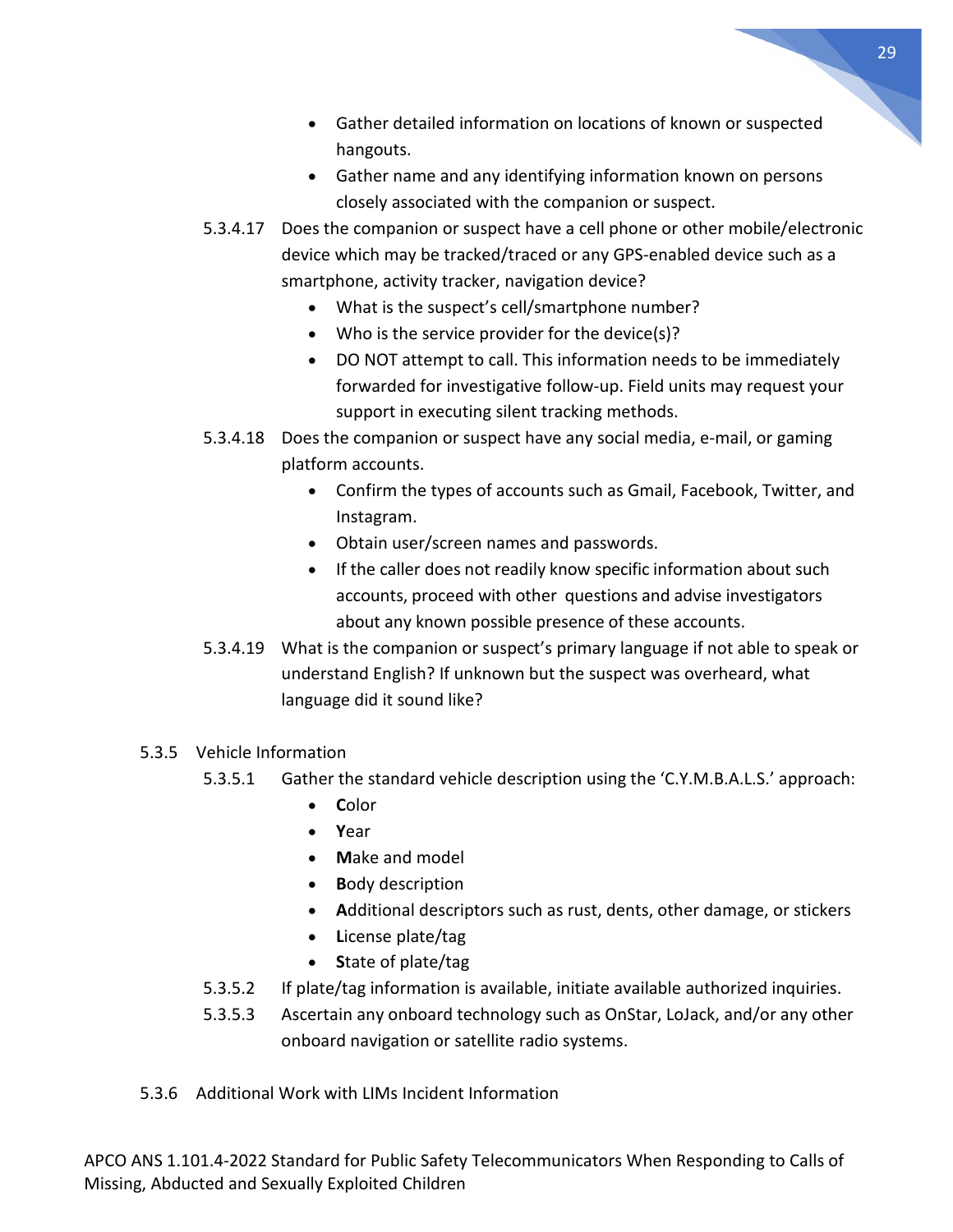- 5.3.6.1 As requested and authorized, assist responding law enforcement with further background information and records checks (i.e., criminal history to ascertain any further data/photos from other possible arresting agencies).
- 5.3.6.2 While PSTs may not have performed intake on these questions, if requested to assist in doing so, it is important to be aware of additional information pertinent to the suspect.
	- Any and all prior entries about the suspect, child, family, location, or proximity of incident
	- Any suspicious activity in the area
	- Any history of attempted abductions in the area
	- Any prior activity with your agency and/or surrounding agencies
	- Federal and state sex offender registries
	- Public records and/or internet searches
	- Contact NCMEC at 1-800-THE-LOST (1-800-843-5678) to register the case and inquire about known sex offenders in the area, as well as any history of attempted abductions in the area.

#### <span id="page-29-0"></span>**5.4 Endangered Runaway and Abandoned Call Intake Protocol**

- 5.4.1 A Note on Handling Endangered Runaway Incidents
	- 5.4.1.1 ECCs consistently acknowledge the complexities and logistical concerns associated with effective and diligent handling of calls reporting Endangered Runaway children, especially those who have been labeled as "habitual" runaways. Many ECCs/departments struggle with performing comprehensive intake and incident management in light of the volume and/or frequency of these endangered runaway reports.
	- 5.4.1.2 In designing the protocol for reports of endangered runaway and abandoned children, a focus on providing the most comprehensive framework for intake of critically important information has been applied. Basic assumptions within this protocol are in alignment with the previous sections, including the prevention or mitigation of bias or presumption of level of endangerment based upon a minor child's age, mobility (driving age versus a younger child), level of maturity (as medical and/or psychological conditions may affect this, among other factors), etc.
	- 5.4.1.3 Depending upon the age of the minor who has run away or been abandoned, the priority and/or relevance of some intake questions in this protocol may vary. PSTs should apply reasonable logic and overall best practice when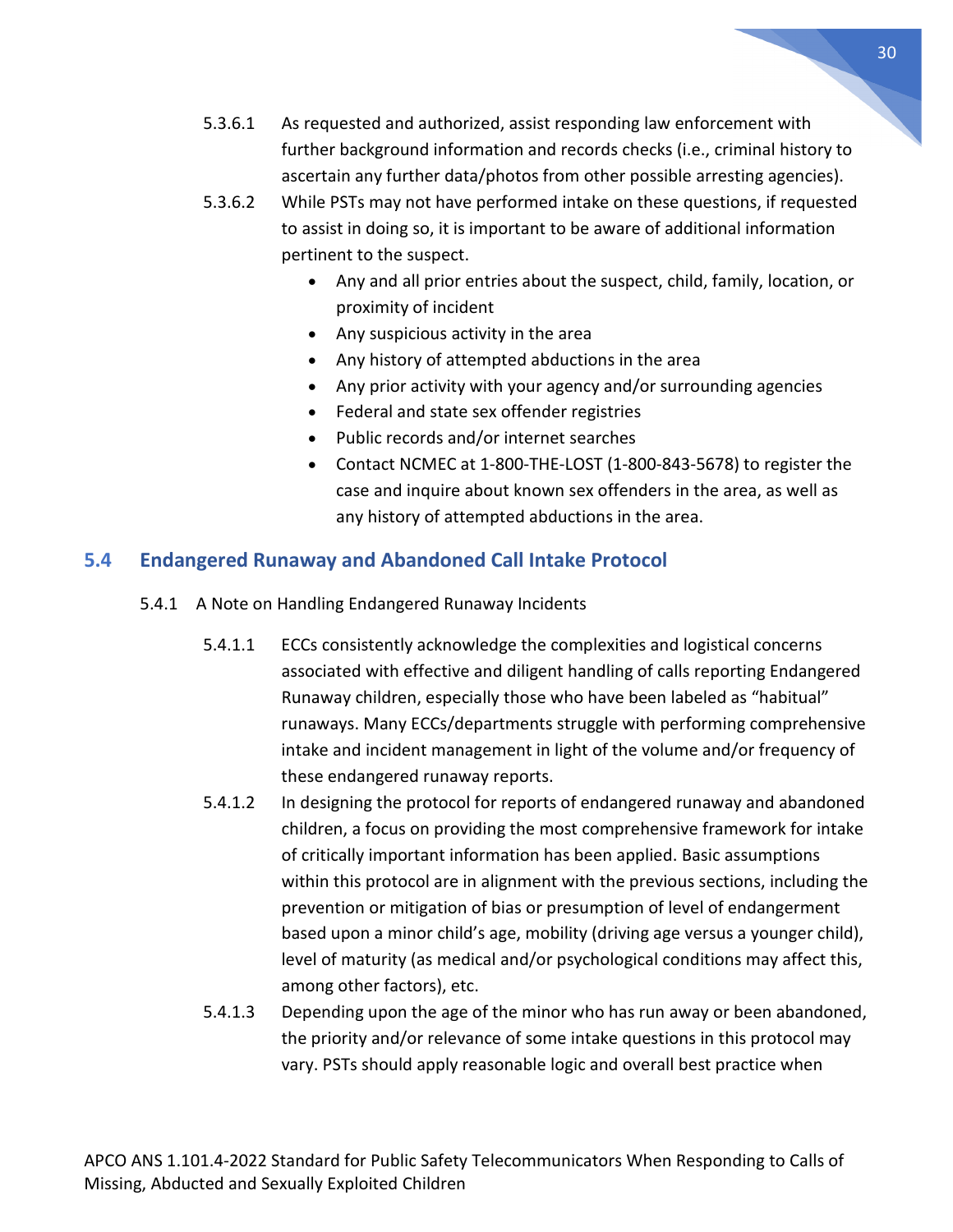handling runaway/abandoned calls, adjusting intake as needed to align with the age of the minor and the circumstances surrounding the incident.

- 5.4.1.4 It is understood that ECCs must consider all factors affecting their callhandling capacity for high-volume calls/incidents and align their procedures with applicable policies and best-practice parameters to ensure the best possible level of response and protection for the citizens they serve.
- 5.4.2 Time Frames and Contact with Child
	- 5.4.2.1 Where: Where was the child last seen? Get specific location information to support accurate and expedited response by on-scene personnel.
	- 5.4.2.2 When: When did this occur? If time of occurrence is unknown, when was the child last seen?
	- 5.4.2.3 Geography/Environment: Gather information on any special environmental/geographical considerations such as weather, terrain, wildlife, etc.
	- 5.4.2.4 Last Seen With: With whom was the child last seen (one or more adults, another child or children)? If this person is a suspect (reason, motive and/or expressed or demonstrated intent to harm the child), gather identifying information NOW (Suspect/Companion Information, Vehicle Information) and return back to intake questions in this section, then moving on to the child's descriptive information.
	- 5.4.2.5 Last Seen By: Who is the person that last saw the child? This may be a teacher, parent, caregiver or friend.
	- 5.4.2.6 Direction: What was the direction of travel, if seen/known?
	- 5.4.2.7 Transport: When the child was last seen, did he/she have in possession a means of transportation such as a bicycle, skateboard, scooter, motorcycle or car (if an older child)? If so, gather a description – include tag/license number, color, style, brand and additional descriptors if available.
	- 5.4.2.8 Notes/Posts: Did the child leave a note, electronic message (text message, e-mail, or social media post) or make any verbal threats or other indications he/she intended to run away?
	- 5.4.2.9 Suspicious Circumstances: Are there any suspicious circumstances surrounding the incident?
	- 5.4.2.10 Potential Destinations: Does the caller know of or suspect any potential destination(s) based upon any usual or frequented hangouts, friends' homes, etc. for the child?
		- Has anyone gone to these locations and/or contacted these friends/companions? If so, who did this and when?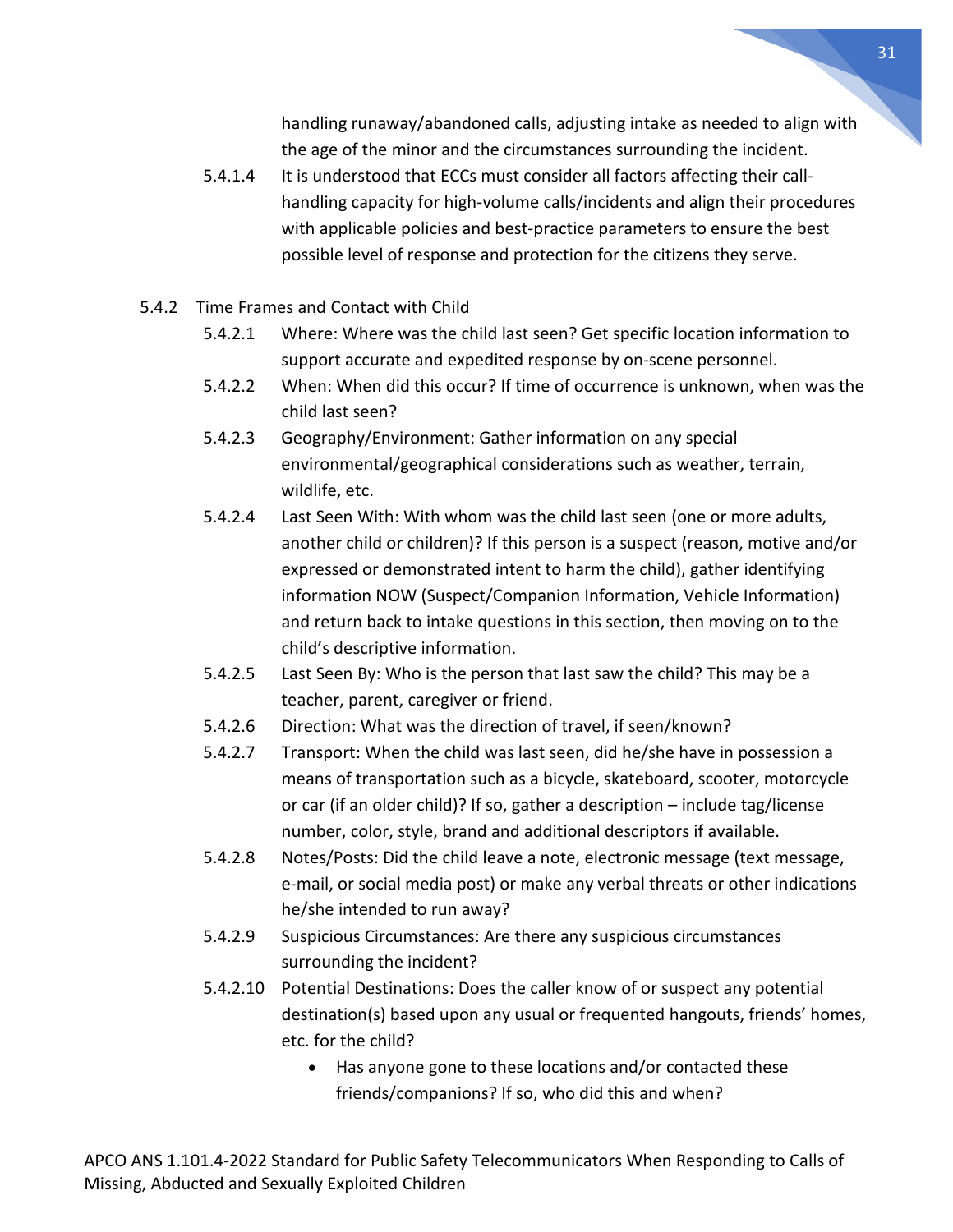- Gather detailed location information on any potential destinations.
- Confirm the names of friends with whom the child may be or may attempt to contact.
- Have any other steps been taken to locate the child, such as contact with school officials, activity leaders, etc.?
- 5.4.2.11 Past Behavior: Has the child run away or been reported missing before? If so:
	- When did this last occur and where did the child go/where was the child found?
	- How many times has the child run away or been reported missing?
	- Were there any special or specific circumstances associated with the child's previous missing incidents (family, school and/or social problems; mental disability/condition; other)?
	- Were the other incidents reported to law enforcement? If so, with what agency(s)?
- 5.4.2.12 Relationships/Associations: What are the relationships or associations between the child, companion(s) and the caller? This information may have already been determined through the previous questions, but if not, be sure to clarify the relationships (familial, school or activity-related acquaintance, etc.) of the child, caller and any other persons identified through these questions.

#### 5.4.3 Child Information

- 5.4.3.1 Name
- 5.4.3.2 Sex
- 5.4.3.3 Race
- 5.4.3.4 Age/DOB
- 5.4.3.5 Height
- 5.4.3.6 Weight
- 5.4.3.7 Hair (color, length/style)
- 5.4.3.8 Eyes (may include eye color and/or other distinguishing characteristics such as glasses)
- 5.4.3.9 Other physical attributes such as complexion (light/dark) marks, scars, tattoos, or other distinctive features such as a limp
- 5.4.3.10 Clothing (head to foot, outer to inner)
	- Hat/head
	- Coat
	- Shirt
	- Pants/shorts
	- Shoes/socks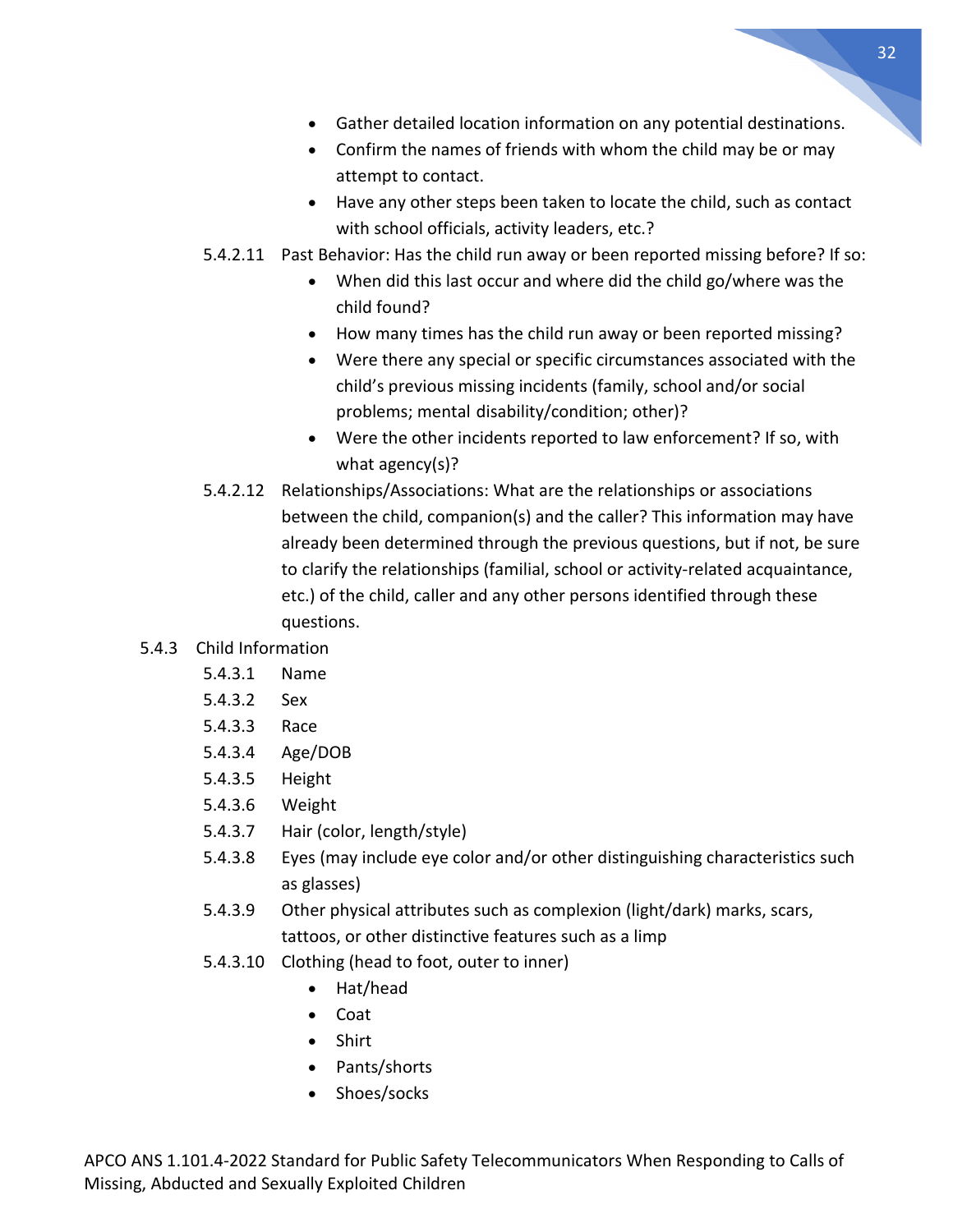- Any unique clothing identifiers on clothing such as color, logo, or wording
- 5.4.3.11 Does the child have a cell phone or other mobile/electronic device, which may be tracked/traced (any GPS-enabled device such as a smartphone, activity tracker, navigation device, etc.)?
	- What is the child's cell/smartphone number?
	- Who is the service provider for the device(s)?
	- DO NOT attempt to call. This information needs to be immediately forwarded for investigative follow-up. Field units may request your support in executing silent tracking methods.
- 5.4.3.12 Is the child known or suspected to have any injuries because of the incident or prior to the incident?
- 5.4.3.13 Does the child have any known intellectual, developmental, or physical disabilities or mental health disorders?
- 5.4.3.14 Is the child taking any medications?
	- If critical medicines are taken, when would the next dose be needed?
	- What are the effects/results if these medication(s) are missed?
- 5.4.3.15 Possessions
	- Did the child have any personal items such as a backpack/book bag, toy stuffed animal, blanket or other identifiable possession with them when last seen?
	- If not certain, does the child usually carry any of these items with him/her? If so, gather descriptive information) such as color, make/brand, etc.
	- Did the child have a pet with him/her when last seen? If unsure, does the child regularly/customarily have a pet with him/her, such as a service dog? If known, gather basic descriptive information such as size, color, and/or breed.
- 5.4.3.16 Does the child have any social media, e-mail, or gaming platform accounts?
	- Confirm the types of accounts (Gmail, Facebook, Twitter, Instagram, Xbox, PlayStation, etc.).
	- Obtain user/screen names and passwords.
	- If the caller does not readily know this information, proceed with other questions and advise investigators of the presence of these accounts.
- 5.4.3.17 What is the child's primary language if not able to speak or understand English? If unknown but the child was overheard, what language did it sound like might have been spoken?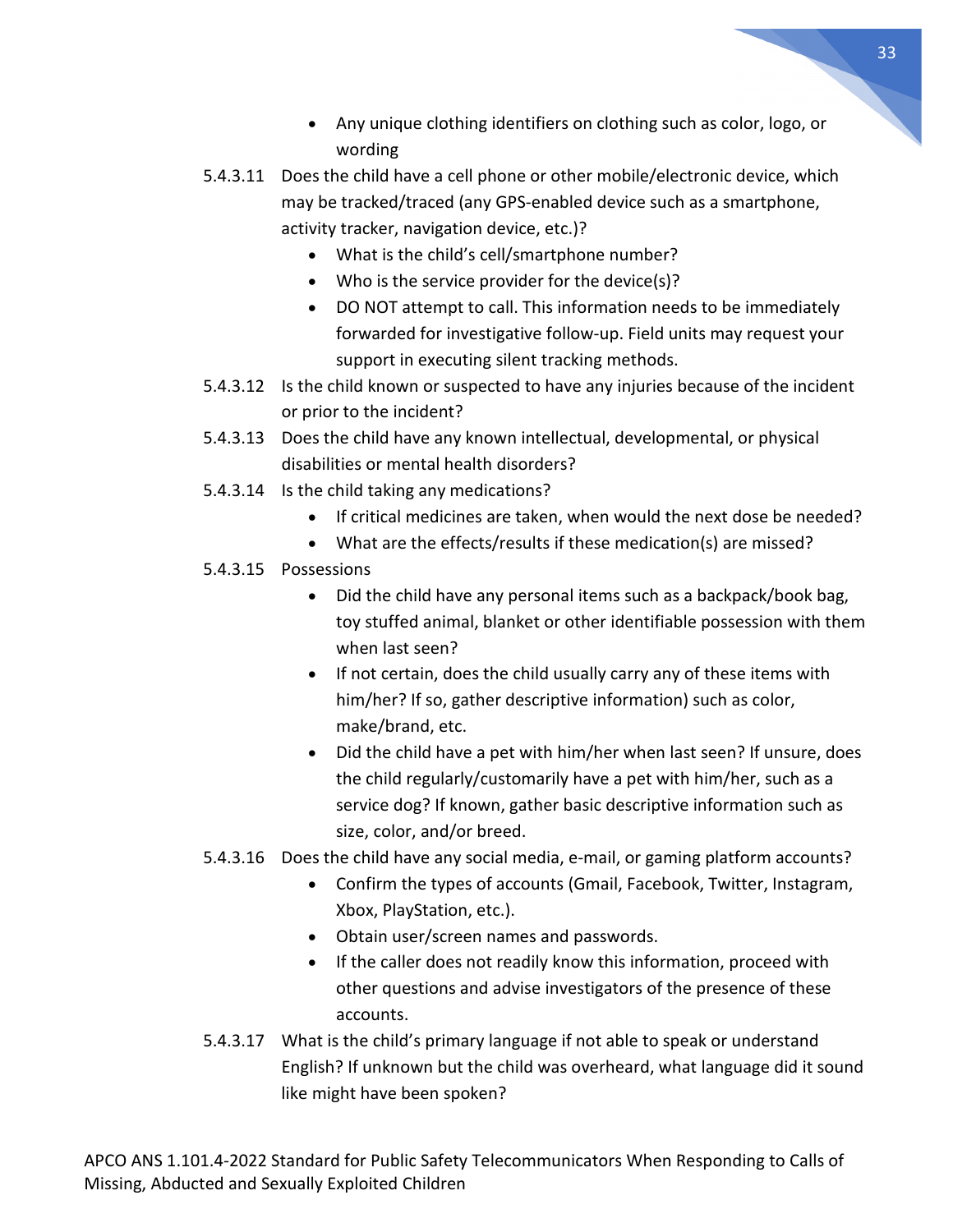- 5.4.4 Companion(s) and/or Suspect(s): If more than one companion or suspect is known or believed to be involved, perform this intake sequence for each.
	- 5.4.4.1 Name
	- 5.4.4.2 Sex
	- 5.4.4.3 Race
	- 5.4.4.4 Age/DOB
	- 5.4.4.5 Height
	- 5.4.4.6 Weight
	- 5.4.4.7 Hair (color, length/style)
	- 5.4.4.8 Eyes (may include eye color and/or other distinguishing characteristics such as glasses)
	- 5.4.4.9 Other physical attributes such as complexion (light/dark) marks, scars, tattoos, or other distinctive features such as a limp
	- 5.4.4.10 Are there any weapons known or believed to be involved/possessed by the companion or suspect?
	- 5.4.4.11 Clothing (head to foot, outer to inner)
		- Hat/head
		- Coat
		- Shirt
		- Pants/Shorts
		- Shoes/Socks
		- Any unique clothing identifiers such as color, logo, or wording
	- 5.4.4.12 What are the relationships or associations between the child and the known person(s)?
		- [In the case of a runaway child] potentially accompanying the child?
		- [In the case of an abandoned child] potentially responsible for abandoning the child? This information may have already been determined through the previous questions, but if not, be sure to clarify the relationships (familial, school or activity-related acquaintance, etc.) of the child, caller and any other persons identified through these questions.
	- 5.4.4.13 If a relative, what relation?
		- Who allegedly has custody?
		- Do any custody disputes exist?
	- 5.4.4.14 Does the companion or suspect have a history of violence or mental illness?
	- 5.4.4.15 Is the companion or suspect's residence and/or place of employment known? If so, gather location information.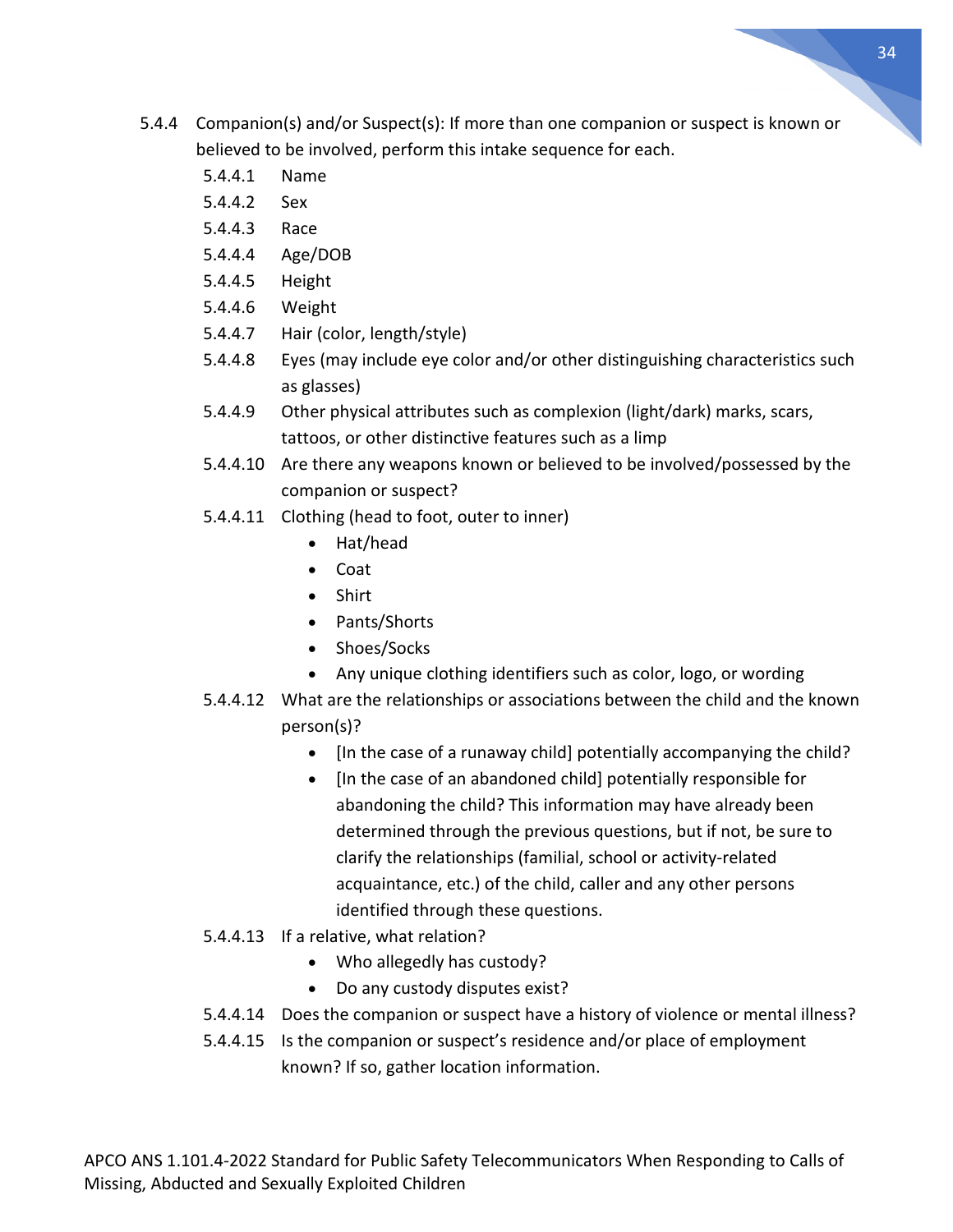- 5.4.4.16 Does the companion or suspect have any known hangouts or close associations, which may indicate where he/she may go with the child or who else may be around or is likely to have contact with the suspect?
	- Gather detailed information on locations of known or suspected hangouts.
	- Gather name and any identifying information known on persons closely associated with the companion or suspect.
- 5.4.4.17 Does the companion or suspect have a cell phone or other mobile/electronic device, which may be tracked/traced (any GPS-enabled device such as a smartphone, activity tracker, navigation device, etc.)?
	- What is the companion or suspect's cell/smartphone number?
	- Who is the service provider for the device(s)?
	- DO NOT attempt to call. This information needs to be immediately forwarded for investigative follow-up. Field units may request your support in executing silent tracking methods.
- 5.4.4.18 Does the companion or suspect have any social media, e-mail, or gaming platform accounts?
	- Confirm the types of accounts (Gmail, Facebook, Twitter, Instagram, Xbox, PlayStation, etc.).
	- Obtain user/screen names and passwords.
	- If the caller does not readily know this information, proceed with other questions and advise investigators of the presence of these accounts.
- 5.4.4.19 What is the companion or suspect's primary language if not able to speak or understand English? If unknown, but the caller has heard the companion or suspect speak before, what language did it sound like?

#### 5.4.5 Vehicle Information

- 5.4.5.1 Gather the standard vehicle description using the 'C.Y.M.B.A.L.S.' approach:
	- **C**olor
	- **Y**ear
	- **M**ake and Model
	- **B**ody Description
	- **A**dditional descriptors such as rust, dents, other damage, or stickers
	- **L**icense plate/tag
	- **S**tate of plate/tag
- 5.4.5.2 If plate/tag information is available, initiate available inquiries.
- 5.4.5.3 Ascertain any onboard technology such as OnStar, LoJack, and/or any other onboard navigation or satellite radio systems.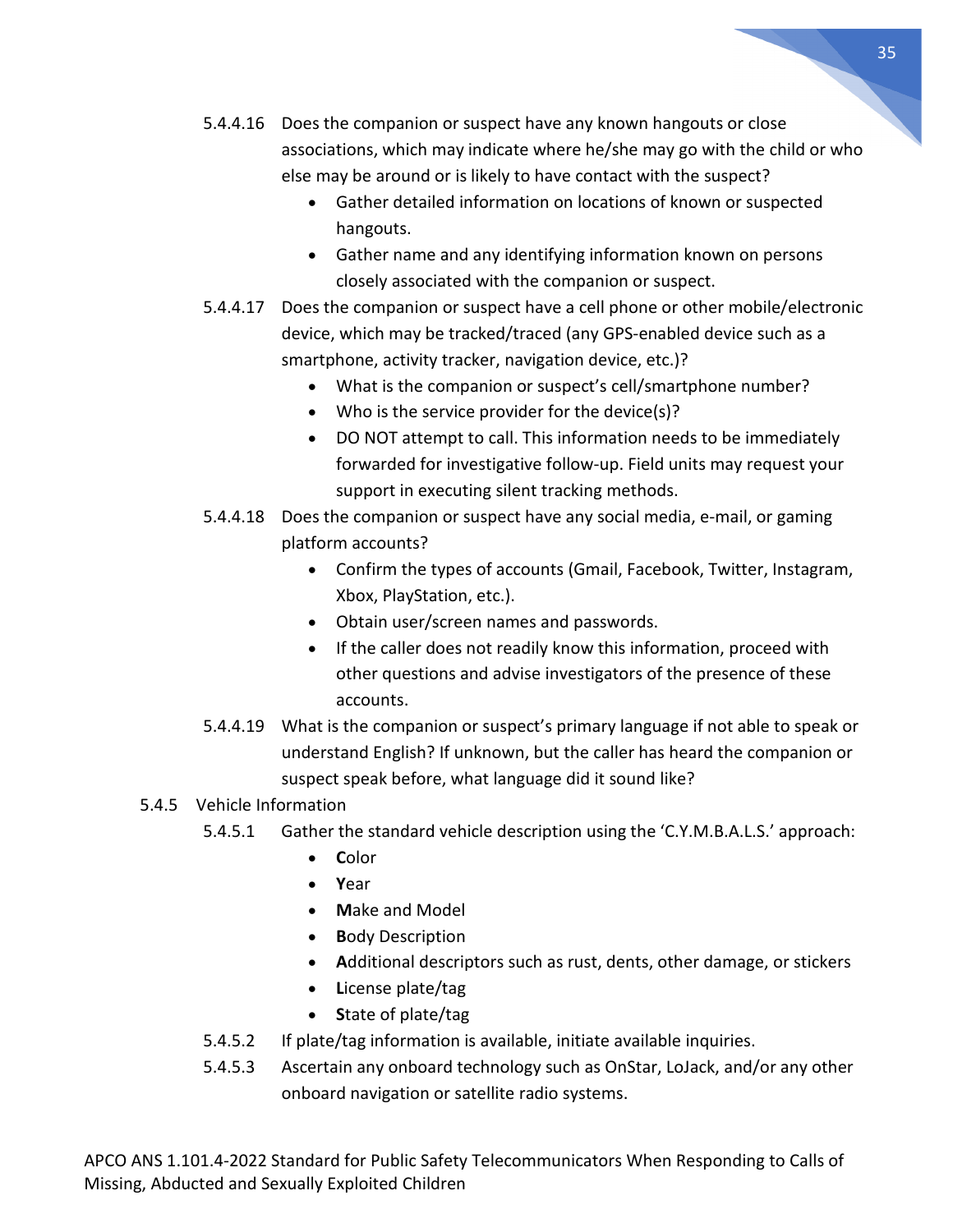- 5.4.6 Additional Work with Endangered Runaway/Abandoned Incident Information:
	- 5.4.6.1 As requested and authorized, assist responding law enforcement with further background information and records checks (i.e., criminal history to ascertain any further data/photos from other possible arresting agencies).
	- 5.4.6.2 While PSTs may not perform intake on these questions, if requested to assist in doing so, it is important to be aware of additional information pertinent to the suspect.
		- Any and all prior entries about the suspect, child, family, location, or proximity of incident
		- Any suspicious activity in the area
		- Any history of attempted abductions in the area
		- Any prior activity with your agency and/or surrounding agencies
		- Federal and state sex offender registries
		- Public records and/or internet searches
	- 5.4.6.3 Contact NCMEC at 1-800-THE-LOST® (1-800-843-5678) to register the case and inquire about known sex offenders in the area, as well as any history of attempted abductions in the area.

#### <span id="page-35-0"></span>**5.5 Additional Considerations**

- 5.5.1 Reminder on the Importance of Pre-Planning and Resource Coordination
	- 5.5.1.1 Most departments cannot "do it all' when faced with an emergency response to a missing, abducted and/or sexually exploited child. Critical to an agency's capacity for immediate and effective response is the element of pre-planning and resource coordination. When such planning is neglected, agencies may find themselves struggling to identify and coordinate resources in the midst of an in-progress incident or case.
	- 5.5.1.2 It is imperative that inter/intra-agency agreement documentation and procedural resources relating to items such as, but not limited to, the following should be developed in advance to support the capacity and competence needed for a department and/or jurisdiction to respond effectively when these incidents occur:
		- Missing, abducted, endangered runaway/abandoned and exploited child policies and operational procedures
		- Child Abduction Response Team (CART) policy and procedures (if a CART program is in operation within your jurisdiction/area)
		- Interagency agreements / Memoranda of Understanding (MOUs)
		- Incident Command Structure policy and procedures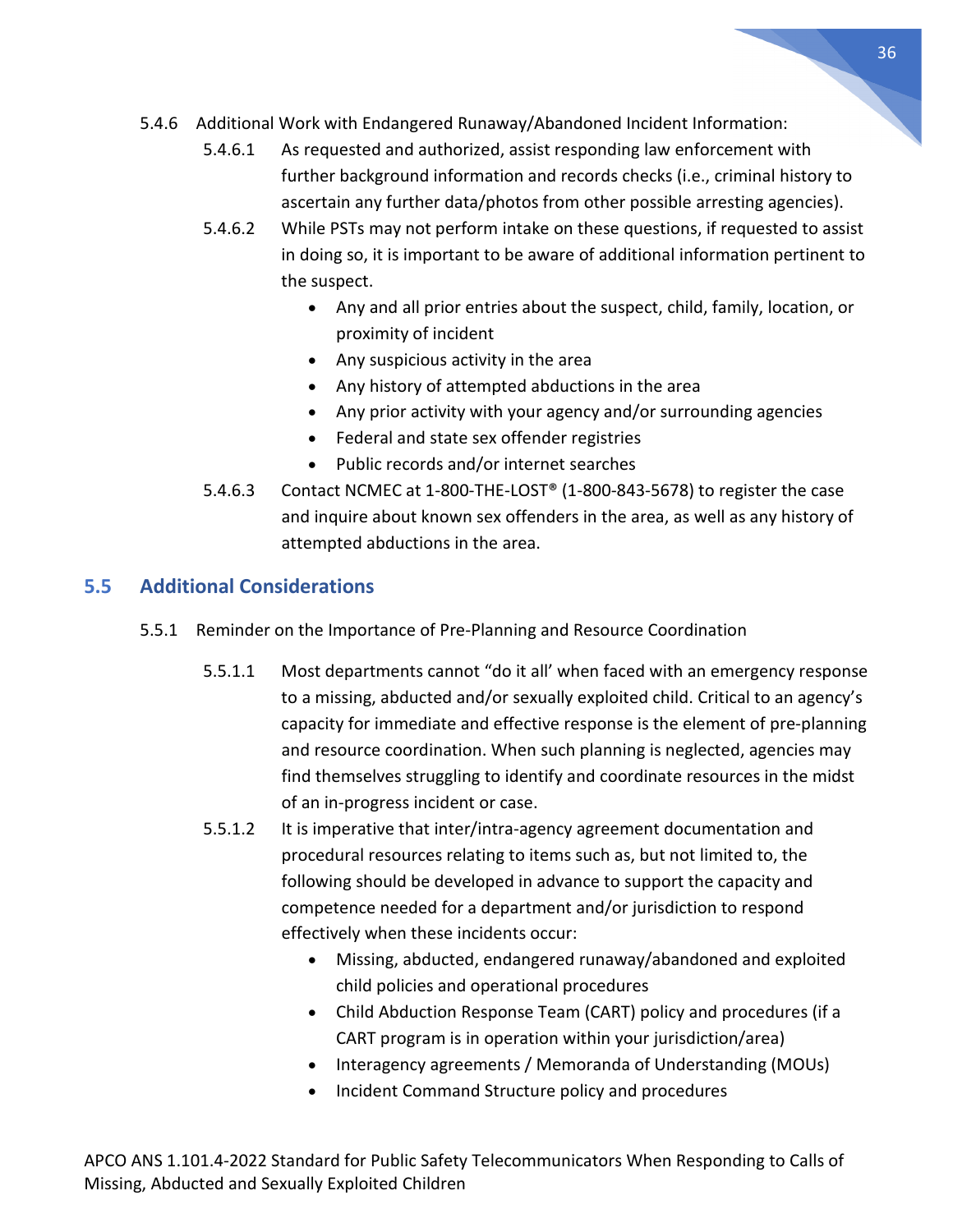- After-Action policy and procedures (including debriefs)
- Other agreements, policies/procedures and informational listings as identified by the agency/department
- 5.5.1.3 Agencies should ensure front-line PSTs and other field-based personnel have ready access to the information and resources identified through these preplanning and resource coordination efforts in order for those providing first response and ongoing operational efforts in the case to effectively utilize a reliable network of resources and assistance.
- 5.5.1.4 The following list captures some key operational and tactical resource considerations that are of significant importance in missing child cases. This list is not intended to be all-inclusive or exhaustive. Not all of the resources referenced here may be available or appropriate to a particular jurisdiction due to the unique needs or circumstances. Agencies are encouraged to add resource recommendations and information applicable to their respective jurisdictions and operations, ensuring they incorporate any different and/or additional requirements relating to federal, state, or local statutes.
- 5.5.1.5 Creation and regular updating of a comprehensive resource and call-out list which contains contact information associated with all resources and services an agency might need to call upon when a missing, abducted or sexually exploited child incident occurs should be in place.
- 5.5.1.6 The listing should provide associated procedural and authorization instructions for each resource and/or service.
- 5.5.1.7 The listing should be maintained and provided both electronically and in hard copy format in a manner that allows all authorized to access it easily and quickly.
- 5.5.1.8 The contact listing should include, but is not limited to, location and contact information for the following resources:
	- Federal law enforcement agencies such as the FBI and Homeland Security Investigations (HSI).
	- The National Center for Missing & Exploited Children at 1-800-THE-LOST® (1-800-843-5678); resource publications may be found at [www.MissingKids.org.](http://www.missingkids.org/)
	- Public-record database search information
	- Tracking and Mapping Services: sex offenders, attempted abductions
	- Tracking/mapping and database searches may be obtained by contacting NCMEC at 1-800-THE-LOST (1-800-843-5678)
	- CART Coordinators and team contact listings
	- CAD system contact information for operational/technical support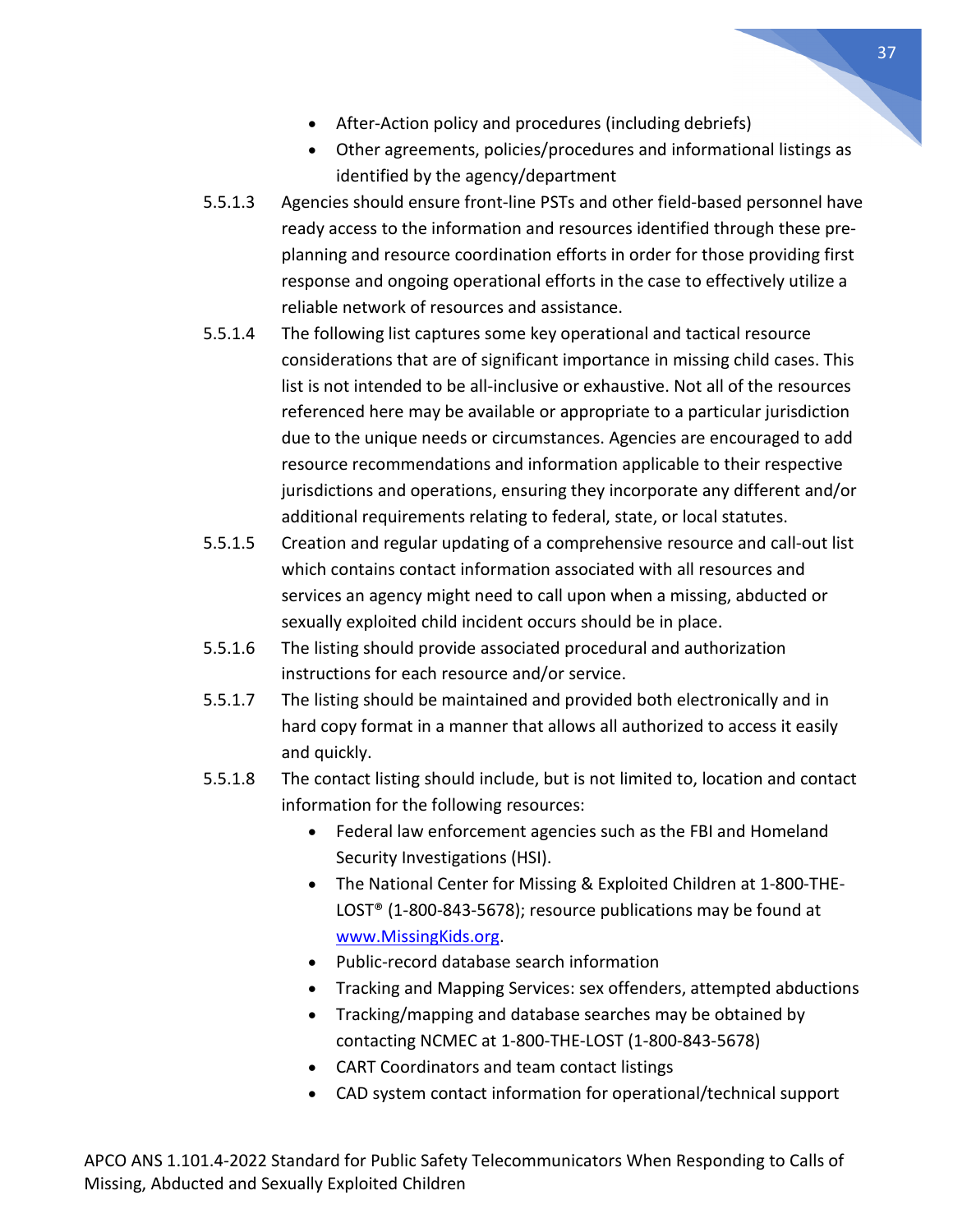- Criminal Justice Information System (CJIS) contact information for operational/technical support
- NCIC database operational support
- National Law Enforcement Telecommunications System (Nlets)
- Mobile Data Terminal (MDT) information for communications with field personnel and law enforcement
- Public Information Officer(s) (PIO)- 24/7 contact information
- Search and Rescue teams 24/7 contact information along with jurisdictional boundaries and assignments
- Toll Road/Toll Pass/EZ Pass/Turnpike 24/7 contact information
- LPR (License Plate Reader/Private License Plate Reader) Systems 24/7 contact information
- City/County/Highway Traffic Camera 24/7 contact information
- K-9 teams 24/7 contact information and assignment designations
- Aviation resources, such as the FLIRS (Forward Looking Infrared System)
- Global Positioning Systems (GPS)
- Night vision equipment
- Digital image and document imaging/scanning equipment and/or services
- Mobile incident command post vehicle usage agreements/request procedures/contact information
- Telephone bank resources/infrastructure technical plans and operational procedures
- Audio/voice logging recorder systems, service and/or support
- Instant call capture and retrieval system or Automatic Number Identification (ANI) and Automatic Location Identification (ALI)
- Staffing plans and procedures provisions, plans and agreements to support immediate securing of additional staffing
- 5.5.1.9 In addition to the resource considerations and related contact coordination listed above, agencies/departments should ensure they research and confirm availability, training and overall operational readiness in the following areas:
	- Records and/or systems searches for any information regarding activities such as lewdness, attempted abductions, and suspicious persons; and procedures for notifying authorized law enforcement personnel involved in the case of search results
	- Requests for incident command and mutual aid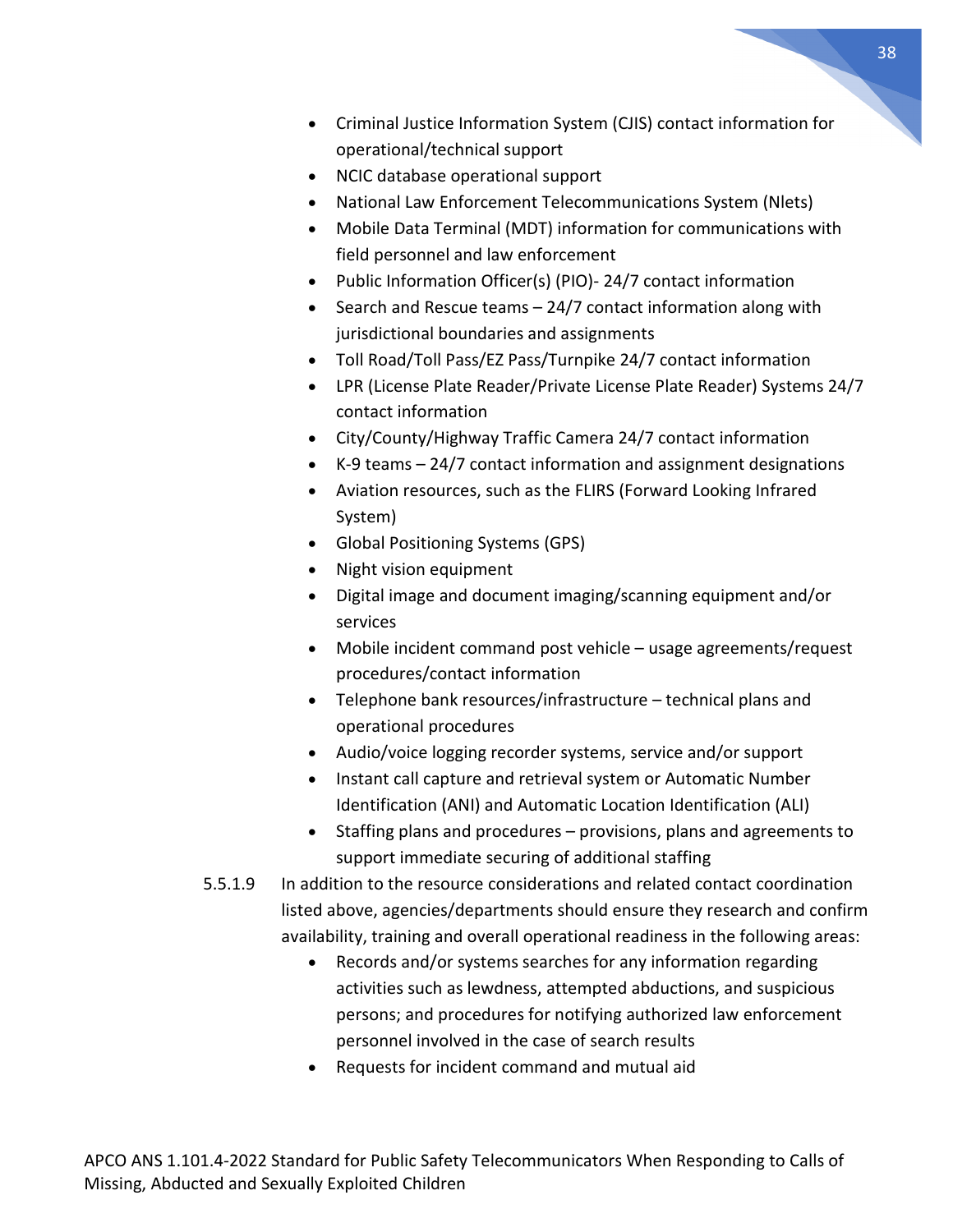- Establishment of tactical perimeter posts if no immediate field command exists
- Identification of current boundaries and agreements concerning local, county, regional, and statewide broadcasting which may impact your ability to relay appropriate information during an incident
- Identification of any Child Abduction Response Teams (CARTs) in operation within your jurisdiction and confirmation of procedures for requesting a CART activation
- Development of procedures and authorizations for establishing a dedicated (and interoperable in the event multiple agencies are coordinating on the case) frequency, if needed and feasible, over which PSTs working the incident can process calls, broadcasts, dispatches and messaging
- Confirmation of the ECC's capacity and readiness to perform tips/leads management work rapidly and effectively
- Coordination of agreements involving resource deployment for field units such as air support and search dogs, including the NASAR and USAR.
- Confirmation of the ECC's capacity and readiness to intake and effectively process electronic/digital image data (both within NCIC and for the purposes of generating missing posters)
- 5.5.1.10 If photographs/digital images of the missing child are obtained from responding law enforcement, agencies are urged to consider creating physical posters and/or electronic postings for websites and social media (as authorized for law enforcement/public safety use)
- 5.5.1.11 Support of AA or EMA, if activated
	- If your agency is involved in an incident for which an AA or EMA is activated these elements of first response and case management with a missing or abducted child incident will be critically important in supporting accurate activation, messaging and alert updates
	- Ensure all PSTs and field personnel (patrol and investigations officers) understand and have received training on their state AA and EMA plans and associated procedures, which may have impact upon their work when handling these case types.
- 5.5.1.12 Some states have multiple AA and/or EMA plans, with a combination of state, regional and/or local procedures; be sure to make available and train on the plans in place within your jurisdiction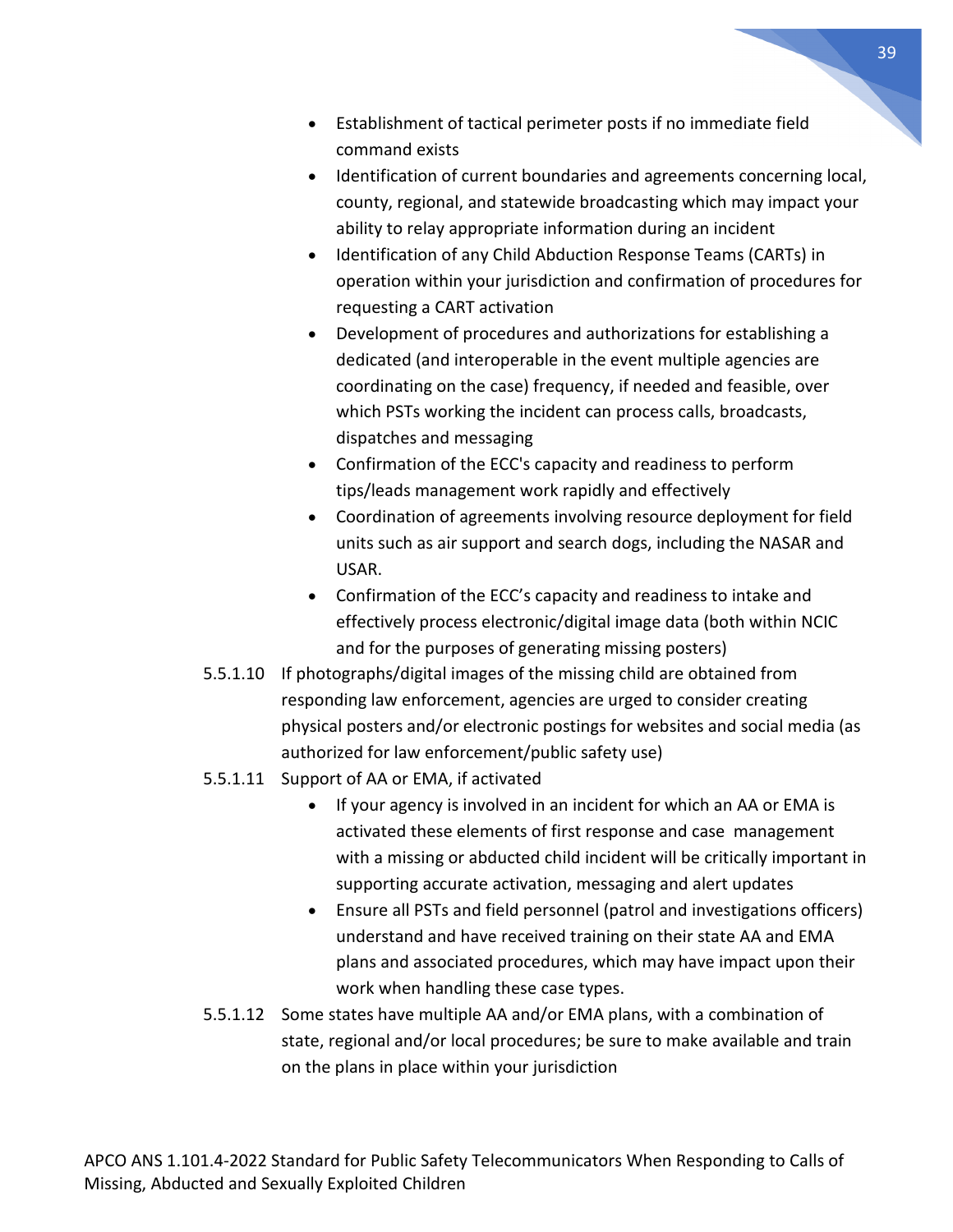- 5.5.1.13 Work with the state AMBER Alert Coordinator and state Missing Children/Person Clearinghouse Manager to confirm the plans and procedures in force
- 5.5.1.14 Prepare and organize information from record entries, incident logs and messaging/broadcasts in a manner/format which can be readily accessed and provided to the approving and issuing authorities for your state/region's AA and EMA plans
- 5.5.1.15 Establish workload and lines of responsibility for calls/leads/tips intake and information management in the case; if necessary, call-in additional staff members and supervision
- 5.5.1.16 As new information becomes available and is confirmed in the case, work through the appropriate chain of command to ensure updates are provided to AA and EMA approving/issuing authorities
- 5.5.1.17 Keep NCIC and other records systems updated with the appropriate flags, message keys and other information in support of any active alerts/advisories and to assist law enforcement in the field with accurate identification efforts.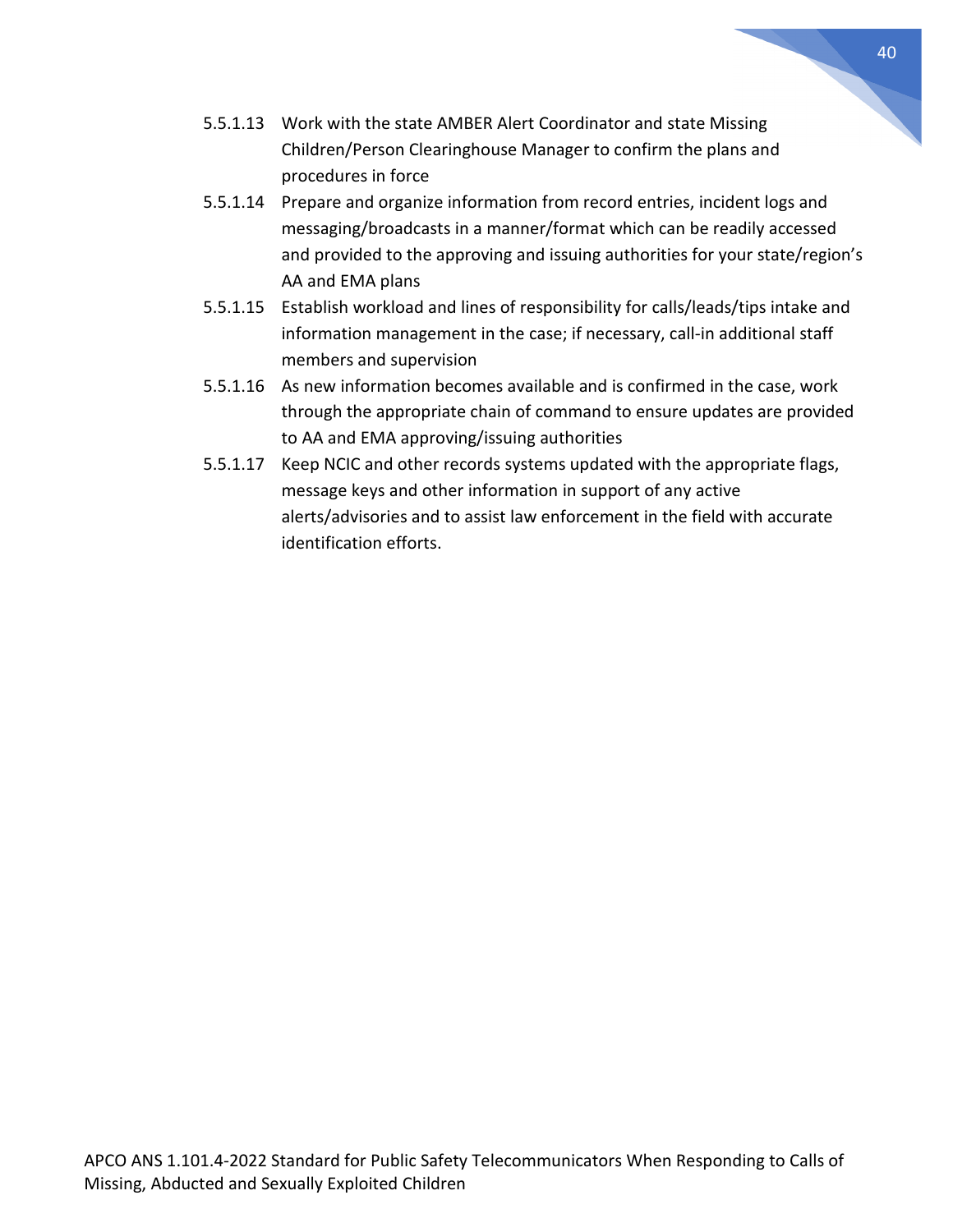Chapter Six

# **Child Sexual Exploitation**

#### <span id="page-40-0"></span>**SCOPE**

*This chapter provides definitions of child sexual exploitation the public and electronic service providers can report to NCMEC's CyberTipline® as the nation's centralized reporting system for online sexual exploitation of children. These definitions may vary from state definitions. For more information regarding the CyberTipline visit www.cybertipline.org.*

#### <span id="page-40-1"></span>**6.1 Definitions of Child Sexual Exploitation Classifications on the CyberTipline. These definitions may vary from your state's definitions.**

- 6.1.1 Child Pornography (possession, manufacture and distribution): Child Pornography is defined as a visual depiction of a minor younger than the age of 18 engaged in sexually explicit conduct (18 U.S.C. §2256). It is a federal crime to possess, manufacture and/or distribute child pornography (18 U.S.C. §2251 et seq.)
- 6.1.2 Online Enticement of Children for Sexual Acts: It is a federal crime to use the Internet to knowingly persuade, induce, entice or coerce a child under the age of 18 to meet for sexual acts or to attempt to arrange such a meeting (18 U.S.C. §2422(b)).
- 6.1.3 Child Sex Trafficking: It is a federal crime to knowingly recruit, entice, harbor, transport, provide or obtain, advertise, maintain, patronize or solicit by any means a child under the age of 18 to engage in a commercial sex act. It is also illegal to benefit, either financially or by receiving anything of value, from participation in a commercial sex act. (18 U.S.C. §1591).
- 6.1.4 Child Sex Tourism: It is a federal crime for a U.S. resident to travel to another country intending to engage in sexual activity with a child under the age of 18 that would be illegal if it occurred in the U.S. (18 U.S.C. §2423). Individuals who commit these crimes are subject to prosecution in the U.S. even if the crime was committed on foreign soil.
- 6.1.5 Child Sexual Molestation: Child sexual molestation can be defined as an allegation of conduct of a sexual nature between a person and a child.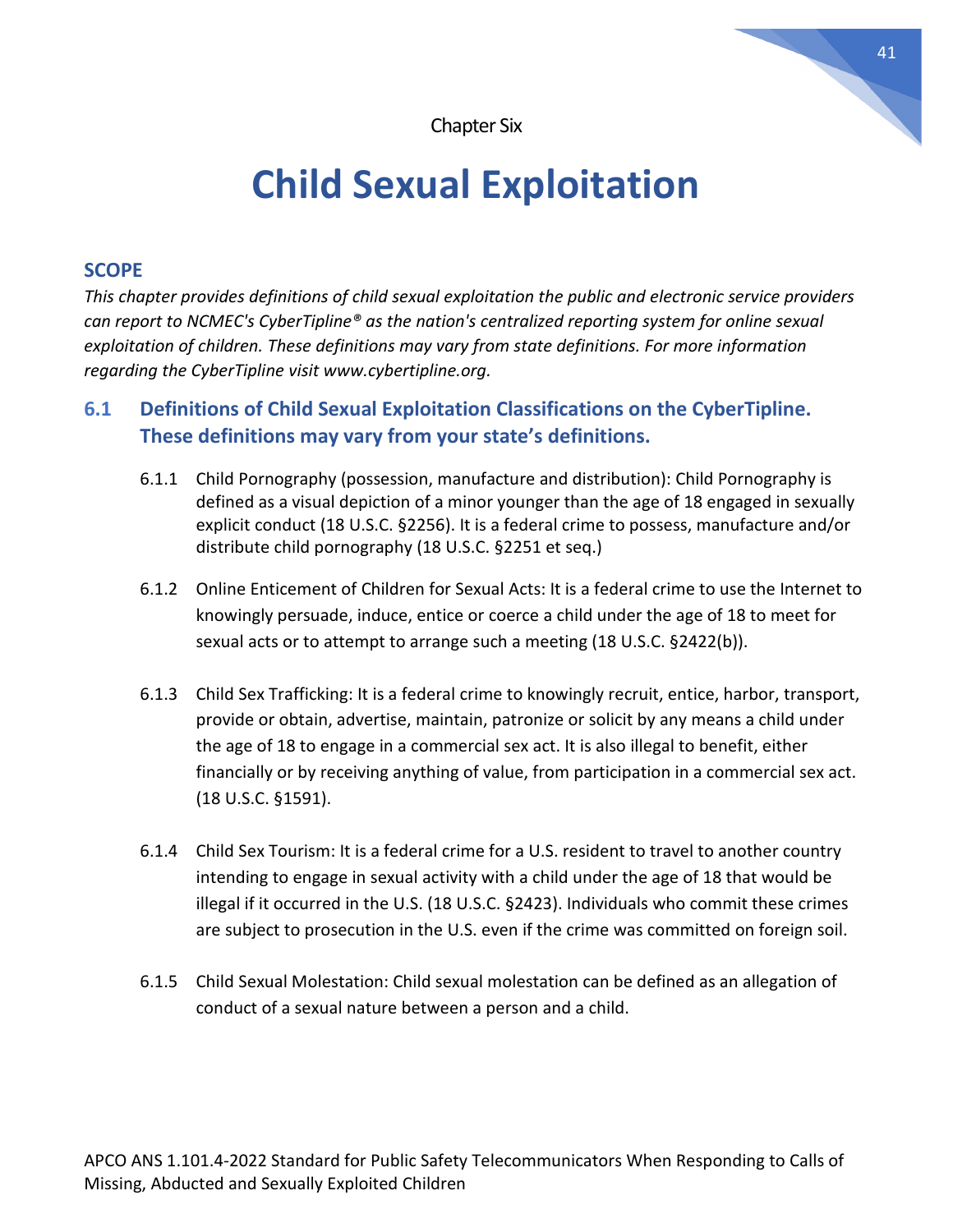- 6.1.6 Unsolicited Obscene Material Sent to a Child: It is a federal crime to send obscene material to a child under the age of 16 if the sender knows that the recipient is under the age of 16 (18 U.S.C. §1470).
- 6.1.7 Misleading Domain Name: It is a federal crime to knowingly use a misleading domain name on the Internet with the intent to deceive a minor into viewing material that is harmful to minors (18 U.S.C. §2252B(b)).
- 6.1.8 Misleading Words or Digital Images on the Internet: It is a federal crime to knowingly embed words or digital images into the source code of a website with the intent to deceive a minor into viewing material that is harmful to minors (18 U.S.C. §2252C).

#### <span id="page-41-0"></span>**6.2 EXTRAFAMILIAL VERSUS INTRAFAMILIAL SEXUAL ABUSE/EXPLOITATION**

- 6.2.1 Extrafamilial sexual exploitation involves a nonfamily member. Intrafamilial sexual exploitation is sexual abuse by a family member. A family member is defined as, a person who is, related by blood or marriage, but could be someone who is, considered, "part of the family" such as a godparent or close friend.
- 6.2.2 Most law enforcement agencies are mandated by law to notify their child-protective services agency and/or prosecutor's office (district attorney's office) of any intrafamilial abuse. All protocols should align with the required information for all responders and stake holders. It is always best practice to compile a contact listing that includes all local, regional and state resources in addition to resources provided in this standard and its appendix.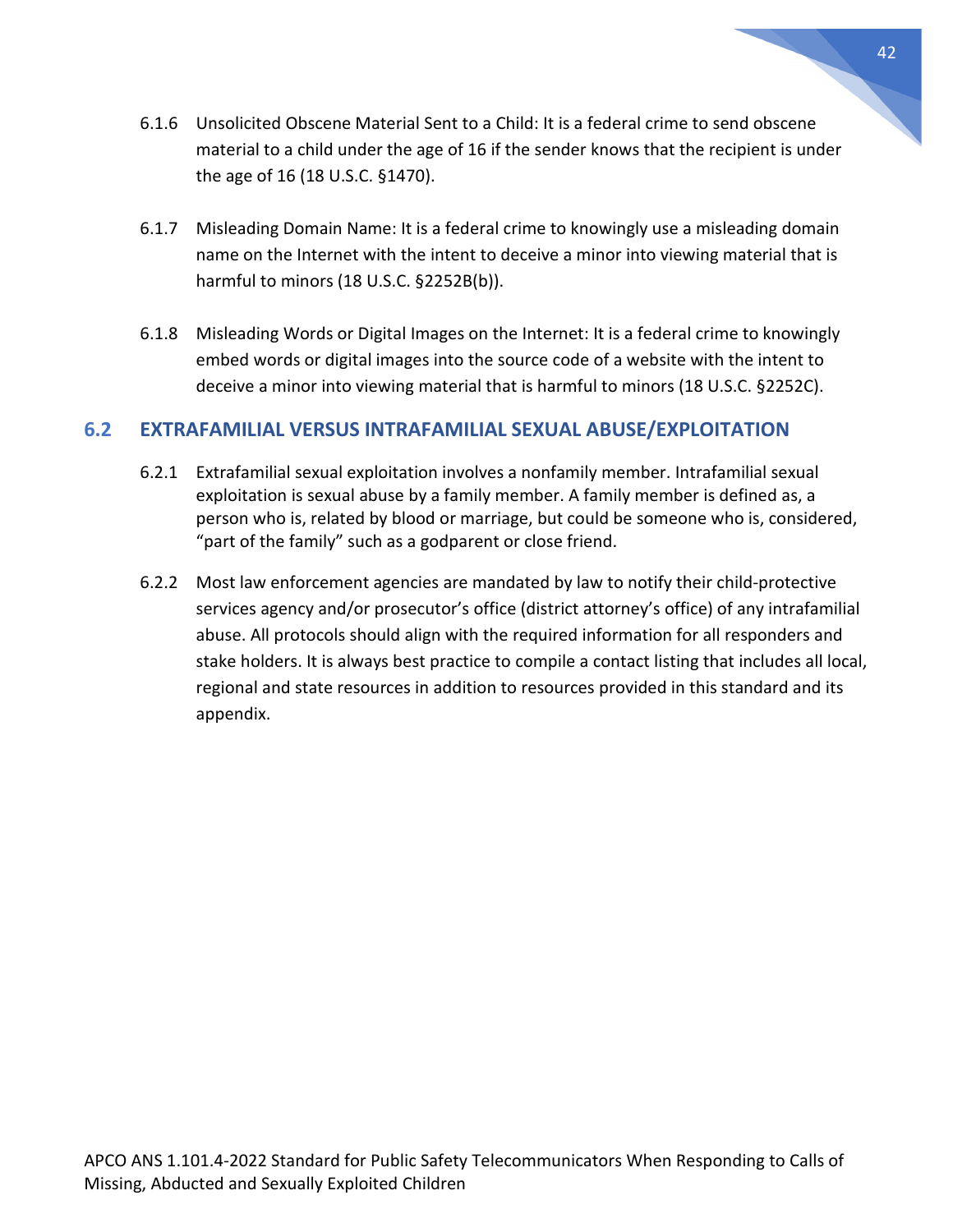Chapter Seven

# <span id="page-42-0"></span>**Child Sexual Exploitation: Call Intake Guidelines**

#### **SCOPE**

*This chapter provides guidelines for a call that involves any kind of exploitation of a child. This chapter also provides resources for investigating and reporting these cases of exploitation*.

#### **7.1 Child Sexual Abuse Material/Imagery – Questions for the Reporting Person**

- <span id="page-42-1"></span>7.1.1 The suggestions noted below are designed to help the telecommunicator obtain critical information that may no longer exist once investigative personnel are called.
- 7.1.2 Where did the reporting person view the child sexual abuse material?
- 7.1.3 Website
	- 7.1.3.1 When did this occur?
	- 7.1.3.2 What is the name/age of the suspect? What is the suspect's description?
	- 7.1.3.3 Did the victim tell anyone else about the incident?
	- 7.1.3.4 Were there any witnesses present?
- 7.1.4 Newsgroup
	- 7.1.4.1 What was the exact name of the newsgroup?
	- 7.1.4.2 What is the e-mail address/screen name of the individual who posted the child sexual abuse material/images? Get the complete information about the e-mail address and screen name of the posting person. Did the victim tell anyone else about the incident?
	- 7.1.4.3 What is the date and time the postings were made?
- 7.1.5 E-Mail
	- 7.1.5.1 What is the e-mail address of the individual who sent the child sexual abuse material/imagery?
	- 7.1.5.2 What time and date was/were the e-mail(s) sent to the reporting person?
	- 7.1.5.3 Did the reporting person save any of the e-mails and/or images?
- 7.1.6 Chatroom
	- 7.1.6.1 What is the name of the chatroom or related social media service, such as AOL®, Yahoo! ®, Gmail, and Facebook and where is it located?
	- 7.1.6.2 What was the exact time and date of this incident?
	- 7.1.6.3 Did you/they screen shot the chat or images?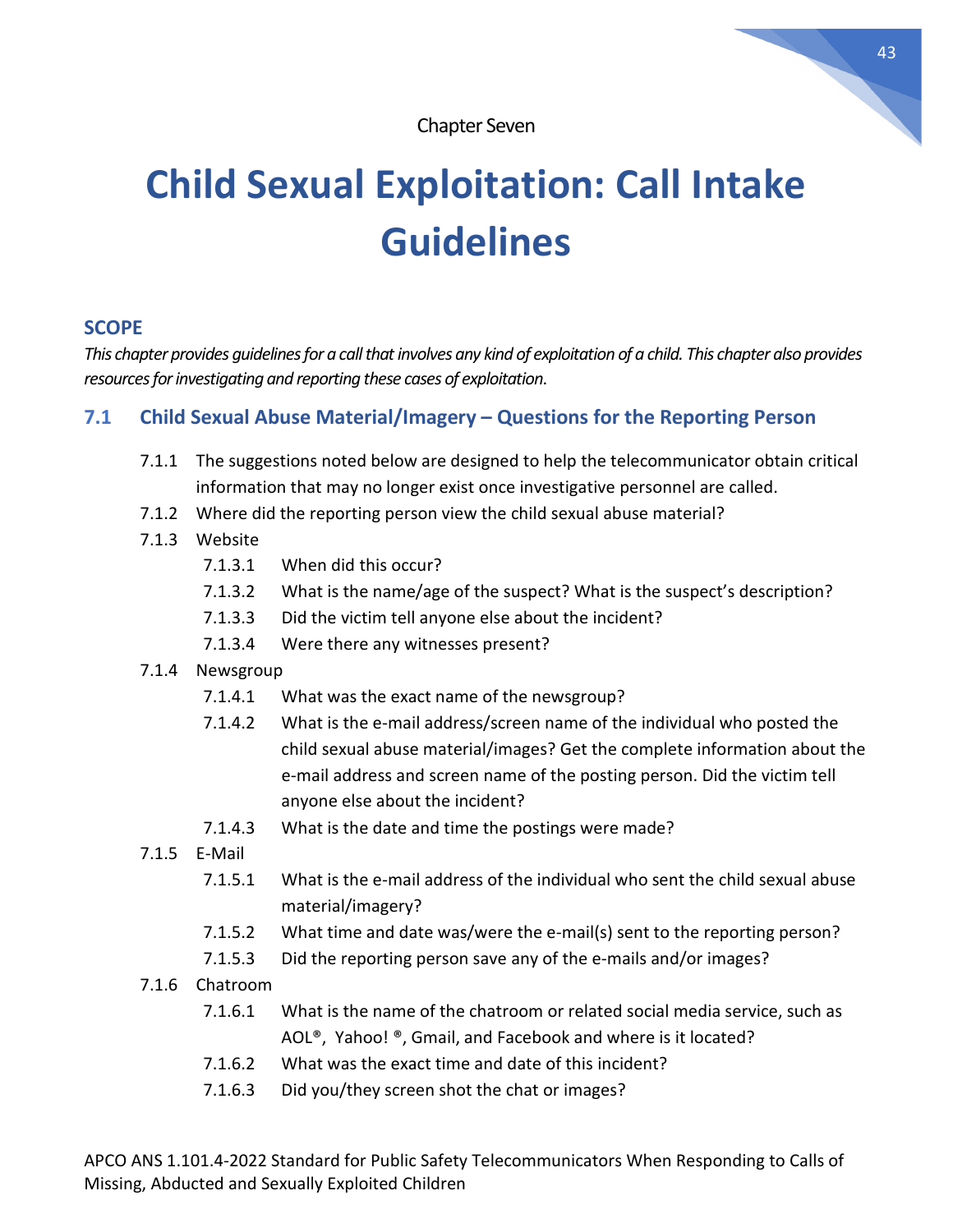

- 7.1.7 Internet Relay Chat (IRC)
	- 7.1.7.1 What was the exact name of the channel on which the network is located such as DALnet, Eris Free network or EFnet, or Undernet?
	- 7.1.7.2 What was the offender's nickname/handle?
	- 7.1.7.3 Do you know the specific Internet Protocol (IP) address the suspect was using?

#### <span id="page-43-0"></span>**7.2 Child Sexual Molestation – Questions for the Reporting Person**

- 7.2.1 The questions outlined here are intended to provide intake assistance for both field/investigative officers as well as PSTs to help ensure no aspect of intake for these incidents is missed.
- 7.2.2 Be sure to pay close attention to the first item regarding who is reporting the information.
- 7.2.3 Questions Regarding the Incident:
	- 7.2.3.1 Immediately establish whether the caller is the victim or the first person to whom the victim has disclosed the information.
	- 7.2.3.2 Is any contact information available? (Ask if this information has not been ascertained during the initial call intake)
	- 7.2.3.3 Immediately ascertain if the victim is in any immediate danger.
	- 7.2.3.4 Is the child in need of medical attention?
	- 7.2.3.5 Has the child been examined medically?
	- 7.2.3.6 When and where did the incident occur? (If the location is different from where the victim is now)
	- 7.2.3.7 What is the age of the victim now? What was the victim's age when the incident occurred?
- 7.2.4 Questions Regarding the Suspect
	- 7.2.4.1 What is the relationship of the suspect to the child?
	- 7.2.4.2 Does the suspect have immediate access to the victim? Are they currently together?
	- 7.2.4.3 What is the relationship among the reporting person and the victim and suspect?
	- 7.2.4.4 Does the suspect have access to other children?
	- 7.2.4.5 What is the suspect's name and age?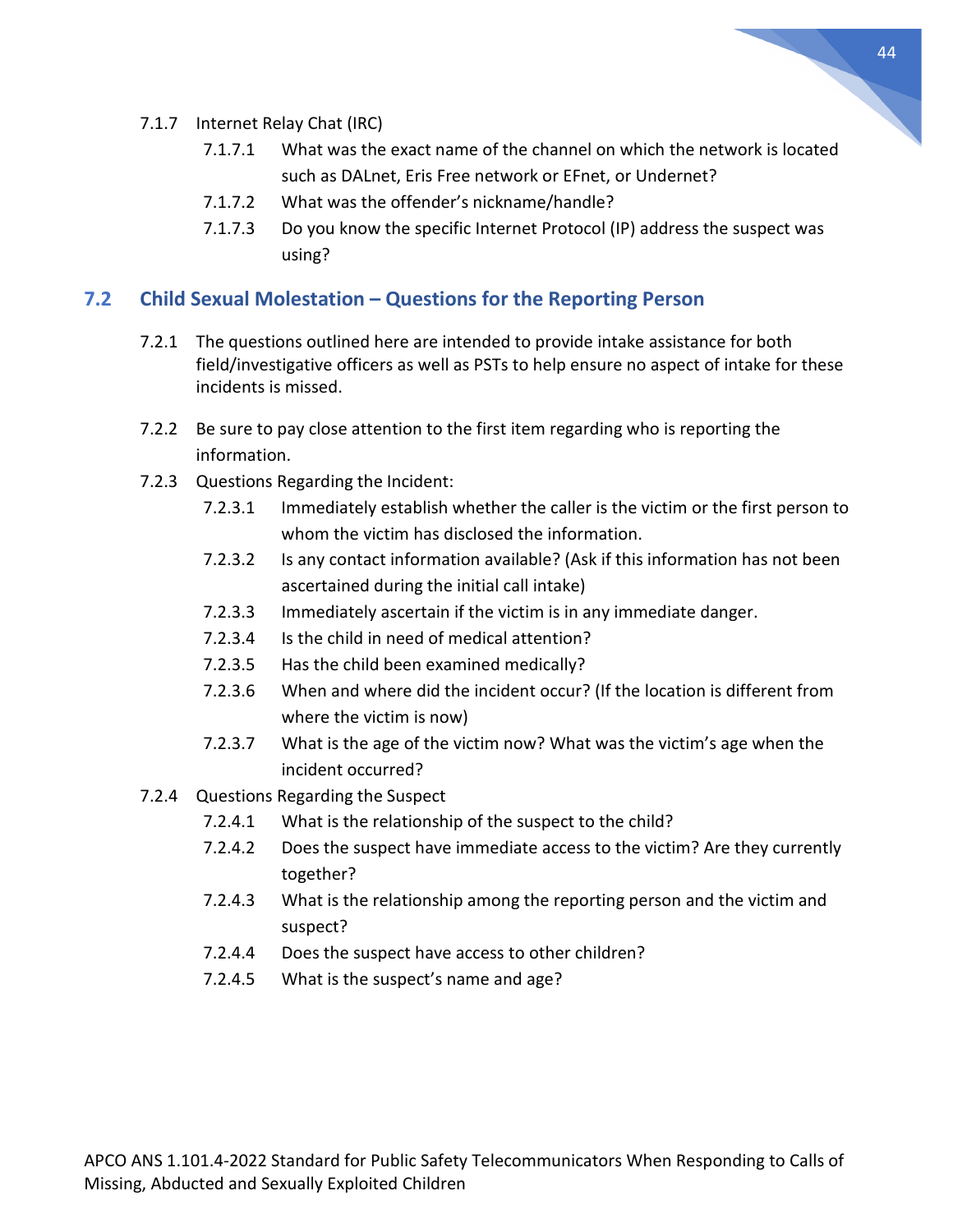#### <span id="page-44-0"></span>**7.3 Child Victims of Sex Trafficking – Questions for the Reporting Person**

- 7.3.1 If the reporting person has information about a suspect, such as a trafficker, sex buyer, or information about the child victim, ask the series of questions noted below based upon the child's status.
- 7.3.2 Any information about child victims of sex trafficking should be reported to the CyberTipline at *[www.MissingKids.org/gethelpnow/cybertipline](http://www.missingkids.org/gethelpnow/cybertipline)*
- 7.3.3 If the Child is Currently Missing:
	- 7.3.3.1 How does the child know the suspect?
	- 7.3.3.2 Are you aware of how the child met the suspect? Internet? Person from the neighborhood? Family member?
	- 7.3.3.3 How long has the child known the suspect?
	- 7.3.3.4 Is it believed the suspect took the child over state boundaries?
	- 7.3.3.5 Do you know where the child is being victimized?
	- 7.3.3.6 If you saw the child, can you provide a description?
	- 7.3.3.7 Can you provide any additional information about physical descriptors for the suspect? Tattoos, piercings, scars or marks are particularly helpful.
- 7.3.4 If the Child is Not Currently Missing:
	- 7.3.4.1 Why does the reporting person believe the child is a victim of sex trafficking?
	- 7.3.4.2 How do they know this information?
	- 7.3.4.3 Do you know if the child has been victimized in this way in the past?
	- 7.3.4.4 If there is a suspect, how does the child know the suspect? Internet, person in the neighborhood or family member?
	- 7.3.4.5 Are there any additional children who may be currently victimized in this way? If so, has the reporting person provided the names of those people?
	- 7.3.4.6 Do you know where the child is being victimized?

#### <span id="page-44-1"></span>**7.4 Online Enticement of Children – Questions for the Reporting Person**

- 7.4.1 If the Case Involves a Child and Suspect:
	- 7.4.1.1 What is the name/age of the suspect?
	- 7.4.1.2 What is the suspect's description?
	- 7.4.1.3 What is the age of the victim now? What was the victim's age when the incident occurred?
	- 7.4.1.4 Do you know how long they have been communicating?
	- 7.4.1.5 What were they using to communicate?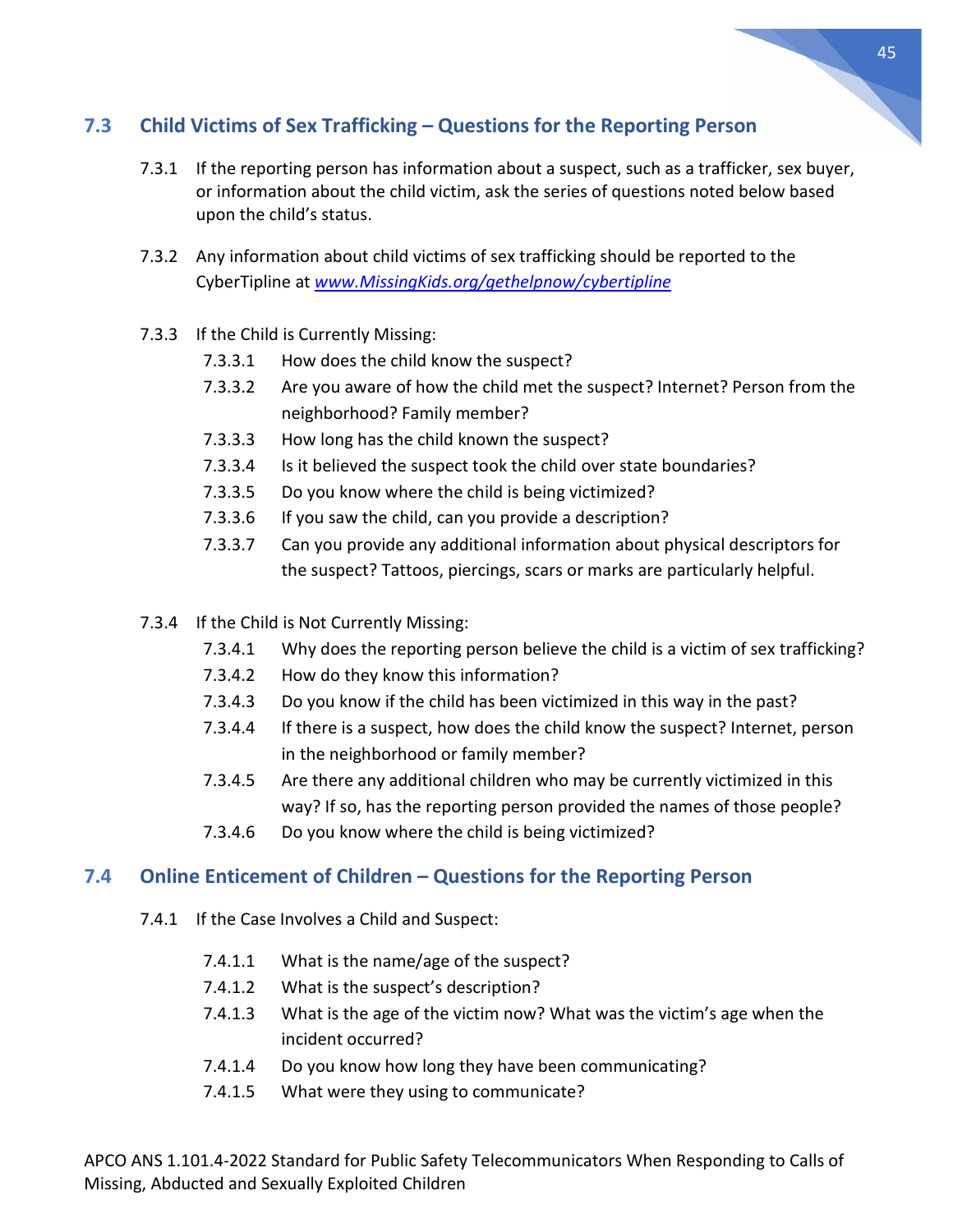- 7.4.1.6 Have their conversations been sexually explicit and/or have they discussed the possibility of the child or suspect traveling to meet in person?
- 7.4.1.7 Do you know if the child received any images or pictures from the suspect? Do you know if there are any pictures of the suspect?
- 7.4.1.8 Does the reporting person have any logged conversations or saved e-mails?
- 7.4.1.9 Does the reporting person believe the child will run away or meet the suspect in person?
- 7.4.2 If the Case Exclusively Involves a Known Suspect
	- 7.4.2.1 What is the suspect's name?
	- 7.4.2.2 What is the suspect's e-mail address, screen name, or handle?
	- 7.4.2.3 What was the time and date of the incident?
	- 7.4.2.4 Was the suspect being sexually explicit in his or her communications?
	- 7.4.2.5 Does the reporting person have any logged conversations or saved e-mails?
- 7.4.3 If the Case Exclusively Involves a Child
	- 7.4.3.1 What is the child's e-mail address, screen name, or handle?
	- 7.4.3.2 What was the time and date of the incident?

#### <span id="page-45-0"></span>**7.5 Internet Related Intake**

- 7.5.1 If the Child May Be with an Adult Internet Companion
	- 7.5.1.1 What is the suspect's name?
	- 7.5.1.2 Do you know what the suspect goes by online?
	- 7.5.1.3 How long have they been communicating?
	- 7.5.1.4 Do you know if the child received any images from the suspect? Are there pictures of the suspect?
	- 7.5.1.5 Have their conversations been sexually explicit and/or have they discussed the possibility of the child or suspect traveling to meet in person?
	- 7.5.1.6 Does the reporting person have any logged conversations or saved e-mails?
	- 7.5.1.7 Have the child and suspect communicated over the telephone?
	- 7.5.1.8 Have the suspect or child sent anything to one another through the U.S. Postal Service or other delivery services?

#### <span id="page-45-1"></span>**7.6 Additional Information about Internet Issues:**

7.6.1 Internet Crimes Against Children (ICAC) Regional Task Forces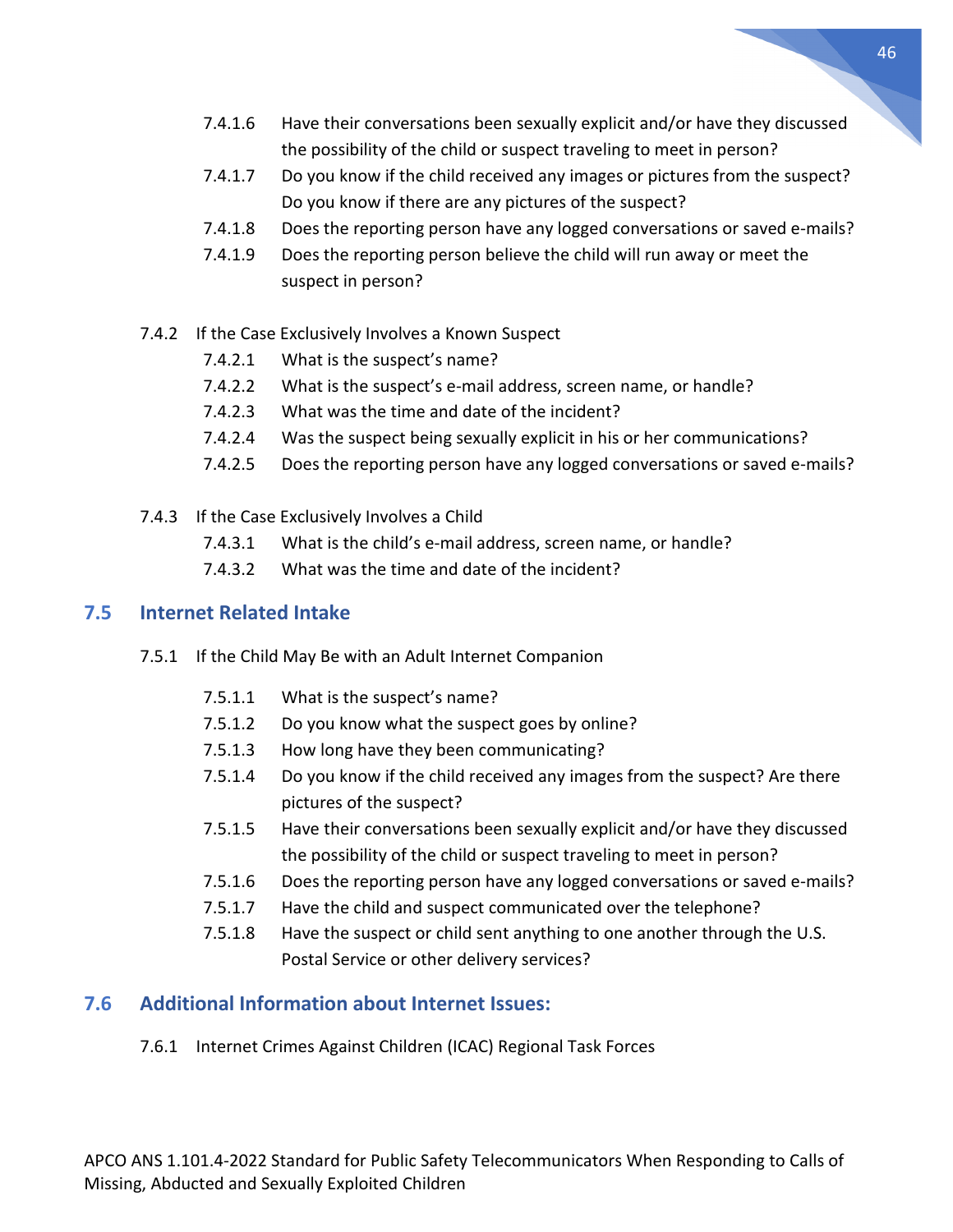- 7.6.1.1 The U.S. Department of Justice currently provides funding for 61 ICAC regional Task Force agencies across the U.S. They serve as an excellent resource for assistance when investigating Internet-related crimes committed against children. Visit www.icactaskforce.org to locate the Task Force serving your area.
- 7.6.2 Electronic Service Providers
	- 7.6.2.1 Federal law (18 U.S.C. §2258A) requires electronic service providers (ESPs) to report apparent child pornography to NCMEC's CyberTipline when they become aware of it. Any company providing an electronic communication service or a remote computing service to the public may register with the CyberTipline to facilitate this reporting. Registered companies receive confirmation from the CyberTipline for reports they submit suitable for compliance purposes.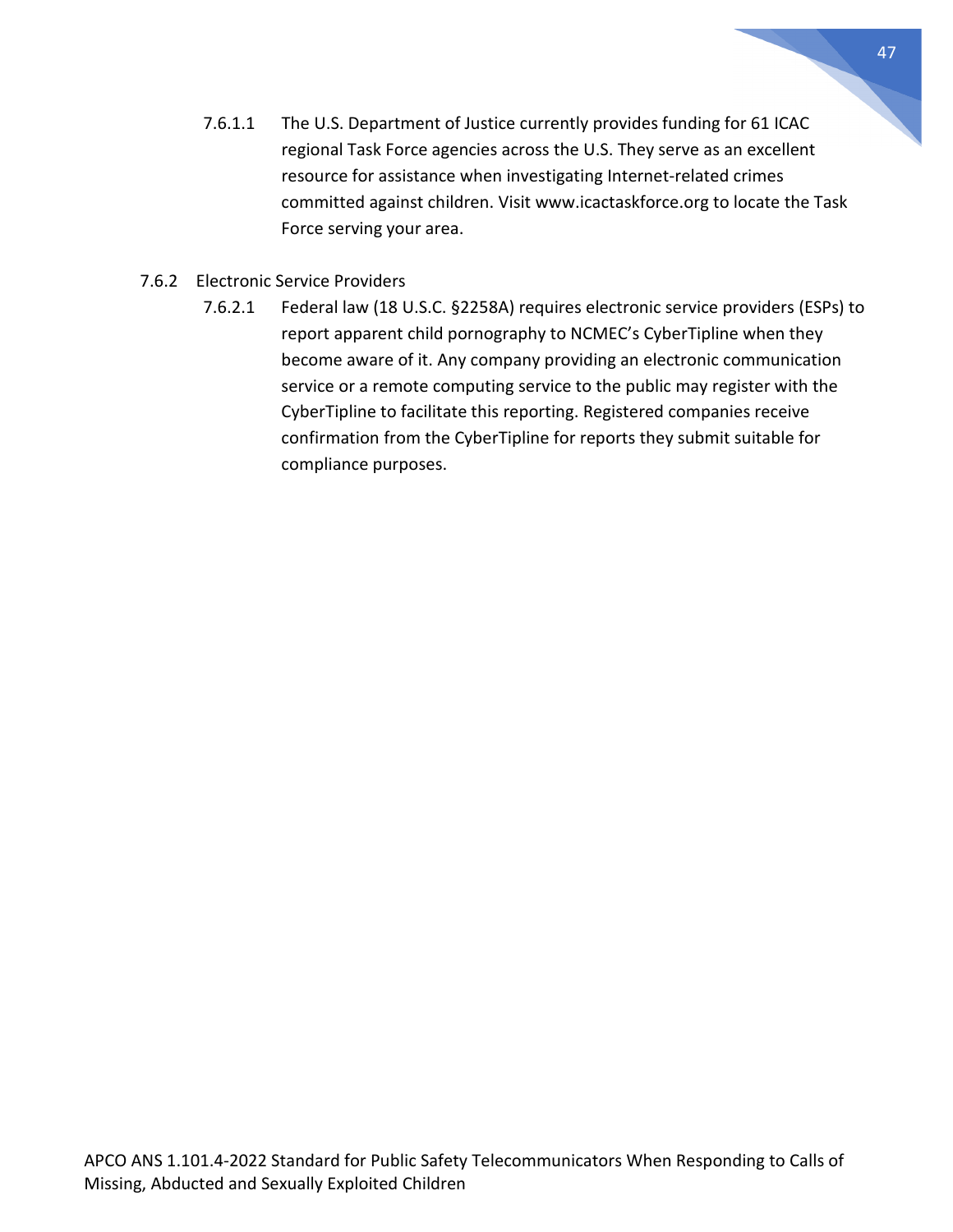# **APPENDIX: NCMEC Resources**

#### <span id="page-47-0"></span>**Reporting Missing and Exploited Children**

Reporting Missing Children

The NCMEC Call Center receives toll-free calls from many countries throughout the world via a 24- hour, tollfree Hotline at 1-800-THE-LOST (1-800-843-5678); handles lead/sighting information received from the public via the toll-free Hotline and voiceover calls received through NCMEC's website; provides assistance to professionals and families in the search for missing children and attempt to assist sexually exploited children; handles requests from families with travel-reunification needs; assists deaf or heard of hearing callers and coordinates access to communicate with callers in more than 200 different languages; provides direct after hours assistance to law enforcement; and provides safety information to help prevent the abduction and sexual exploitation of children.

#### Reporting Child Exploitation

NCMEC operates the CyberTipline, the nations centralized reporting system for the online exploitation of children. The CyberTipline serves as an essential clearinghouse role to find potential location for the incident reported so that it may be made available to the appropriate law enforcement agency for possible investigations. Reports to the CyberTipline are made by the public and Electronic Service Providers (ESPs). ESPs are required by law to report apparent child sexual abuse material/imagery to the CyberTipline (18 U.S.C. § 2258A). Reports are continuously triaged to help ensure situations involving children in imminent harm are prioritized quickly. Learn more at **[www.MissingKids.org/gethelpnow/cybertipline](http://www.missingkids.org/gethelpnow/cybertipline)**.

#### **Assistance in Missing Child Cases**

#### Overview

NCMEC is ready to assist families, caregivers and law enforcement agencies 24 hours a day. Each case brings its own set of unique challenges, for which NCMEC can provide support. NCMEC's case management teams work each case on an individual basis by providing coordinated support and access to analytical and technological resources. NCMEC is prepared to assist in all missing child cases, particularly when a child has been missing for a long period of time, was abducted internationally by a parent or is on the Autism Spectrum. Many services are provided within NCMEC's Missing Children's Division.

On-Site Assistance to Law Enforcement Agencies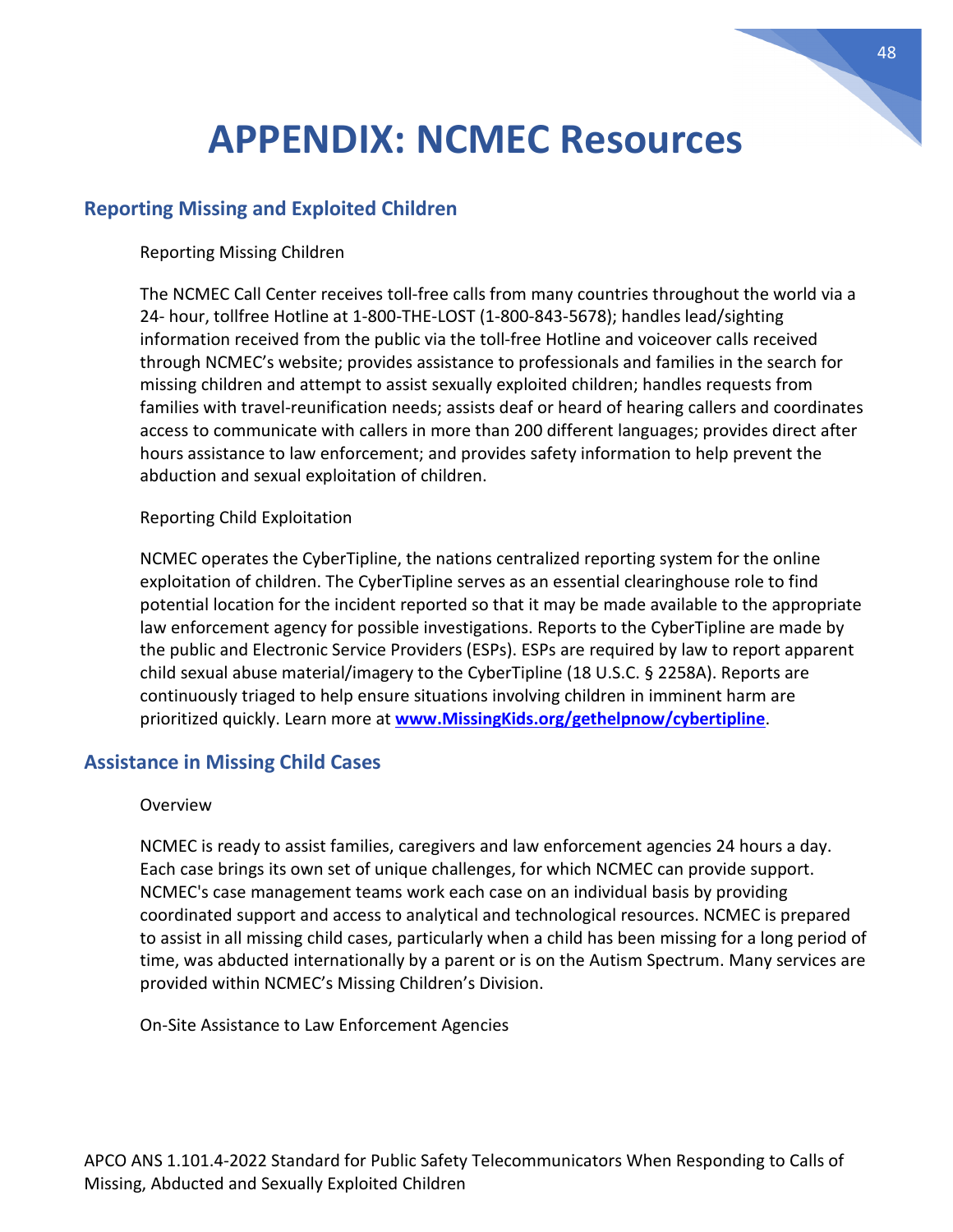Team Adam consultants are typically retired from federal, state or local law enforcement careers and specially selected for their training, knowledge, skills and prior investigative case experience involving missing, abducted and exploited children. Team Adam provides rapid, onsite assistance to law-enforcement agencies and families during critical cases involving missing children. Consultants are deployed to the scene and provide technical assistance to law enforcement including command post operations, search and rescue operations, multijurisdictional case management and connecting law enforcement and families to NCMEC's vast network of resources.

Long-Term Missing Children Assistance

Team Adam consultants bring their expertise to assist law enforcement agencies with long-term missing children's cases. This includes landfill assessments, search and rescue, forensics services and the integration of all other available NCMEC resources.

NCMEC hosts comprehensive case reviews by bringing together over two days the agency responsible for the case, investigators representing federal, state and local law enforcement and relevant subject-matter experts to provide recommendations for continuing the investigation and search.

NCMEC leverages its media expertise and contact to galvanize public support for missing child cases.

Children Missing in Disasters

Team Adam partners with the Federal Emergency Management Agency (FEMA) to provide child reunification services to families during response to and recovery from federally declared disasters.

NCMEC operates the National Emergency Child Locator Center® (NECLC). The NECLC may be activated through a request to The Federal Emergency Management Agency (FEMA) from a State, Tribe, or Territory during Presidentially declared disasters. Its primary mission is to assist with the reunification of children who have become separated from their parents or legal guardians during a disaster.

The Unaccompanied Minors Registry (UMR) provides a place for emergency management agencies, law enforcement, shelter staff, hospital employees and other organizations to report minors in their care during disasters. The UMR accepts reports of children up to age 18 who have been separated from their parents, legal guardians or other relatives. The UMR allows shelters, hospitals and other agencies managing a large number of unaccompanied children to upload entire lists of names at once.

When a person makes a report to the Unaccompanied Minors Registry it goes directly to NCMEC's Call Center. A case will be opened for the child and information will be passed on to field resources on the ground.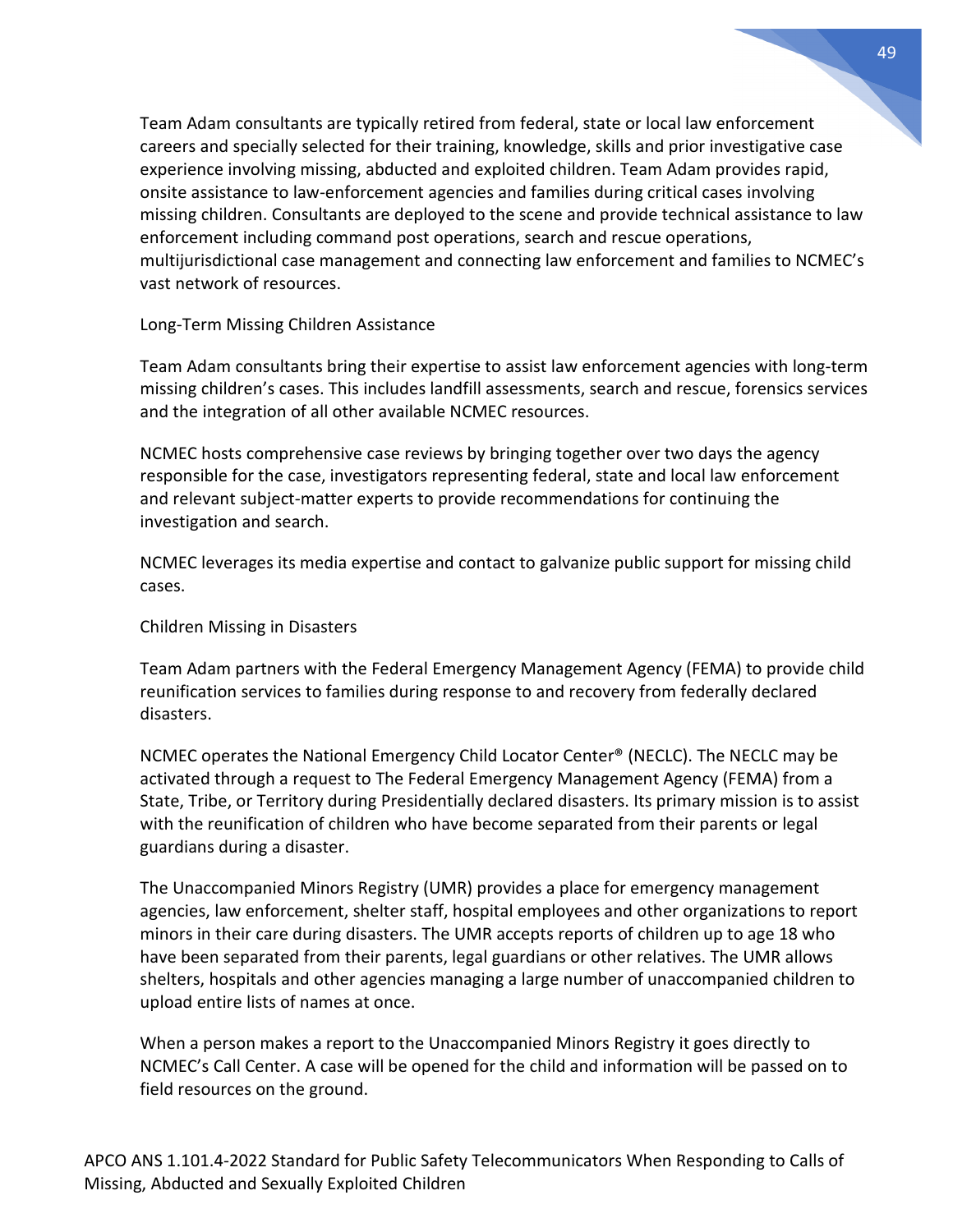The UMR site is **[https://umr.MissingKids.org/umr](https://umr.missingkids.org/umr)**

Forensic Assistance

NCMEC can facilitate the collection of biometric data (DNA, dentals, fingerprints) on missing and unidentified children. NCMEC facilitates advanced forensic testing through our partnered forensic labs that specialize in DNA case work, pollen analysis, chemical isotope analysis and fingerprint testing. For children missing two years or more, our team of forensic artists age progress their facial images to show what they might look like today and increase the likelihood of someone recognizing them.

#### **Exploited Child Services**

Identification of Child Victims

NCMEC, through the Child Victim Identification Program (CVIP), serves as the central repository for information relating to child victims depicted in sexually exploitive images and videos. NCMEC created CVIP in 2002. Staff working on CyberTipline reports of child sexual exploitation repeatedly saw images of the same children, so they began to track which children had been rescued by law enforcement and which children had not been identified and potentially were still in abusive situations.

Today CVIP operates for three central purposes:

- Help identify and locate unidentified child victims who are depicted in child sexual abuse material
- Provide recovery services and restitution support to child survivors, their families and their private legal counsel
- Help verify when sexually abusive images of a child who has been rescued and identified by law enforcement are distributed so that appropriate information can be provided to the victim.

Law enforcement officers submit copies of seized child sexual abuse material/images for review by CVIP. NCMEC analysts review the images and videos to help determine which content previously identified child victims. For information about other services, how to submit images for review, how to submit new case information or how to request assistance, law enforcement agencies can contact CVIP at [cvip@ncmec.org.](mailto:cvip@ncmec.org)

#### Online Reporting of Child Sexual Exploitation

NCMEC created the CyberTipline in 1998 to serve as an online mechanism for members of the public and Electronic Service Providers (ESPs) to report incidents of subjected child sexual exploitation.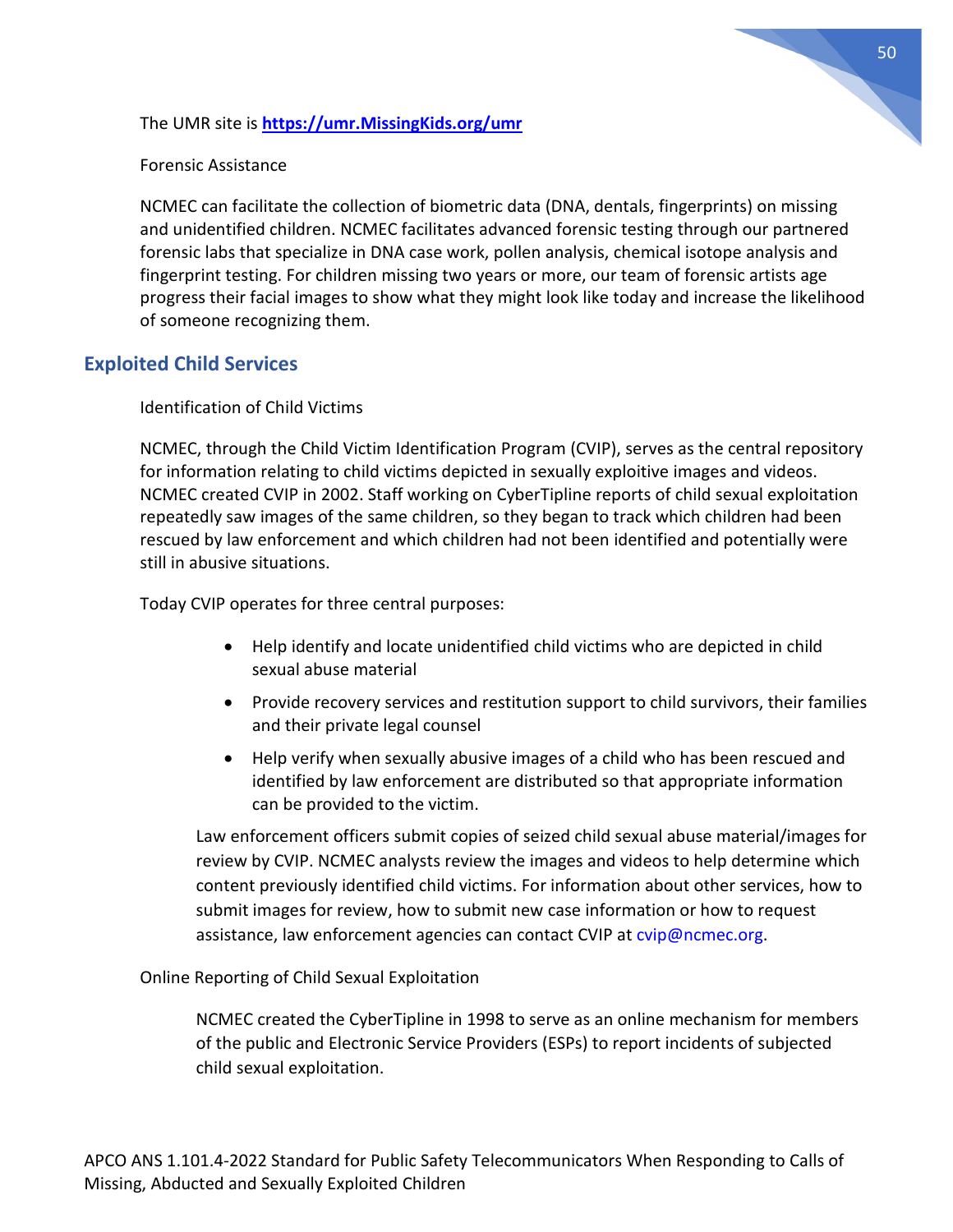ESPs are required to law to report apparent child sexual abuse material-imagery to the CyberTipline when they become aware of it (18 U.S.C. § 2258A). Reports are continuously triaged to help ensure situations involving children in imminent harm are prioritized quickly.

Reports to the CyberTipline are made by the public and ECSPs. ECSPs are required by law to report apparent child sexual abuse material/imagery to law enforcement via the CyberTipline (18 U.S.C. § 2258A). Reports are continuously triaged to help ensure situations involving children in imminent harm are prioritized quickly.

In addition to making all CyberTipline reports available to law enforcement for potential investigation, NCMEC engages with the technology industry on voluntary initiatives to reduce child sexual exploitation online.

Learn more at [www.MissingKids.org/gethelpnow/cybertipline;](http://www.missingkids.org/gethelpnow/cybertipline) and lastly, if you have information regarding possible child sexual exploitation, report it to the CyberTipline.

#### Supporting Survivors of Child Sexual Exploitation

NCMEC's Child Sexual Abuse Material (CSAM) Survivor Services Program focuses on improving the response to survivors of child sexual abuse images and videos. Through survivor engagement, this program gives a voice to those victimized to develop and enhance post-identification resources and services which provide guidance for survivors, caregivers, and helping professionals. NCMEC offers CSAM Survivors:

- Technical support including assistance with online image, video and comment takedown efforts and continues working with Electronic Service Providers to increase enrollment in voluntary hash sharing initiatives to stop the proliferation of files in circulation.
- Legal support including attorney referrals for assistance with victim notification and restitution as well as name changes, termination of parental rights and other legal issues.
- Emotional support through mental health interventions, local counseling referrals, and peer support for CSAM survivors and families.
- Informational support to educate survivors about their rights and the options and resources available to them.

Through roundtables and working groups, NCMEC engages established helping professionals with CSAM experience in their respective fields to address gaps in the system and develop strategy on training and recommendations, as well as impact policy and legal change on behalf of survivors. The Survivor Services program is building trauma-informed training curriculum, issue-based handbooks, and public facing messaging to better inform those interacting with survivors to work across disciplines to meet survivor needs in the short and long term.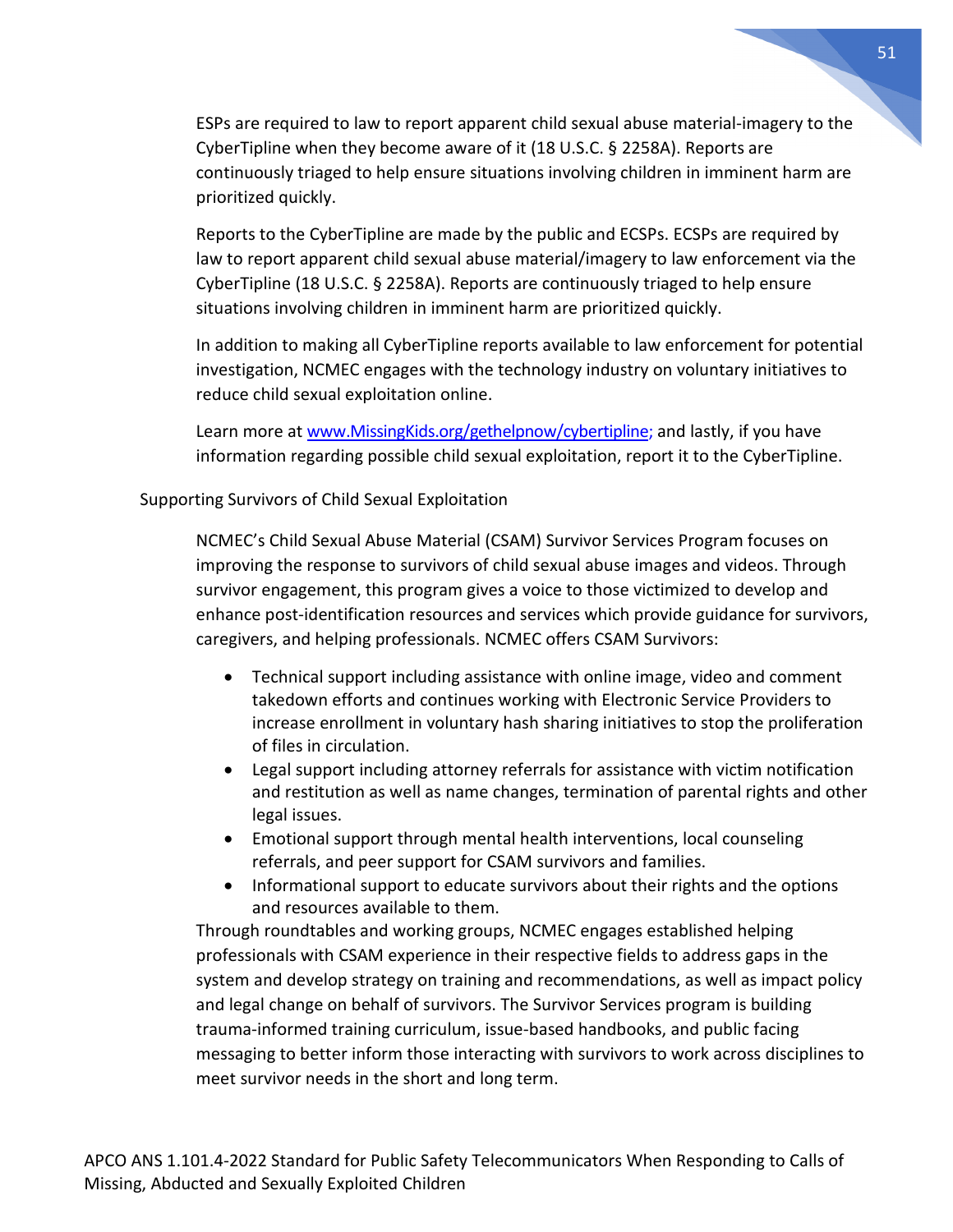Survivors and caregivers are encouraged to email us at [FamilySupport@NCMEC.org.](mailto:FamilySupport@NCMEC.org) Helping professionals who are interested in learning more or are encouraged to email [SurvivorServices@NCMEC.org.](mailto:SurvivorServices@NCMEC.org)

#### **Analytical Services**

Missing and Unidentified Child Analysis

NCMEC provides analytical support to law enforcement for missing and unidentified child cases. Analysts perform the following actions and services:

- Provide technical assistance and analytical support to develop leads and possible location information through the use of public records database services, online open source sites, and other external and internal systems.
- Search NCIC to check hot files and confirm status for children or abductors; search Nlets for vehicle registration and driver's license information.
- Search the NCMEC and NCIC databases for possible matches to an unidentified child.
- Analyze all missing child leads and sightings reported to NCMEC and facilitate the distribution of leads to the state missing child clearinghouses and law enforcement.
- Produce timelines of an individual's history including places of residence, employment and travel.
- Assist in cold case reviews, possibly by locating family members for DNA submission.
- Provide aerial and topographic maps to law enforcement for grid searching purposes for critical missing child cases.
- Conduct attempted abduction radius search analysis and registered sex offender searches for critical missing child cases.

Law Enforcement can request analytical assistance on missing or unidentified child cases by emailin[g Missing-Unidentified@NCMEC.ORG](mailto:Missing-Unidentified@NCMEC.ORG) or for immediate response after hours or on weekends call 1-800-THE-LOST (1-800-843-5678).

#### Attempted Abductions

NCMEC collects information about attempted abductions, short term "abduct and release" incidents and other types of suspicious incidents involving children committed by individual's unknown to the child to help identify possible patterns and provide technical assistance and resources to law enforcement. Analysts perform the following actions and services: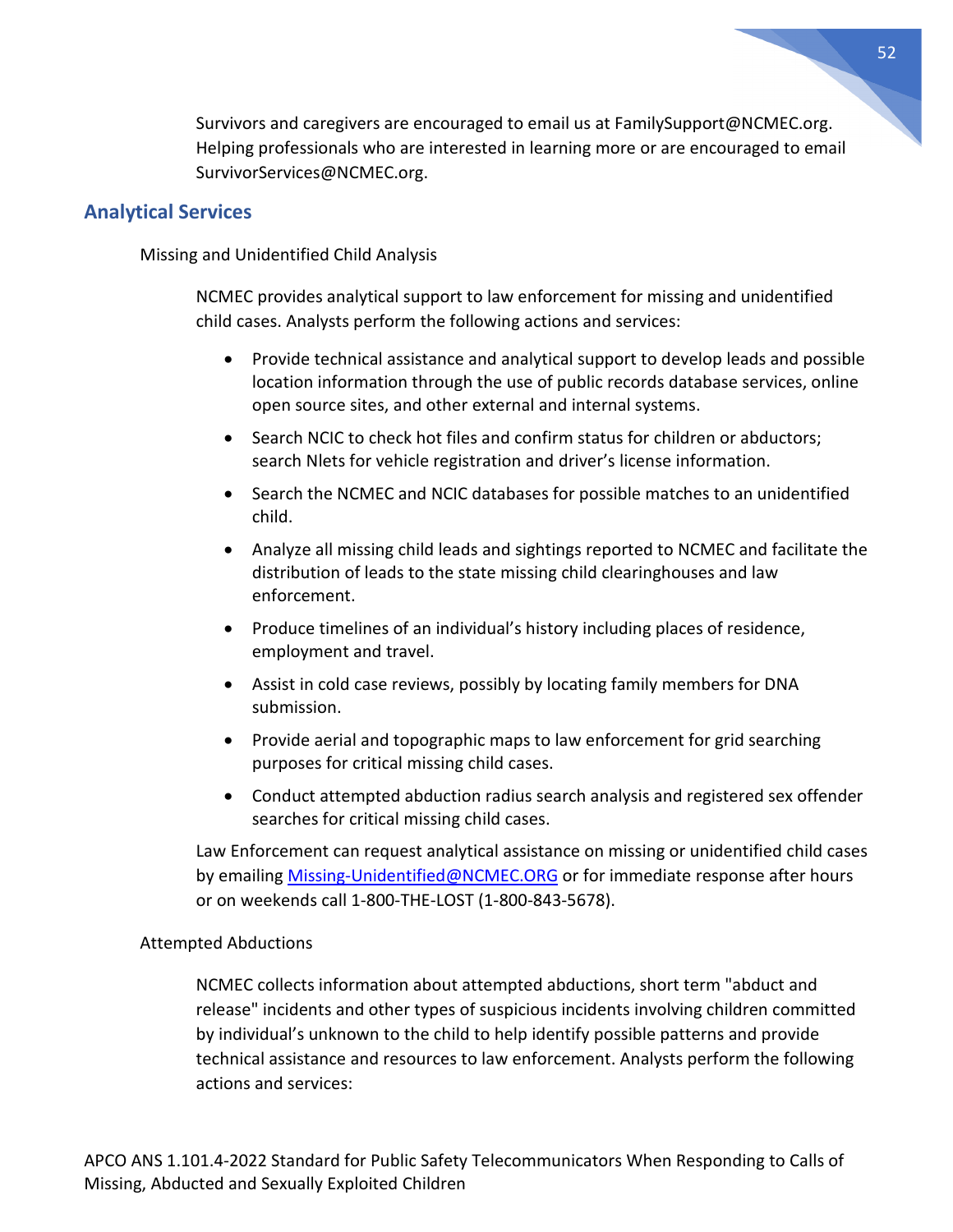- 
- Distribute a bi-weekly regionalized report summarizing the attempted abduction incidents recently confirmed.
- Identify and analyze regional trends and patterns among cases using NCMEC databases, external data sources and geographic information databases.
- Analyze similar incidents of attempted abductions occurring within a certain mile radius
- Compare attempted abduction incidents to unresolved long-term missing child cases reported to NCMEC to identify possible linkage.
- Confirm incident details for use in developing data-driven prevention strategies and to gain insights on how children got away, lures that were used, where and when they occurred and to help link cases.

Law enforcement can request technical assistance resources or report an incident occurring in their jurisdiction by emailing attempts@ncmec.org

#### Sex Offender Tracking

NCMEC supports law enforcement by providing technical assistance and analysis in locating noncompliant sex offenders. Analysts perform the following actions and services:

- Conduct searches for noncompliant sex offenders through public records databases, online open source sites, and other internal and external systems.
- Provide law enforcement with comprehensive analytical reports to help them locate noncompliant sex offenders.
- Compare data relating to attempted abductions, online sexual exploitation of children, and child abductions for potential linkages with noncompliant sex offenders.
- Produce timelines of an offender's history to include places of residence, employment, and travel.
- Act as liaisons between state registries, the U.S. Marshals Service and other federal, state and local law enforcement agencies.

Law enforcement can request analytical assistance by emailing nsotc@ncmec.org

#### Child Sex Trafficking Analytical Team

NCMEC supports law enforcement agencies working to identify and recover children in the United States who have been victimized through sex trafficking. This specialized team of analysts performs the following actions and services: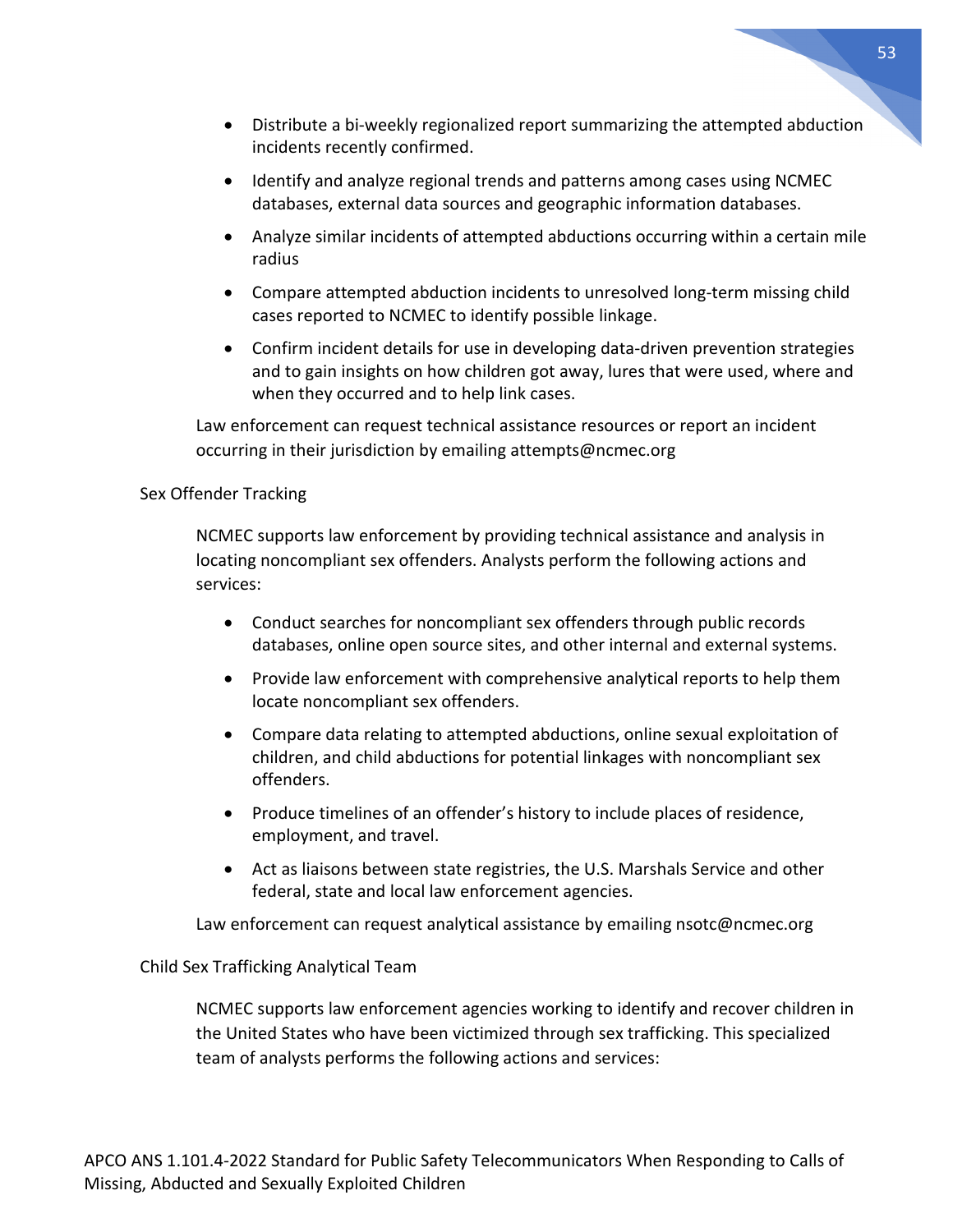- Process and analyze CyberTipline reports related to possible child sex trafficking and disseminate reports to law enforcement for potential investigation and prosecution.
- Support law enforcement nationwide in their efforts to address child sex trafficking through the provision of technical assistance and analytical support.
- Leverage donated data and specialized child sex trafficking technology tools to develop information and leads.
- Analyze phone numbers, names, email addresses, and/or publicly accessible online presence of possible traffickers to support law enforcement with the location and recovery of missing children exploited through child sex trafficking.
- Compare and analyze images from online advertisements as well as unidentified victims located by law enforcement with missing children information reported to NCMEC.
- Conduct link analysis to connect potential victims and/or offenders in multiple states or locations.
- Support large special law enforcement operations after hours, when coordinated in advance.

Law enforcement can request analytical assistance by emailing CSTTreporting@ncmec.org or for an immediate response after hours or on weekends call 1-800-THE-LOST (1-800-843-5678).

#### Child Sex Trafficking Recovery Planning and Services

The Child Sex Trafficking Recovery Services Team (RST) provides specialized technical assistance and resources to child welfare workers, foster parents and law enforcement who are working with missing children who are also victims of child sex trafficking. RST Resource Specialists provide knowledge and guidance on promising practices in traumainformed response by making connections to statewide and local specialized child sex trafficking resources. RST Resource Specialists are prepared to assist in the development of intentional, trauma-informed, and victim-centered plans which has been proven to build rapport, increase opportunities for youth engagement, and reduce trauma responses.

In areas where specialized child sex trafficking resources are limited, RST Resource Specialists can provide support by offering guidance to organizations that are willing to expand programming to include CST survivors. In these situations, Resource Specialists can offer staff training, case staffing and guidance, and offer to connect agencies with other resources to help meet the complex needs of survivors of CST. Support will be available as requested and developed based on the needs of each individual case and survivor.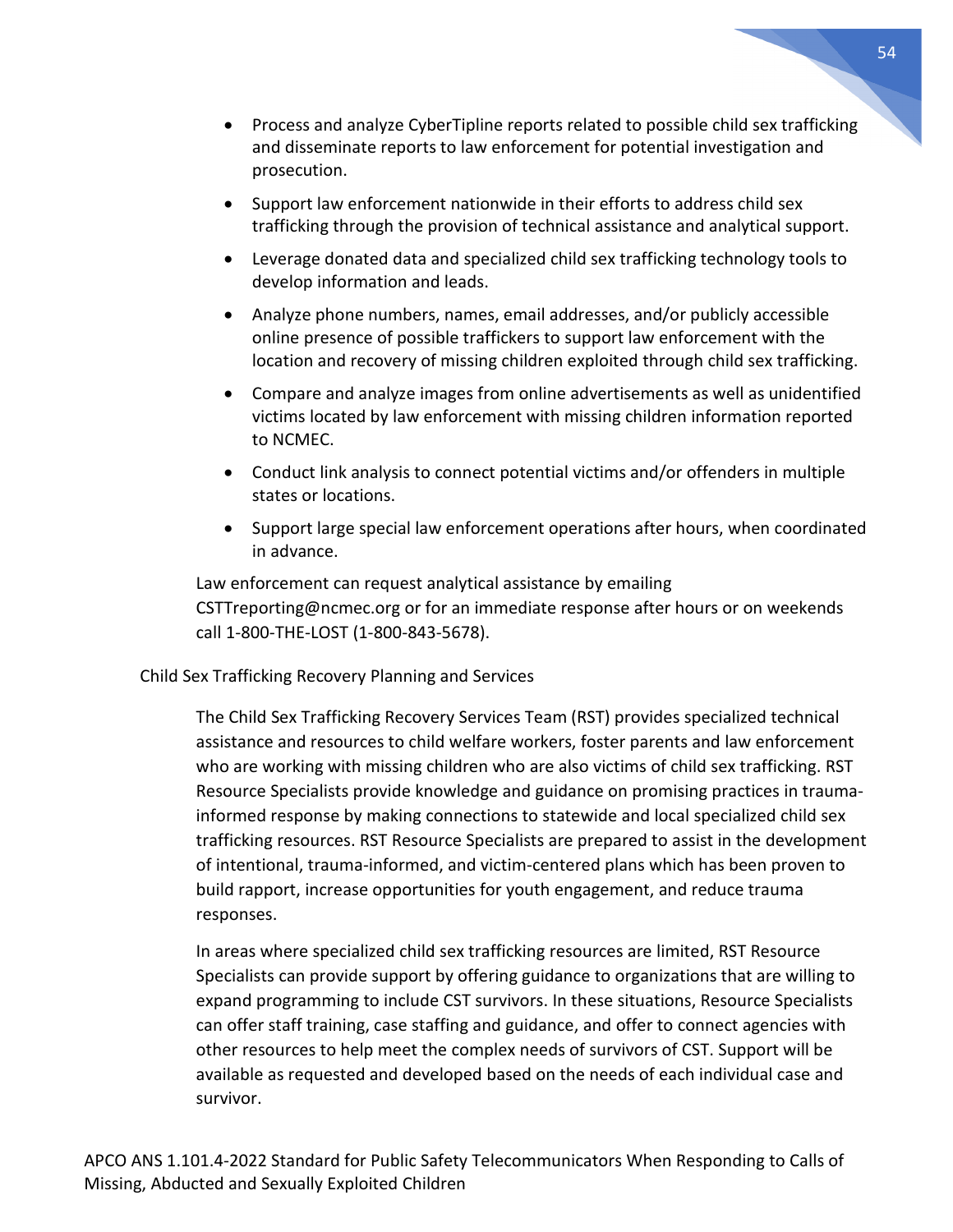![](_page_54_Figure_0.jpeg)

#### Data Analytics

NCMEC reviews and analyzes the vast amount of data reported regarding missing/sexually exploited children. Analysts produce quantitative and qualitative reports, calculate statistics, determine trends, and provide analysis to assist in the development of data-driven prevention strategies. Data Analysts also perform the following actions and services:

- Respond to internal and external requests regarding the quantity, characteristics, status, type, and locations of missing and exploited children information reported to NCMEC.
- Review and analyze data available in NCMEC systems and other external sources about a variety of topics related to children's issues.
- Produce maps utilizing NCMEC data and provide a visual representation of nationwide and/or regional data.
- Produce short- and long-term analytical research reports regarding missing and exploited child data compiled by NCMEC.

#### **Family Advocacy Services**

NCMEC's Family Advocacy supports the work of the Missing, Exploited and Child Sex Trafficking services. It employs a team of master-level educated and trained child and family advocates providing emotional support to families experiencing trauma when a child is missing or sexually exploited and offering expert guidance about how families can move forward. Its family-centered approach helps create a collaborative environment to assist families by identifying areas of need and finding the right community-based resources to address those needs. With support from a committed network, including mental health providers, crisis intervention services, social service agencies, and law enforcement, families receive specialized resources to aid in the healing process. Family Advocacy services manages Team HOPE (Helping Offering People Empowerment), a volunteer-based peer support network of trained adult volunteers comprised of those affected by having or having been a missing or exploited child. Specific resources offered by Family Advocacy services include:

- Facilitating travel assistance for parents reuniting with their missing child.
- Referrals to appropriate mental health support.
- Connection to peer support through Team HOPE.

#### **Training**

NCMEC is committed to provide training, technical assistance and resources to public safety and child-serving professionals. NCMEC hosts in-person classroom training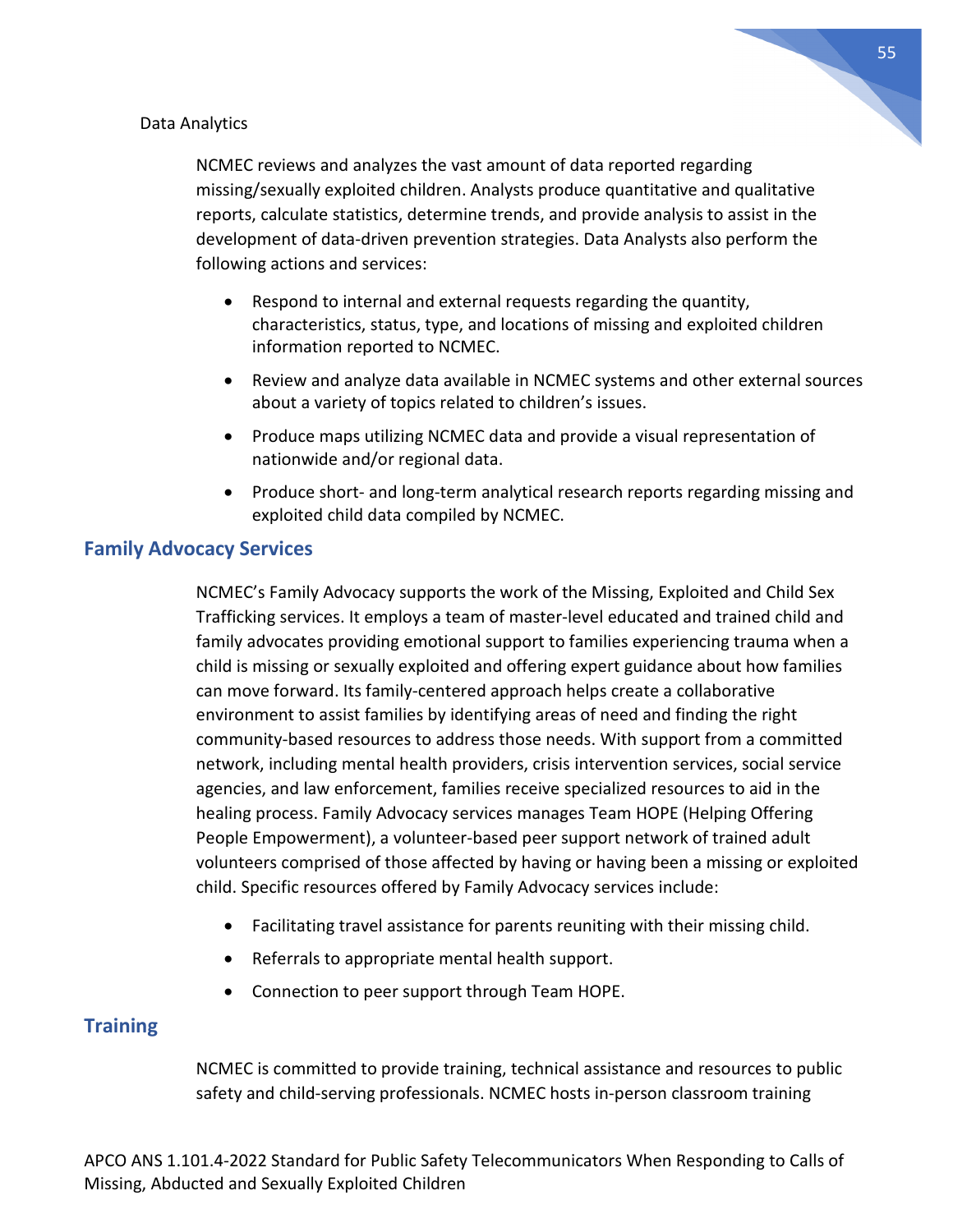sessions in its state-of-the-art Walsh Training Center located in its Alexandria, VA headquarters, as well as facilities located across the country at regional offices and partner agencies. Online courses are available through NCMEC CONNECT, designed to provide easy access to training and resources for professionals on the frontlines. Contact NCMEC training staff via email [training@ncmec.org](mailto:training@ncmec.org) 

#### **Missing Kids Readiness Program**

The Missing Kids Readiness Program (MKRP) promotes best practices for taking and responding to calls of missing and sexually exploited children. Public safety agencies meeting essential training and policy elements demonstrating preparedness for responding to missing and sexually exploited child incidents will be recognized publicly by NCMEC. ECCs are recognized by both APCO and NCMEC. There are no application or membership fees, annual dues or other costs from NCMEC to participate in MKRP. To learn more, email [MKRP@ncmec.org](mailto:MKRP@ncmec.org)

#### **Legal Technical Assistance**

NCMEC helps families navigate the legal system and may be able to provide referrals to experienced attorneys. NCMEC also provides legal technical assistance to families, attorneys, legislators and others, including case specific legal, educational, technical, and related research and analysis, as well as publications, amicus briefs, and other trial related materials.

#### **Promotion of Community Awareness**

#### NetSmartz

NetSmartz is NCMEC's interactive, online safety educational program. With data from millions of reports made each year to the CyberTipline, NCMEC is uniquely situated to identify trends and create age-appropriate prevention resources to help teach children ages 5 to 17 on how to be safer online with the goal of helping become more aware of potential online risks and empowering them to help prevent victimization by making safer choices on- and offline. Besides children, the program is designed for parents, guardians, educators, and law enforcement. With resources such as videos, games, activity cards, and presentations, NetSmartz entertains while it educates. The resources can be accessed at www.MissingKids.org/netsmartz.

#### Kidsmartz

Based on data from attempted abduction reports, Kidsmartz is a child safety program that educates families about preventing abduction and empowers children in grades K-5 to practice safer behaviors. This program offers resources to help parents, caregivers,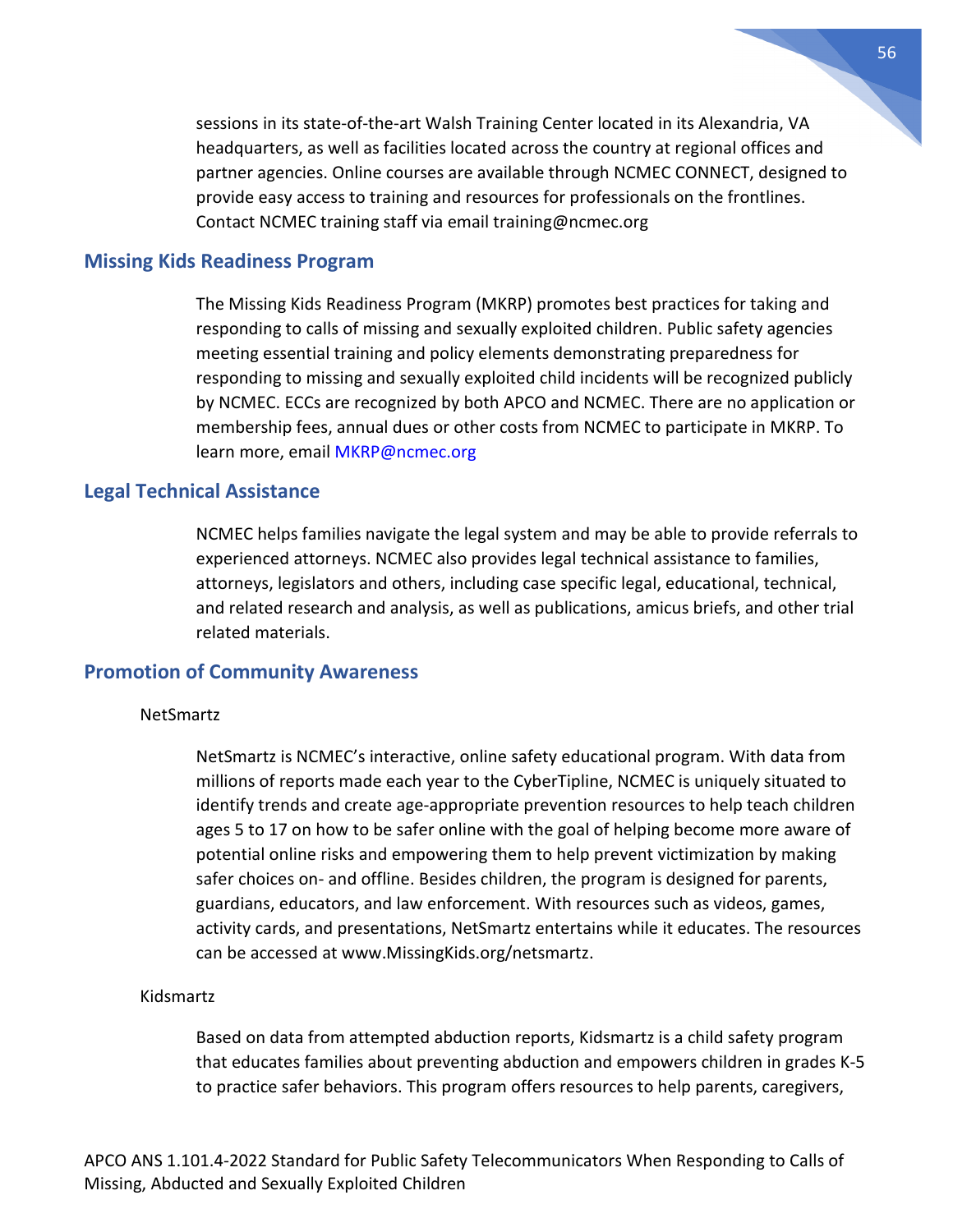and teachers protect children by teaching and practicing the Four Rules of Personal Safety using tips, printable activities, quizzes, articles, music, videos, and more. The resources can be accessed at https://www.kidsmartz.org/

#### Code Adam

Code Adam was created in memory of six-year-old Adam Walsh, who was tragically abducted from a Florida department store and later found murdered. Code Adam is a powerful search tool for lost and potentially abducted children. It is designed to help businesses, parks, government buildings and other establishments ensure that they have safety protocols in place to respond quickly and effectively to situations involving a missing child. Code Adam is sponsored by Old Navy and is one of the country's largest child safety programs, currently used in hundreds of thousands of locations nationwide. The Code Adam program's search procedures and protocols can be easily implemented in a wide variety of establishments and are offered free of charge. For further information go to www.codeadam.missingkids.org/ or contact CodeAdam@ncmec.org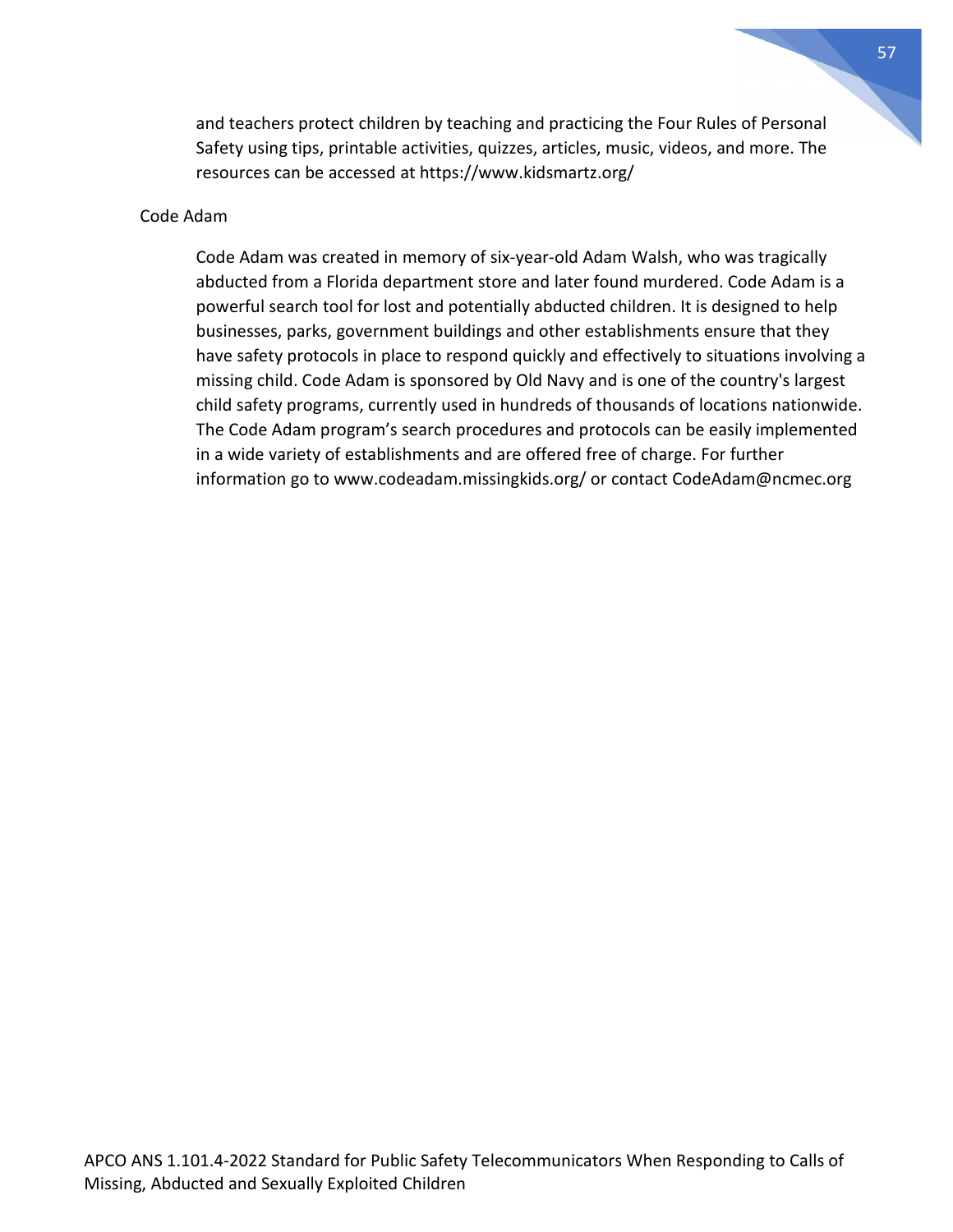# <span id="page-57-0"></span>**ACRONYMS AND ABBREVIATIONS**

| AA          | AMBER Alert (AMBER Alert Training and Technical Assistance Program) |
|-------------|---------------------------------------------------------------------|
| <b>ALI</b>  | <b>Automatic Location Identification</b>                            |
| <b>ANI</b>  | <b>Automatic Number Identification</b>                              |
| <b>ANS</b>  | American National Standard                                          |
| <b>ANSI</b> | American National Standards Institute                               |
| <b>APCO</b> | Association of Public Safety Communications Officials               |
| <b>CAD</b>  | Computer Aided Dispatch                                             |
| <b>CART</b> | Child Abduction Response Team                                       |
| <b>COTN</b> | Children of the Night                                               |
| <b>CRIS</b> | Child Recognition and Identification                                |
| <b>CVIP</b> | Child Victim Identification Program                                 |
| <b>DOB</b>  | Date of Birth                                                       |
| <b>DOE</b>  | Date of Emancipation                                                |
| <b>ECD</b>  | <b>Exploited Child Division</b>                                     |
| <b>EMA</b>  | <b>Endangered Missing Advisory</b>                                  |
| <b>ESP</b>  | <b>Electronic Service Provider</b>                                  |
| FBI         | Federal Bureau of Investigation                                     |
| <b>FLIR</b> | Forward Looking Infrared System                                     |
| <b>GPS</b>  | <b>Global Positioning System</b>                                    |
| <b>HSI</b>  | <b>Homeland Security Investigations</b>                             |
| <b>ICAC</b> | Internet Crimes Against Children                                    |
| IP          | <b>Internet Protocol</b>                                            |
| <b>IRC</b>  | Internet Relay Chat                                                 |
| <b>LIM</b>  | Lost Injured or Otherwise Missing                                   |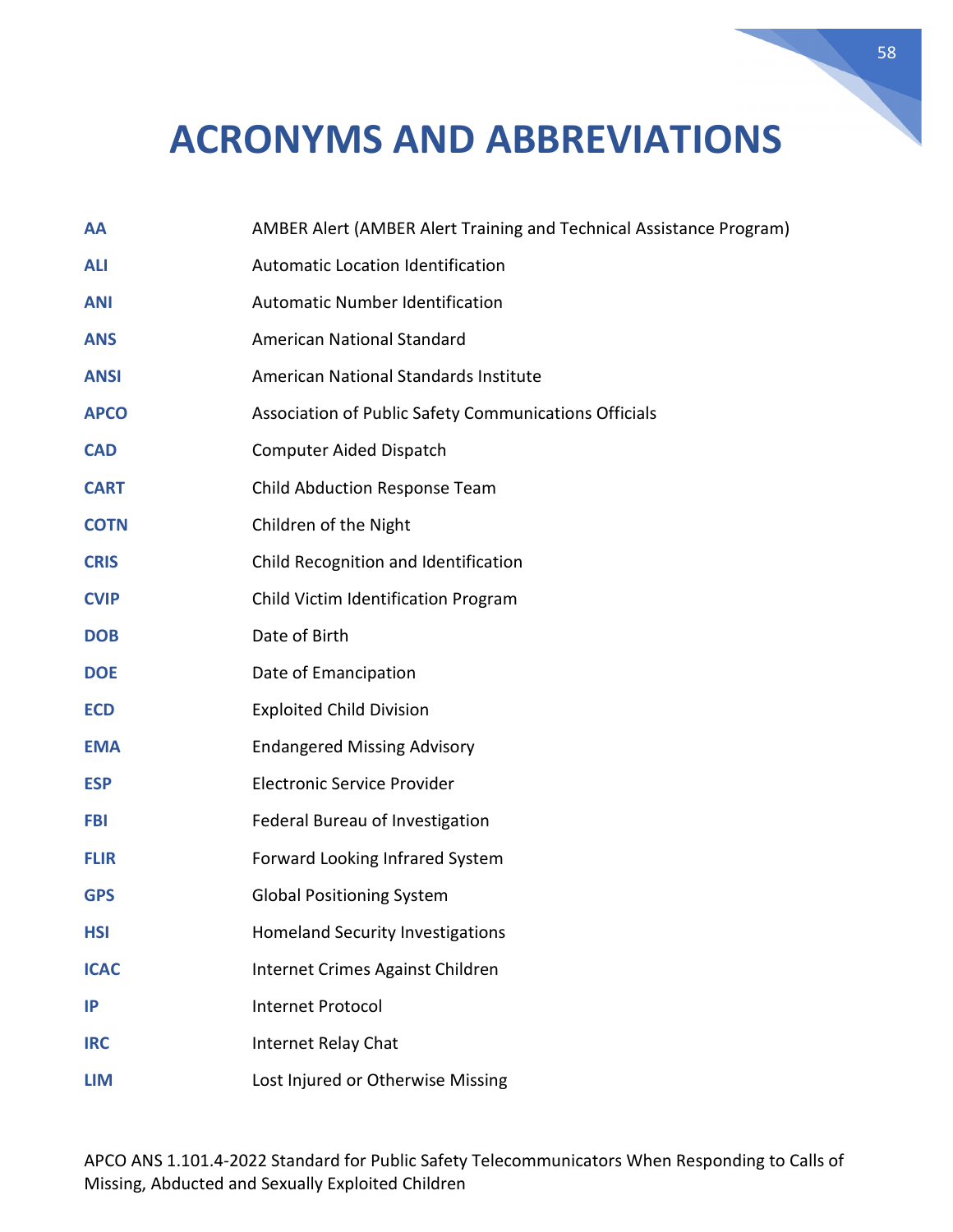![](_page_58_Figure_0.jpeg)

- **IAED** International Academies of Emergency Dispatch
- **NASAR** National Association of Search and Rescue
- **NCIC** National Crime Information Center
- **NCMEC** National Center for Missing and Exploited Children<sup>®</sup>
- **NENA National Emergency Number Association**
- **Nlets** National Law Enforcement Telecommunications System
- **PIO** Public Information Officer
- **RP** Reporting Person
- **SDC** Standards Development Committee
- **URL Uniform Resource Locator**
- **USAR** Urban Search and Rescue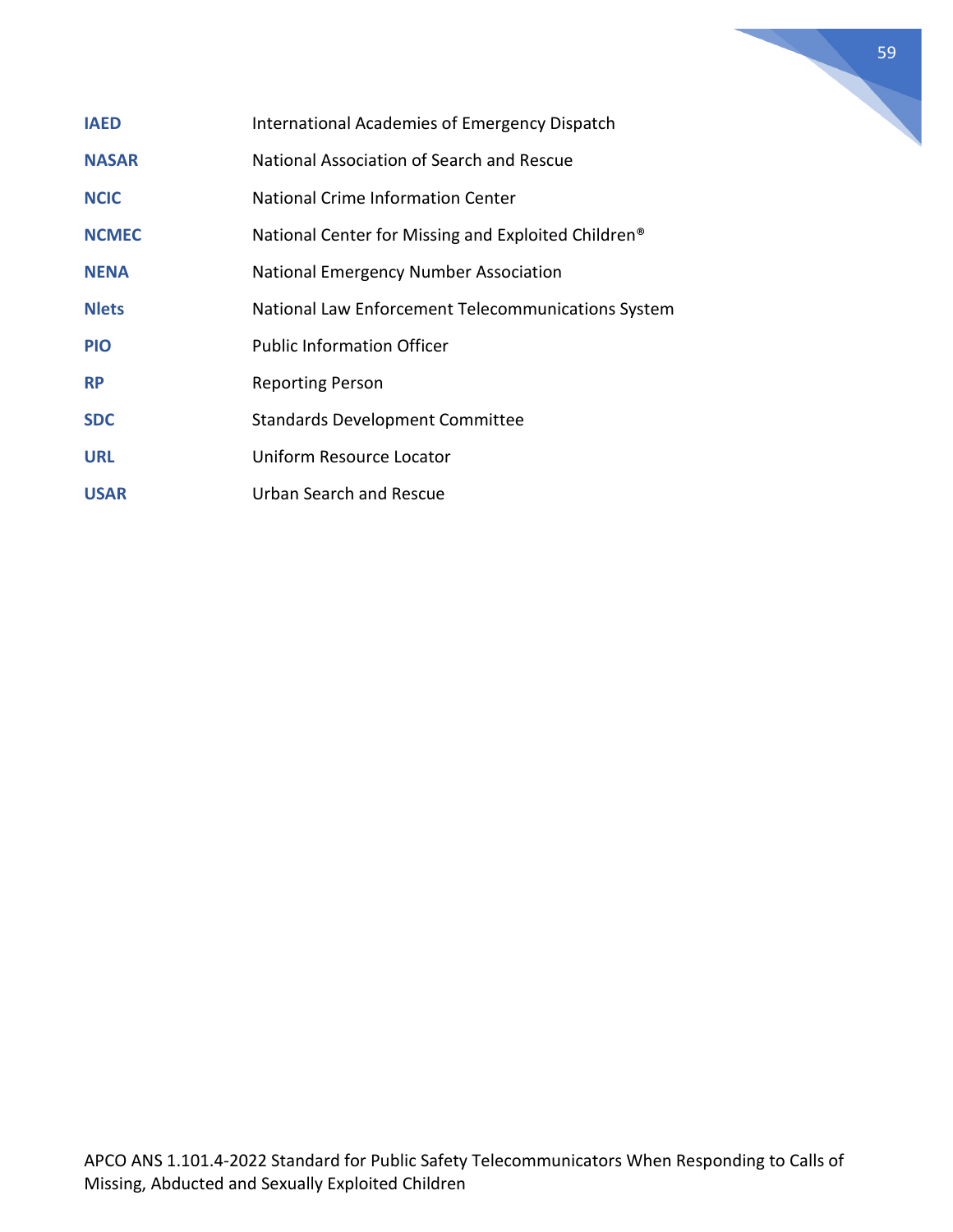## **GLOSSARY**

<span id="page-59-0"></span>**Abandoned** Child whose caretaker makes no recovery effort after he or she has run away, who has been abandoned/deserted or who has been asked to leave his or her home and not allowed to return. While not necessarily reported to authorities as missing, children in this category frequently come to the attention of law enforcement.

**AMBER ALERT** The voluntary partnership between law enforcement, media, transportation, and the wireless industry to activate an urgent bulletin in the most serious child-abduction cases with the goal of instantly galvanizing the entire community to assist in the search for and the safe recovery of the child.

**Endangered Runaway** is any missing child younger than 18 years of age who is missing of his or her own accord and whose whereabouts is unknown to his or her parent(s) or legal guardian.

**Family Abduction** is defined as the taking, retention or concealment of a child, younger than 18 years of age, by a parent, other person with a family relationship to the child, or his or her agent, in violation of the custody rights, including visitation rights, of another parent or legal guardian.

**Federal Definition of Child Pornography:** Federal Child Pornography Laws: Federal Law (18 U.S.C. §§ 2251-2255) criminalizes visual depictions of a minor (anyone younger than the age of 18) engaged in sexually explicit conduct. Possessing, manufacturing, producing, or distributing child pornography is a federal crime. In additional, all states have similar laws criminalizing child pornography. Please review the state statutes in your jurisdiction. Note: Nude images of children may constitute child pornography. Note: Nude images of children may constitute child pornography.

#### **A Lost, Injured or Otherwise Missing** case is defined to include:

A missing child younger than the age of 18 where there are insufficient facts to determine the cause of the child's disappearance; or a missing child whose young age inherently puts the child at increased risk or whose young age makes it inappropriate to categorize as a runaway, even if the child is missing on his or her own accord.

**Nonfamily Abduction** is defined as the unauthorized taking, retention, luring, confinement or concealment of a child younger than the age of 18 by someone other than a family member.

**Standard Operating Procedure (SOP):** a written directive that provides a guideline for carrying out an activity. The guideline may be made mandatory by including terms such as "shall" rather than "should" or "must" rather than "may."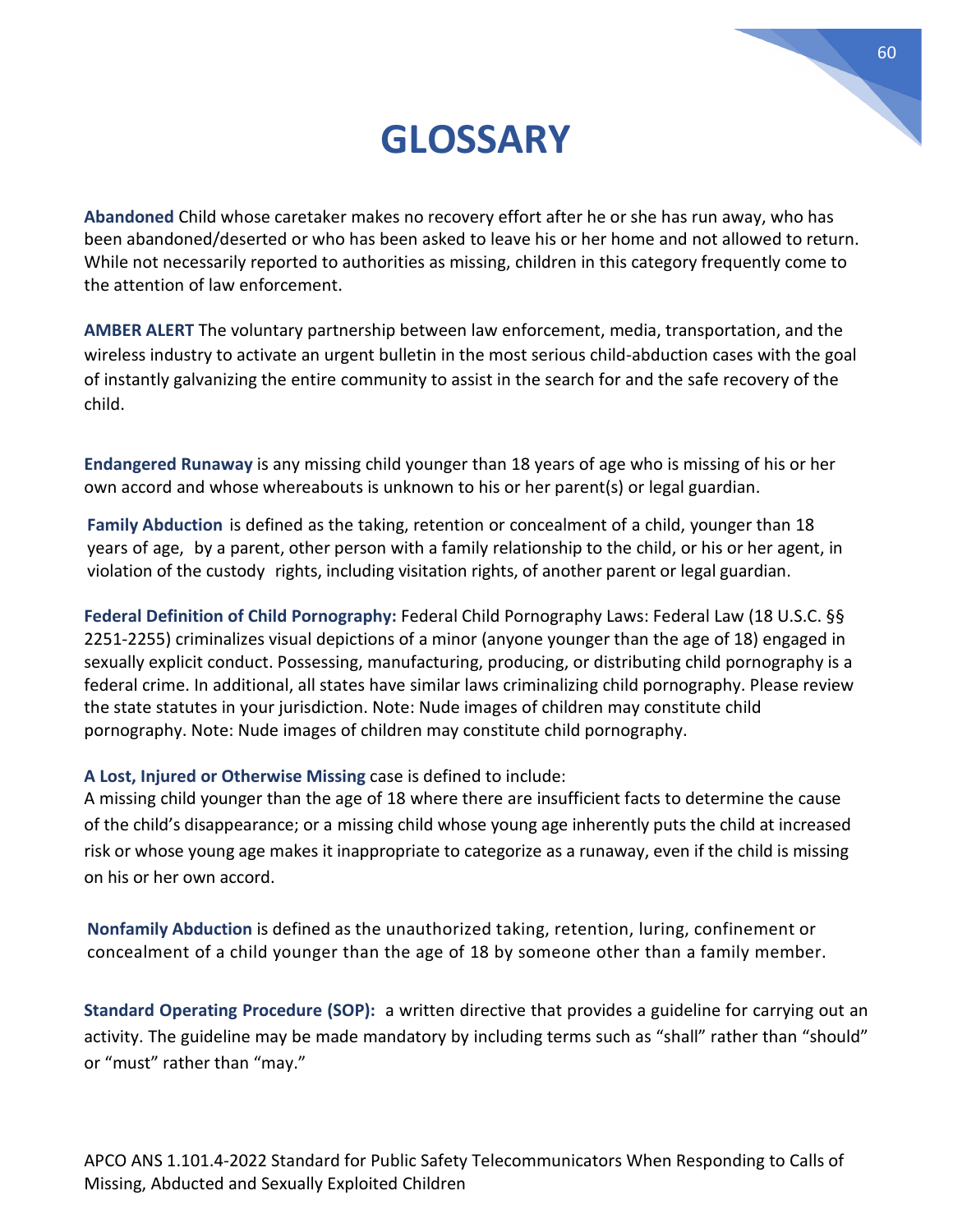# 61

## **ACKNOWLEDGMENTS**

<span id="page-60-0"></span>Special recognition goes to the committee members that provided their expertise in updating this document to successfully create this standard.

> **Alfred Miller Chair** NCMEC Virginia

**Katrina Dent** Columbia County Sheriff's Office Georgia

**Charles Goodwin, CPE, RPL** Worcester Emergency Communications **Massachusetts** 

**Christopher Minek** Cuyahoga County Public Safety - Office of Emergency Management Ohio

**James Thomas, CPE, RPL, ENP** Barnstable County Sheriff's Office **Massachusetts** 

Oakbrook Terrace, Illinois **Carri Gordon**

**Dan Dilling** The Joint Commission

**Dorothy Cave, CPE, RPL Vice Chair,** APCO International Florida

Washington State Patrol Washington

**Emily Papa** Dickinson County Emergency Communications Kansas

**David Warner** International Academies of Emergency Dispatch Utah

**Miranda Oursler Technical Editor** Sharonville Police Department Ohio

**Chad Godfroy** Dane County Public Safety Communications **Wisconsin** 

**Amy McDowell, ENP** Greenville County Sheriff's Office E911 South Carolina

**Priya Robles, RPL, ENP** Fremont Police Department California

> **Aimee Gamble** APCO International

**Mindy Conner Adams, CPE, RPL, ENP** APCO International

APCO ANS 1.101.4-2022 Standard for Public Safety Telecommunicators When Responding to Calls of Missing, Abducted and Sexually Exploited Children